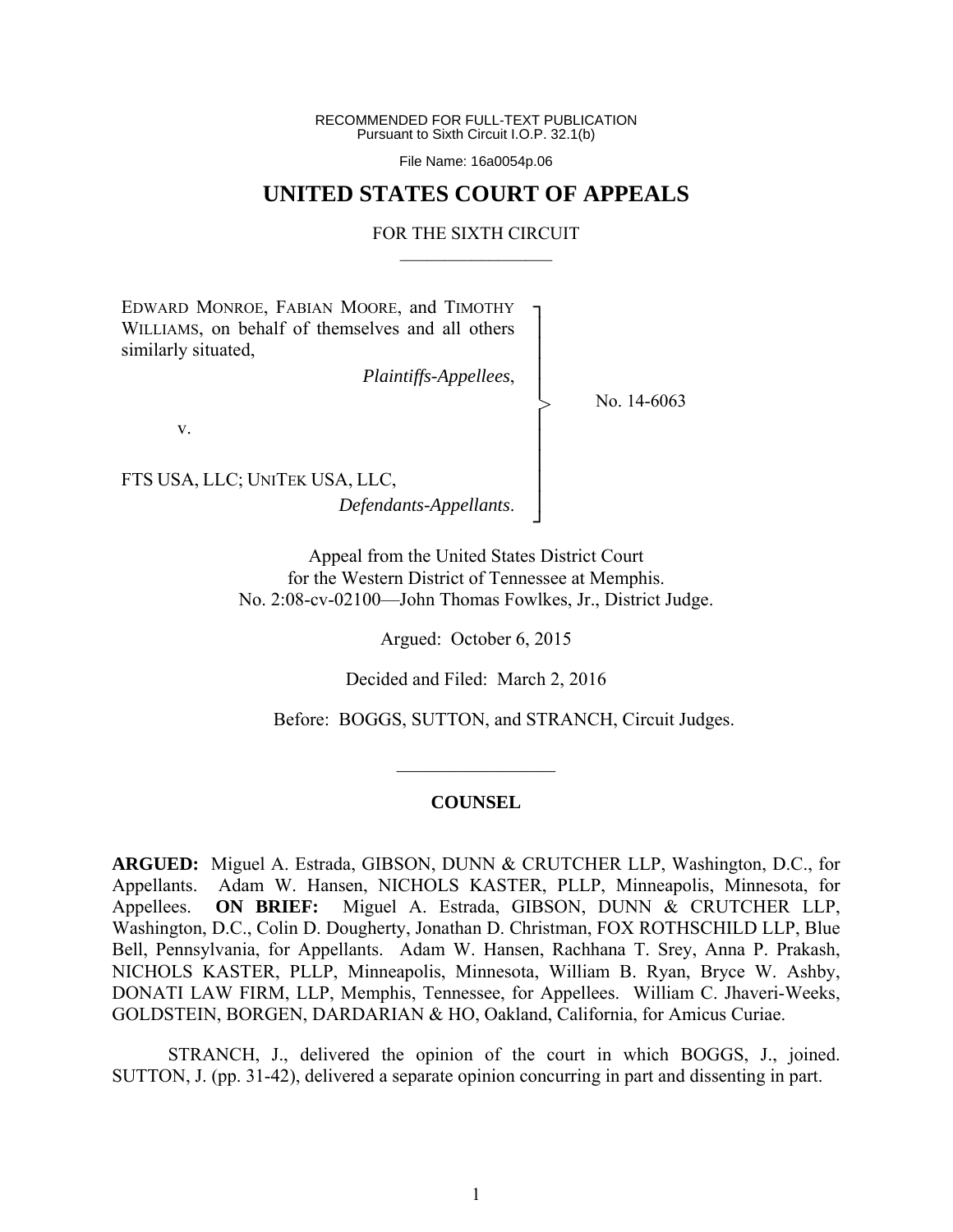# **OPINION**

 $\frac{1}{2}$ 

 $\frac{1}{2}$ 

STRANCH, Circuit Judge.Edward Monroe, Fabian Moore, and Timothy Williams brought this Fair Labor Standards Act (FLSA) claim, on behalf of themselves and others similarly situated, against their employers, FTS USA, LLC and its parent company, UniTek USA, LLC. FTS is a cable-television business for which the plaintiffs work or worked as cable technicians. The district court certified the case as an FLSA collective action, allowing 293 other technicians (collectively, the FTS Technicians) to opt in. FTS Technicians allege that FTS implemented a company-wide time-shaving policy that required its employees to systematically underreport their overtime hours. A jury returned verdicts in favor of the class, which the district court upheld before calculating and awarding damages. We AFFIRM the district court's certification of the case as a collective action and its finding that sufficient evidence supports the jury's verdicts. We REVERSE the district court's calculation of damages and REMAND the case for recalculation of damages consistent with this opinion.

### **I. BACKGROUND**

#### **A. Facts**

FTS contracts with various cable companies, such as Comcast and Time Warner, to provide cable installation and support, primarily in Tennessee, Alabama, Mississippi, Florida, and Arkansas. To offer these services, FTS employs technicians at local field offices, called "profit centers." FTS's company hierarchy includes a company CEO and president, regional directors, project managers at each profit center, and a group of supervisors. FTS Technicians report to the supervisors and project managers. FTS's parent company, UniTek, is in the business of wireless, telecommunication, cable, and satellite services, and provides human resources and payroll functions to FTS.

All FTS Technicians share substantially similar job duties and are subject to the same compensation plan and company-wide timekeeping system. FTS Technicians report to a profit center at the beginning of each workday, where FTS provides job assignments to individual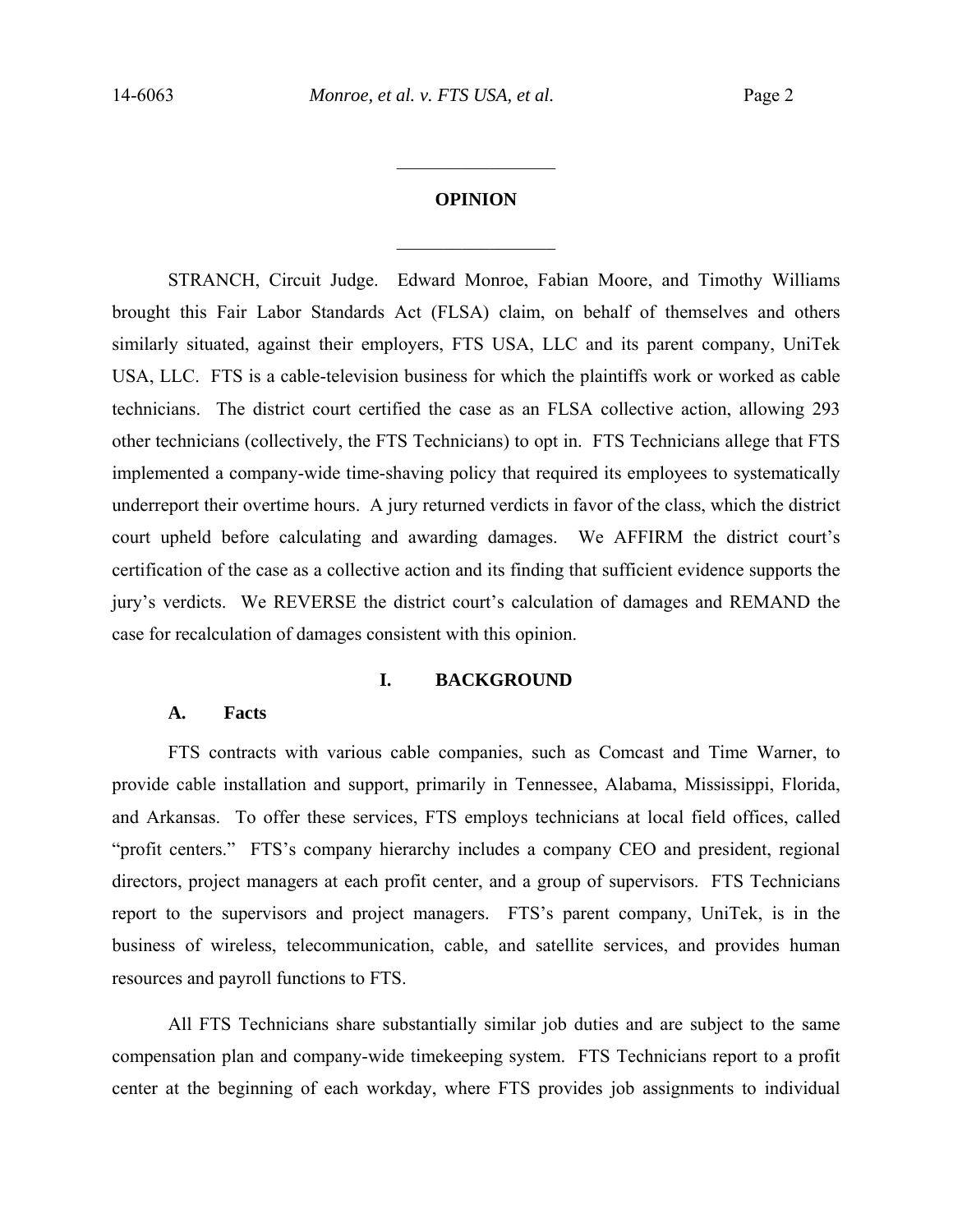technicians and specifies two-hour blocks in which to complete certain jobs. Regardless of location, "the great majority of techs do the same thing day in and day out which is install cable." Time is recorded by hand, and FTS project managers transmit technicians' weekly timesheets to UniTek's director of payroll. FTS Technicians are paid pursuant to a piece-rate compensation plan, meaning each assigned job is worth a set amount of pay, regardless of the amount of time it takes to complete the job. The record shows that FTS Technicians are paid by applying a .5 multiplier to their regular rate for overtime hours.

FTS Technicians presented evidence that FTS implemented a company-wide timeshaving policy that required technicians to systematically underreport their overtime hours. Managers told or encouraged technicians to underreport time or even falsified timesheets themselves. To underreport overtime hours in compliance with FTS policy, technicians either began working before their recorded start times, recorded lunch breaks they did not take, or continued working after their recorded end time.

FTS Technicians also presented documentary evidence and testimony from technicians, managers, and an executive showing that FTS's time-shaving policy originated with FTS's corporate office. Technicians testified that the time-shaving policy was company-wide, applying generally to all technicians, though not in an identical manner. At meetings, managers instructed groups of technicians to underreport their hours, and managers testified that corporate ordered them to do so. One former manager, Anthony Louden, offered testimony regarding high-level executive meetings. Louden identified overtime and fuel costs as the two leading items that an FTS executive felt it "should be able to manage and cut in order to make a bigger profit." Louden also stated that FTS executives circulated and reviewed technicians' timesheets, "go[ing] into detail on which technician had overtime, and, you know, go[ing] over why this guy had too much overtime and why he didn't have overtime." Technicians testified that they often complained about being obligated to underreport, and FTS's human resources director testified that she received such complaints. No evidence was presented that managers or technicians were disciplined for underreporting time.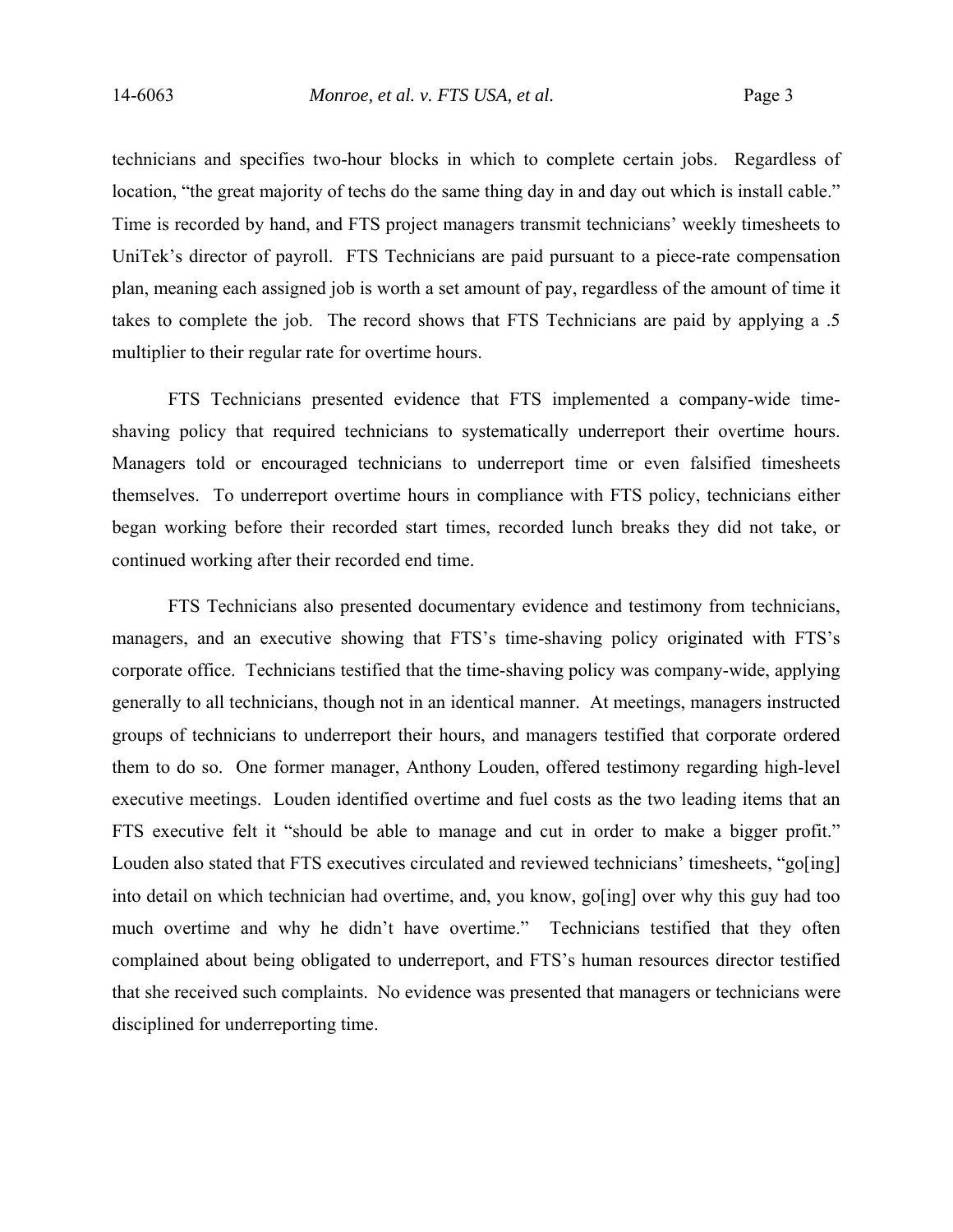#### **B. Procedural History**

 A magistrate judge recommended conditional certification as a FLSA collective action, which the district court adopted. The district court also authorized notice of the collective action to be sent to all potential opt-in plaintiffs. The notice defined eligible class members as any person employed by FTS as a technician at any location across the country in the past three years to the present who were paid by piece-rate and did not receive overtime compensation for all hours worked over 40 per week during that period. A total of 293 technicians ultimately opted in to the collective action.**<sup>1</sup>**

The parties originally agreed on a discovery and trial plan, which the trial court adopted by order. Under the parties' agreement, discovery would be limited "to a representative sample of fifty (50) opt-in Plaintiffs," with FTS Technicians choosing 40 and FTS and UniTek choosing 10. The parties also agreed to approach the district court after discovery regarding "a trial plan based on representative proof" that "will propose a certain number of Plaintiffs from the pool of fifty (50) representative sample Plaintiffs that may be called as trial witnesses."

Following the completion of discovery, the district court denied FTS and UniTek's motions to decertify the class and for summary judgment, finding that the class members were similarly situated at the second stage of certification. In light of the parties' agreement and the district court's resulting order—under which the litigation proceeded—the court held that it could not "accept Defendants' contention that the parties' stipulated agreement to limit discovery to fifty representative plaintiffs did not also manifest Defendants' acquiescence to a process by which the remaining members of the class would not have to produce evidence as a prerequisite to proceeding to trial on their claims." (R. 238, PageID 5419.) The district court also denied FTS and UniTek's pretrial motion to preclude representative proof at trial because "the class representatives identified by Plaintiff[s] sufficiently represent the class" and "[t]o deny the use of representative proof in this case would undermine the purpose of class wide relief, and would have the effect of decertifying the class." (R. 308, PageID 6822.)

<sup>&</sup>lt;u>1</u> <sup>1</sup>Named plaintiff Monroe was a technician during the class period. After the class period, he was promoted to a managerial position.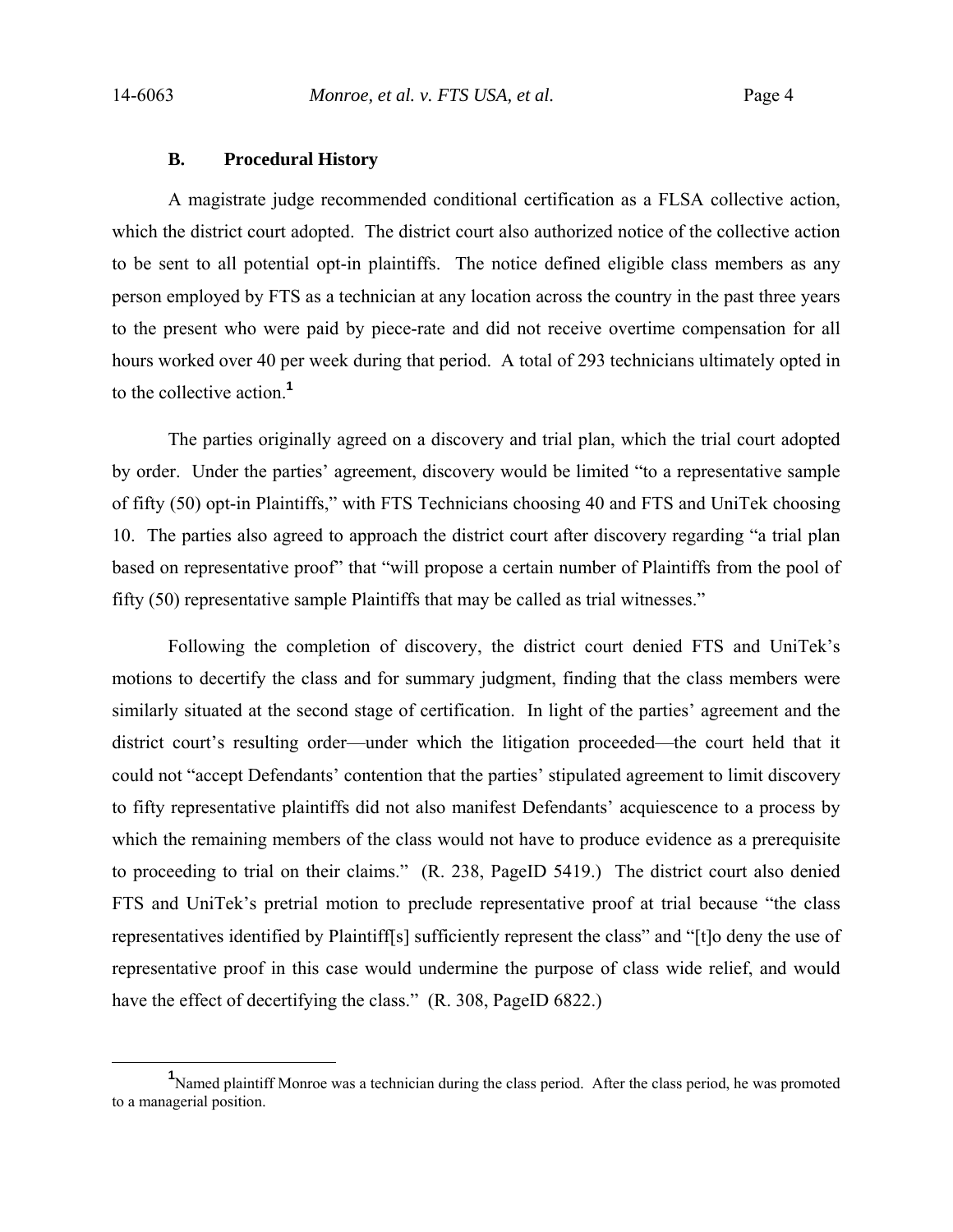Accordingly, the collective action proceeded to trial on a representative basis. FTS Technicians identified by name 38 potential witnesses and called 24 witnesses, 17 of whom were class-member technicians. FTS and UniTek identified all 50 representative technicians as potential witnesses, but called only four witnesses—all FTS executives and no technicians.

The district court explained the representative nature of the collective action to the jury, both before the opening argument and during its instructions, noting that FTS Technicians seek "to recover overtime wages that they claim [FTS and UniTek] owe them and the other cable technicians who have joined the case." (R. 450, PageID 10646–47; R. 463, PageID 12253.) The jury instructions specified that the named plaintiffs brought their claim on behalf of and collectively with "approximately three hundred plaintiffs who have worked in more than a dozen different FTS field offices across the country." (R. 463, PageID 12264.) The court also set out how the case would be resolved, instructing that FLSA procedure "allows a small number of representative employees to file a lawsuit on behalf of themselves and others in the collective group"; that the technicians who "testified during this trial testified as representatives of the other plaintiffs who did not testify"; and that "[n]ot all affected employees need testify to prove their claims" because "non-testifying plaintiffs who performed substantially similar job duties are deemed to have shown the same thing." (*Id.* at 12264–65.) The district court then charged the jury to determine whether all FTS Technicians "have proven their claims" by considering whether "the evidence presented by the representative plaintiffs who testified establishes that they worked unpaid overtime hours and are therefore entitled to overtime compensation." (*Id.* at 12265.) If the jury answers in the affirmative, the court explained, "then those plaintiffs that you did not hear from are also deemed by inference to be entitled to overtime compensation." (*Id.* at 12265–66.)

The jury returned verdicts of liability in favor of the class, finding that FTS Technicians worked in excess of 40 hours weekly without being paid overtime compensation and that FTS and UniTek knew or should have known and willfully violated the law. The jury determined the average number of unrecorded hours worked per week by each testifying technician—all of whom were representative and were called on behalf of themselves and all similarly situated employees, as authorized by 29 U.S.C. § 216(b) and instructed by the district court. As indicated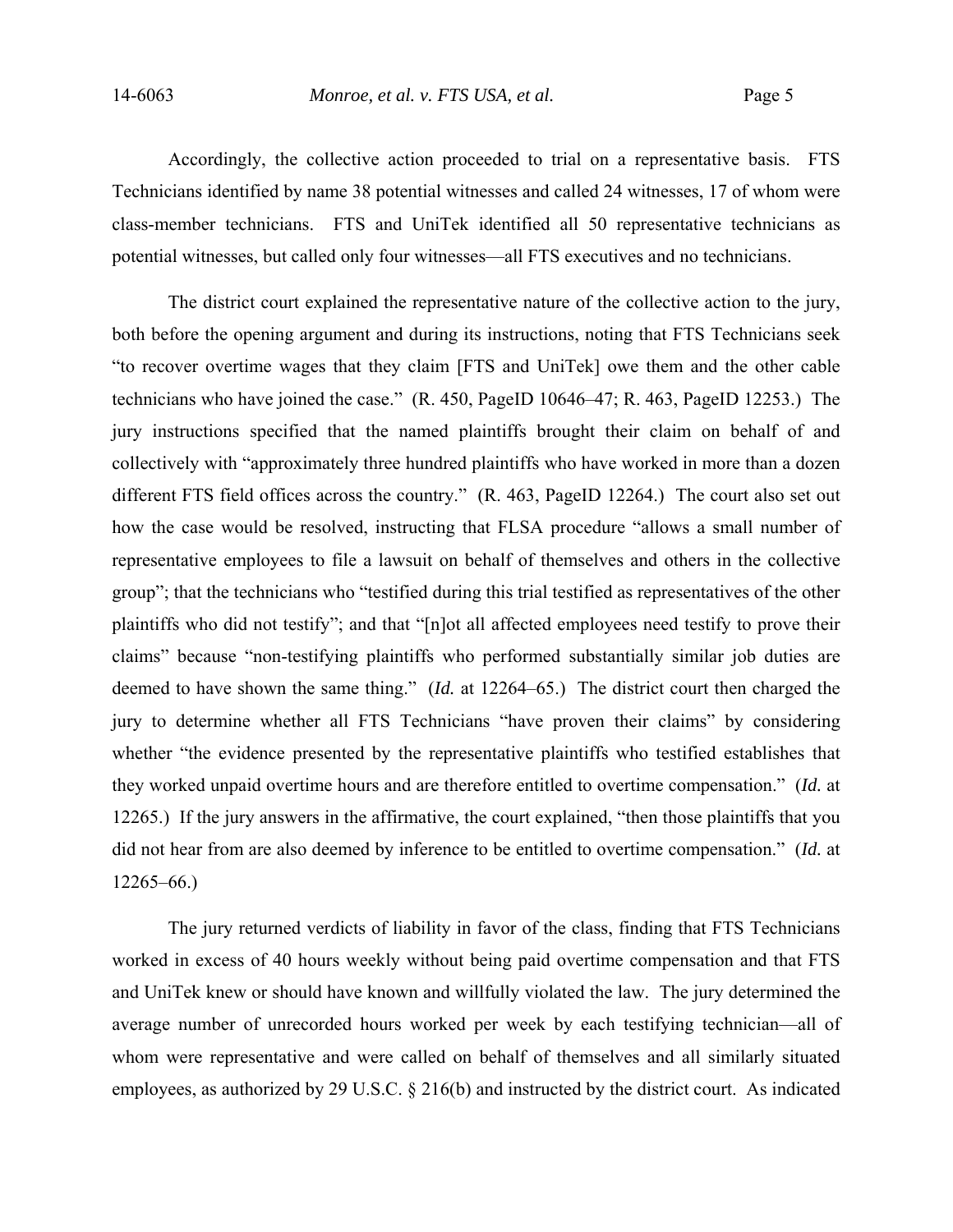to the parties and the jury, the court used the jury's factual findings to calculate damages for all testifying and nontestifying technicians in the opt-in collective action. The trial court ruled that the formula for calculating uncompensated overtime should use a 1.5 multiplier, apparently based on the assumption that FTS and UniTek normally used that multiplier.

The district court<sup>2</sup> held a post-trial status conference and suggested that a second jury could be convened to decide the issue of damages. FTS and UniTek opposed a second jury, arguing that plaintiffs had failed to prove damages and judgment should be entered, "either for the defense or liability for plaintiffs . . . with zero damages." After the court rejected this proposal, FTS and Unitek filed motions for judgment as a matter of law, a new trial, and decertification, all of which were denied. Finding that FTS Technicians had met their burden on damages, the court adopted their proposed order, using an "estimated-average" approach to calculate damages and employing a multiplier of 1.5.

## **II. ANALYSIS**

 FTS and UniTek challenge the certification of the case as a collective action pursuant to 29 U.S.C. § 216(b), the sufficiency of the evidence as presented at trial, the jury instruction on commuting time, and the district court's calculation of damages. After a review of the legal framework for collective actions in our circuit, we turn to each of these arguments.

### **A. Legal Framework**

Under the FLSA, an employer generally must compensate an employee "at a rate not less than one and one-half times the regular rate at which he is employed" for work exceeding forty hours per week. 29 U.S.C. § 207(a)(1). Labor Department regulations clarify, however, that in a piece-rate system only "additional half-time pay" is required for overtime hours. 29 C.F.R.  $§ 778.111(a).$ 

"Congress passed the FLSA with broad remedial intent" to address "unfair method[s] of competition in commerce" that cause "labor conditions detrimental to the maintenance of the

**<sup>2</sup>** <sup>2</sup>The Honorable Bernice Donald presided over all pretrial and trial issues before assuming her position on the Sixth Circuit. The Honorable Jon Phipps McCalla and John Fowlkes presided over all post-trial issues, including the calculation of damages.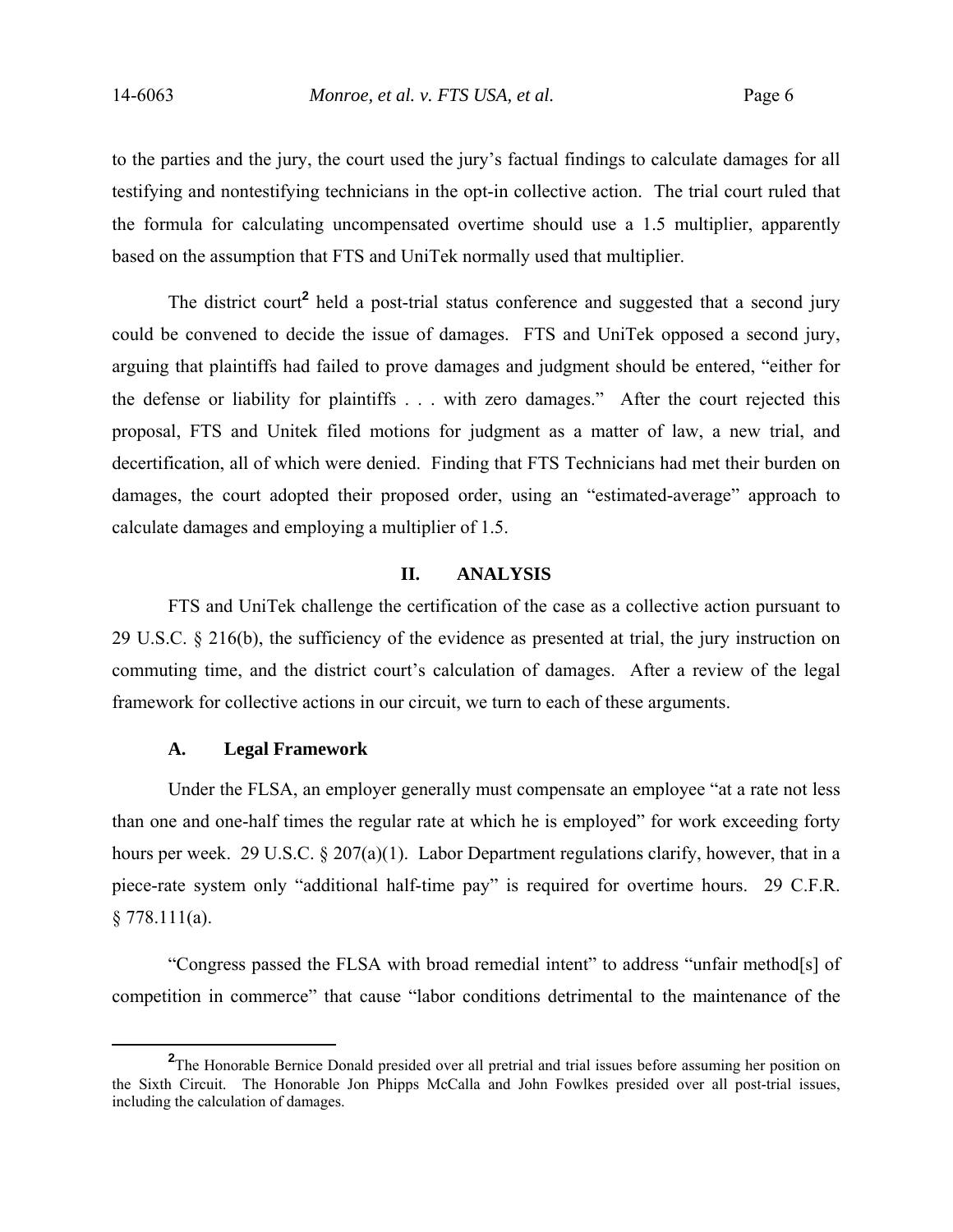minimum standard of living necessary for health, efficiency, and general well-being of workers." *Keller v. Miri Microsystems LLC*, 781 F.3d 799, 806 (6th Cir. 2015); 29 U.S.C. § 202(a). The provisions of the statute are "remedial and humanitarian in purpose," and "must not be interpreted or applied in a narrow, grudging manner." *Herman v. Fabri-Centers of Am., Inc.*, 308 F.3d 580, 585 (6th Cir. 2002) (quoting *Tenn. Coal, Iron & R. Co. v. Muscoda Local No. 123*, 321 U.S. 590, 597 (1944), *superseded by statute on other grounds*, Portal-to-Portal Act of 1947, 29 U.S.C. §§ 251–262).

To effectuate Congress's remedial purpose, the FLSA authorizes collective actions "by any one or more employees for and on behalf of himself or themselves and other employees similarly situated." 29 U.S.C. § 216(b). To participate in FLSA collective actions, "all plaintiffs must signal in writing their affirmative consent to participate in the action." *Comer v. Wal-Mart Stores, Inc.*, 454 F.3d 544, 546 (6th Cir. 2006). Only "similarly situated" persons may opt in to such actions. *Id.* Courts typically bifurcate certification of FLSA collective action cases. At the notice stage, conditional certification may be given along with judicial authorization to notify similarly situated employees of the action. *Id.* Once discovery has concluded, the district court—with more information on which to base its decision and thus under a more exacting standard—looks more closely at whether the members of the class are similarly situated. *Id.* at 547.

In *O'Brien v. Ed Donnelly Enterprises, Inc.*, we clarified the contours of the FLSA standard for certification. There, employees alleged that their employer violated the FLSA by requiring employees to work "off the clock," doing so in several ways—requiring unreported hours before or after work or by electronically altering their timesheets. 575 F.3d 567, 572–73 (6th Cir. 2009). The district court initially certified the *O'Brien* case as a collective action. *Id.* at 573. At the second stage of certification, the court determined that the claims required "an extensive individualized analysis to determine whether a FLSA violation had occurred" and that "the alleged violations were not based on a broadly applied, common scheme." *Id.* at 583. Applying a certification standard akin to that for class actions pursuant to Federal Rule of Civil Procedure 23, the district court decertified the collective action on the basis that individualized issues predominated. *Id.* at 584.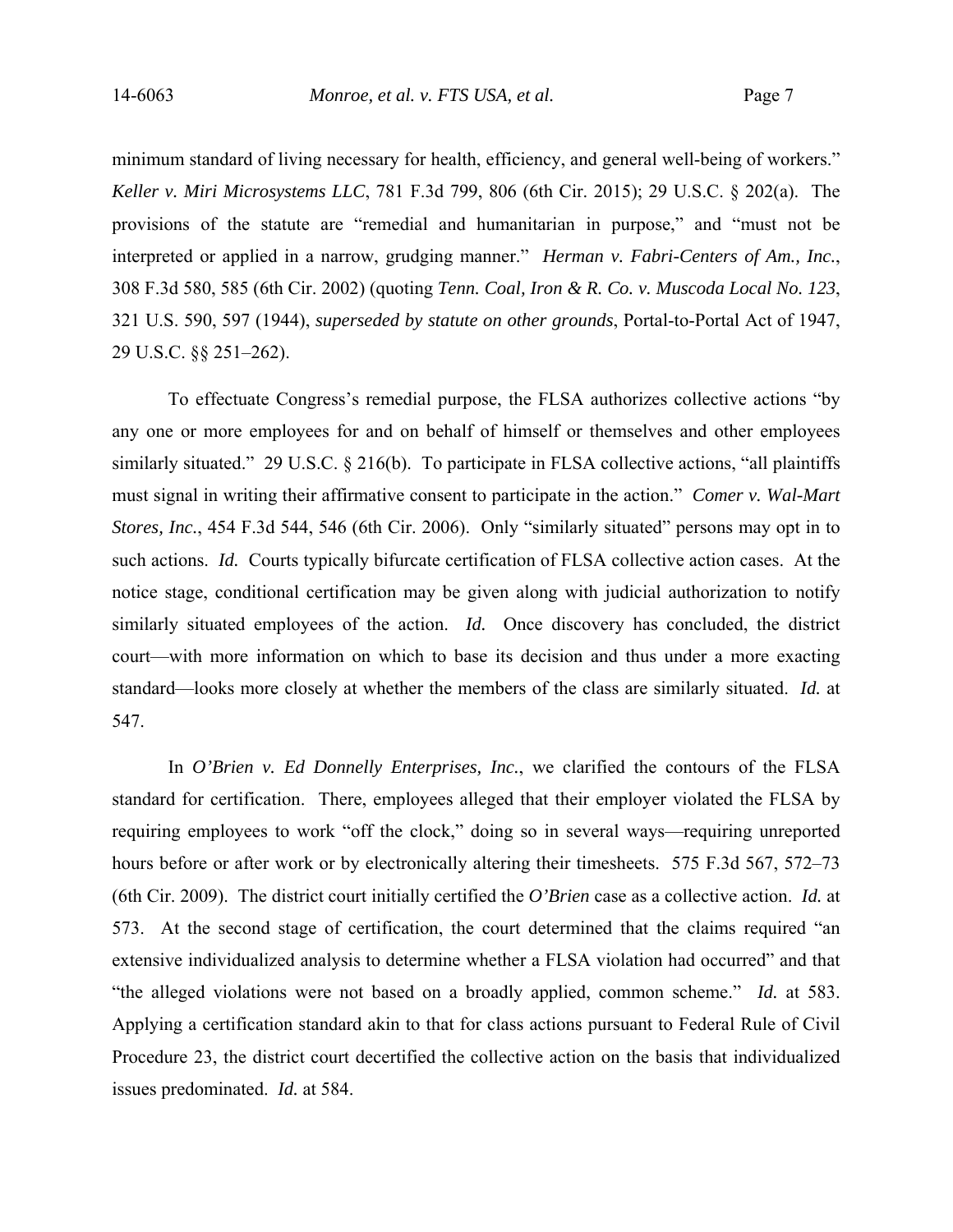On appeal, we determined that the district court engaged in an overly restrictive application of the FLSA's "similarly situated" standard. It "implicitly and improperly applied a Rule 23-type analysis when it reasoned that the plaintiffs were not similarly situated because individualized questions predominated," which "is a more stringent standard than is statutorily required." *Id.* at 584–85. We explained that "[w]hile Congress could have imported the more stringent criteria for class certification under Fed. R. Civ. P. 23, it has not done so in the FLSA," and applying a Rule 23-type predominance standard "undermines the remedial purpose of the collective action device." *Id.* at 584–86. Based on our precedent, then, the FLSA's "similarly situated" standard is less demanding than Rule 23's standard.

*O'Brien* applied the three non-exhaustive factors that many courts have found relevant to the FLSA's similarly situated analysis: (1) the "factual and employment settings of the individual<sup>[]</sup> plaintiffs"; (2) "the different defenses to which the plaintiffs may be subject on an individual basis"; and (3) "the degree of fairness and procedural impact of certifying the action as a collective action." *Id.* at 584 (quoting 7B Wright, Miller & Kane, Federal Practice and Procedure § 1807 at 487 n.65 (3d ed. 2005)); *see Morgan v. Family Dollar Stores, Inc.*, 551 F.3d 1233, 1261–65 (11th Cir. 2008) (applying factors); *Thiessen v. Gen. Elec. Capital Corp.*, 267 F.3d 1095, 1103 (10th Cir. 2001) (applying factors); *Frye v. Baptist Mem'l Hosp., Inc.*, 495 F. App'x 669, 672 (6th Cir. 2012) (concluding that district court properly exercised its discretion in weighing the *O'Brien* factors and granting certification). Noting that "[s]howing a 'unified policy' of violations is not required," we held that employees who "suffer from a single, FLSAviolating policy" *or* whose "claims [are] unified by common theories of defendants' statutory violations, even if the proofs of these theories are inevitably individualized and distinct," are similarly situated. *O'Brien*, 575 F.3d at 584–85; *see* 2 ABA Section of Labor & Employ't Law, The Fair Labor Standards Act 19-151, 19-156 (Ellen C. Kearns ed., 2d ed. 2010) (compiling cases supporting use of the three factors and noting that "many courts consider whether plaintiffs have established a common employer policy, practice, or plan allegedly in violation of the FLSA," which may "assuage concerns about the plaintiffs' otherwise varied circumstances").

Applying this standard, we found the *O'Brien* plaintiffs similarly situated. We determined that the district court erred because plaintiffs' claims were unified, as they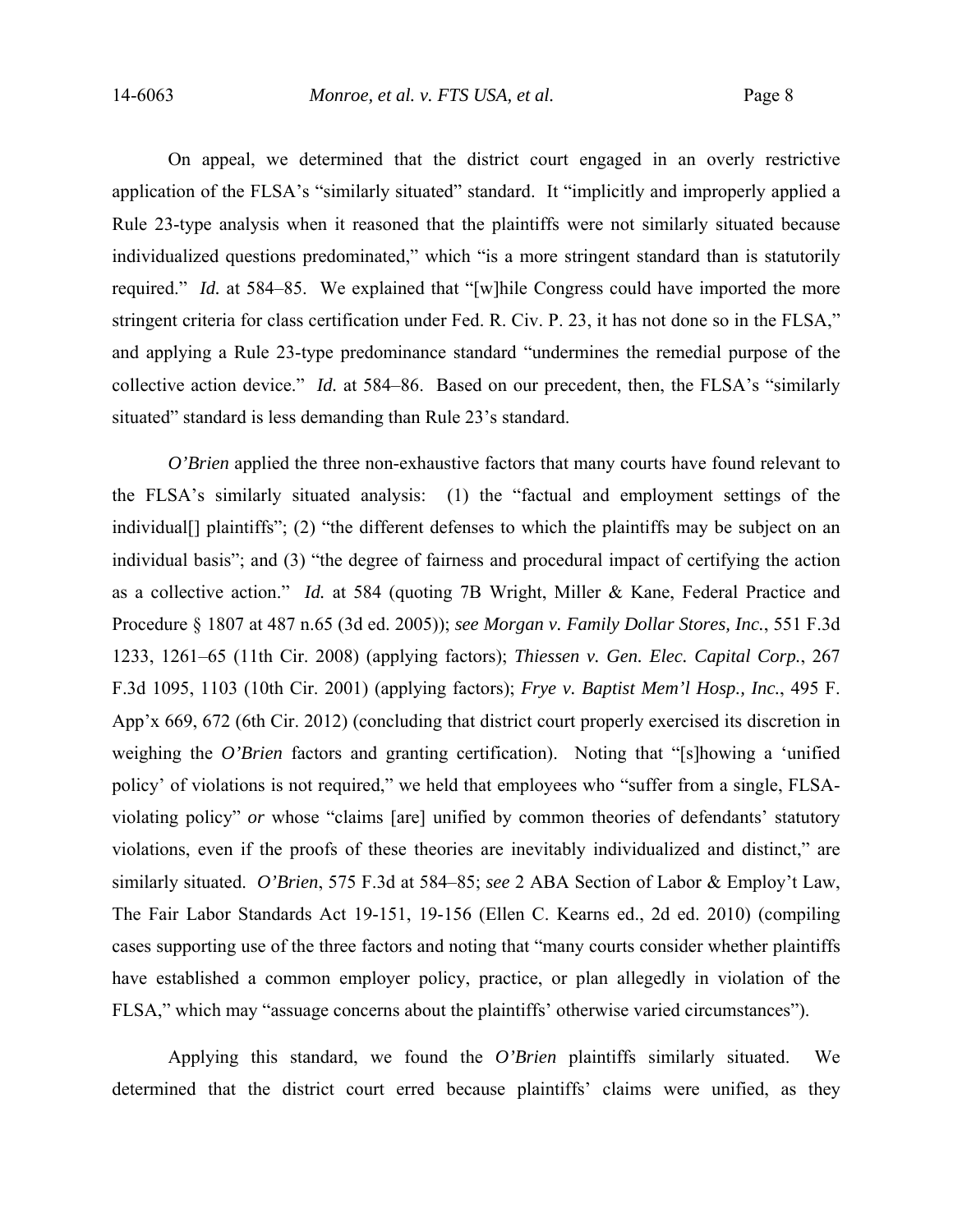"articulated two common means by which they were allegedly cheated: forcing employees to work off the clock and improperly editing time-sheets." *O'Brien*, 575 F.3d at 585. However, due to *O'Brien*'s peculiar procedural posture (the only viable plaintiff remaining did not allege that she experienced the unlawful practices), remand for recertification was not appropriate. *Id.* at 586. In sum, *O'Brien* explained the FLSA standard for certification, distinguishing it from a Rule 23-type predominance standard, and adopted the three-factor test employed by several of our sister circuits. *Id.* at 585.

Just as *O'Brien* clarifies the procedure and requirements for certification of a collective action, the Supreme Court's opinion in *Anderson v. Mt. Clemens Pottery Co.*—originally a Sixth Circuit case—explains the burden of proof at trial. Using a formula "applicable to all employees," the district court there awarded piece-rate employees recovery of some unpaid overtime compensation under the FLSA. 328 U.S. 680, 685–86 (1946), *superseded by statute on other grounds*, Portal-to-Portal Act of 1947. We reversed on appeal, determining that the district court improperly awarded damages and holding that it was the employees' burden "to prove by a preponderance of the evidence that they did not receive the wages to which they were entitled . . . and to show by evidence rather than conjecture the extent of overtime worked, it being insufficient for them merely to offer an estimated average of overtime worked." *Id.* at 686.

On certiorari, the Supreme Court held that we had imposed an improper standard of proof that "has the practical effect of impairing many of the benefits" of the FLSA. *Id.* It reminded us of the correct liability and damages standard, with a cautionary note: an employee bringing such a suit has the "burden of proving that he performed work for which he was not properly compensated. The remedial nature of this statute and the great public policy which it embodies . . . militate against making that burden an impossible hurdle for the employee." *Id.* at 686–87. We have since acknowledged that instruction. *See Moran v. Al Basit LLC*, 788 F.3d 201, 205 (6th Cir. 2015). The Supreme Court also explained how an employee can satisfy his burden to prove both uncompensated work and its amount: "where the employer's records are inaccurate or inadequate and the employee cannot offer convincing substitutes . . . an employee has carried out his burden if he proves that he has in fact performed work for which he was improperly compensated and if he produces sufficient evidence to show the amount and extent of that work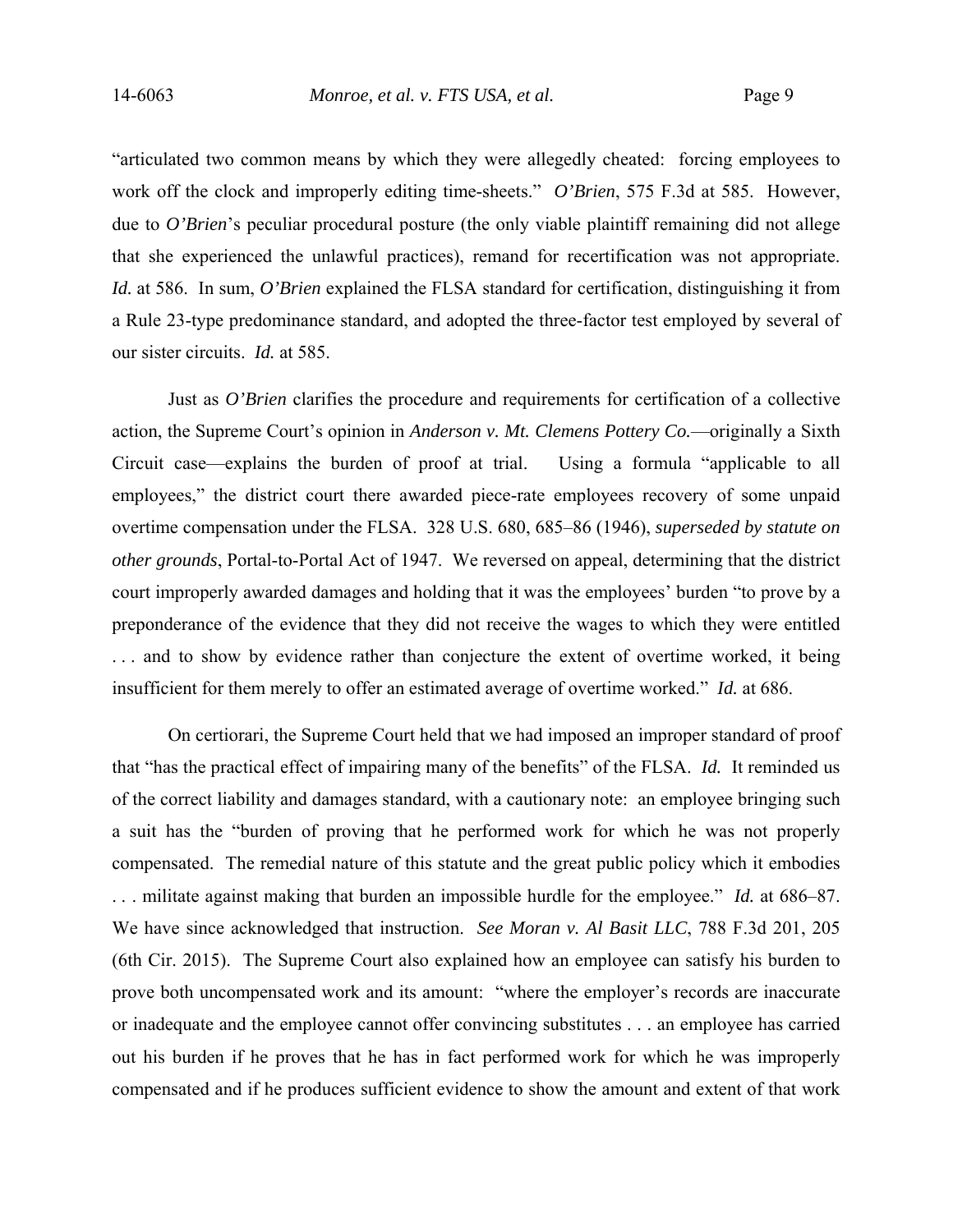as a matter of just and reasonable inference." *Mt. Clemens*, 328 U.S. at 687. The employee's burden of proof on damages can be relaxed, the Supreme Court explained, because employees rarely keep work records, which is the employer's duty under the Act. *Id.*; *see O'Brien*, 575 F.3d at 602; *see also* 29 U.S.C. § 211(c); 29 C.F.R. § 516.2(a)(7). Once the employees satisfy their relaxed burden for establishing the extent of uncompensated work, "[t]he burden then shifts to the employer to come forward with evidence of the precise amount of work performed or with evidence to negative the reasonableness of the inference to be drawn from the employee's evidence." *Mt. Clemens*, 328 U.S. at 687–88.

We quoted and applied this standard in *Herman v. Palo Group Foster Home*, *Inc.*, concluding that the employees had met their burden on liability because "credible evidence" had been presented that they had performed work for which they were improperly compensated. 183 F.3d 468, 473 (6th Cir. 1999). Also recognizing this shifting burden, we held that "Defendants did not keep the records required by the FLSA, so the district court properly shifted the burden to Defendants to show that they did not violate the Act." *Id.* The end result of this standard is that if an "employer fails to produce such evidence, the court may then award damages to the employee, even though the result be only approximate." *Id.* at 472 (quoting *Mt. Clemens*, 328 U.S. at 688). We now apply these standards to the case before us.

## **B. Certification as a Collective Action**

FTS and UniTek appeal the denial of their motion to decertify the collective action. We review a district court's certification of a collective action under an "abuse of discretion" standard. *See O'Brien*, 575 F.3d at 584. "A court abuses its discretion when it commits a clear error of judgment, such as applying the incorrect legal standard, misapplying the correct legal standard, or relying upon clearly erroneous findings of fact." *Auletta v. Ortino* (*In re Ferro Corp. Derivative Litig.*), 511 F.3d 611, 623 (6th Cir. 2008).

The district court made its final certification determination post-trial. With the benefit of the entire trial record—including representative testimony from technicians covering the several regions in which FTS operates—the court found that FTS Technicians were similarly situated and a collective action was appropriate. FTS and UniTek challenge certification of the case as a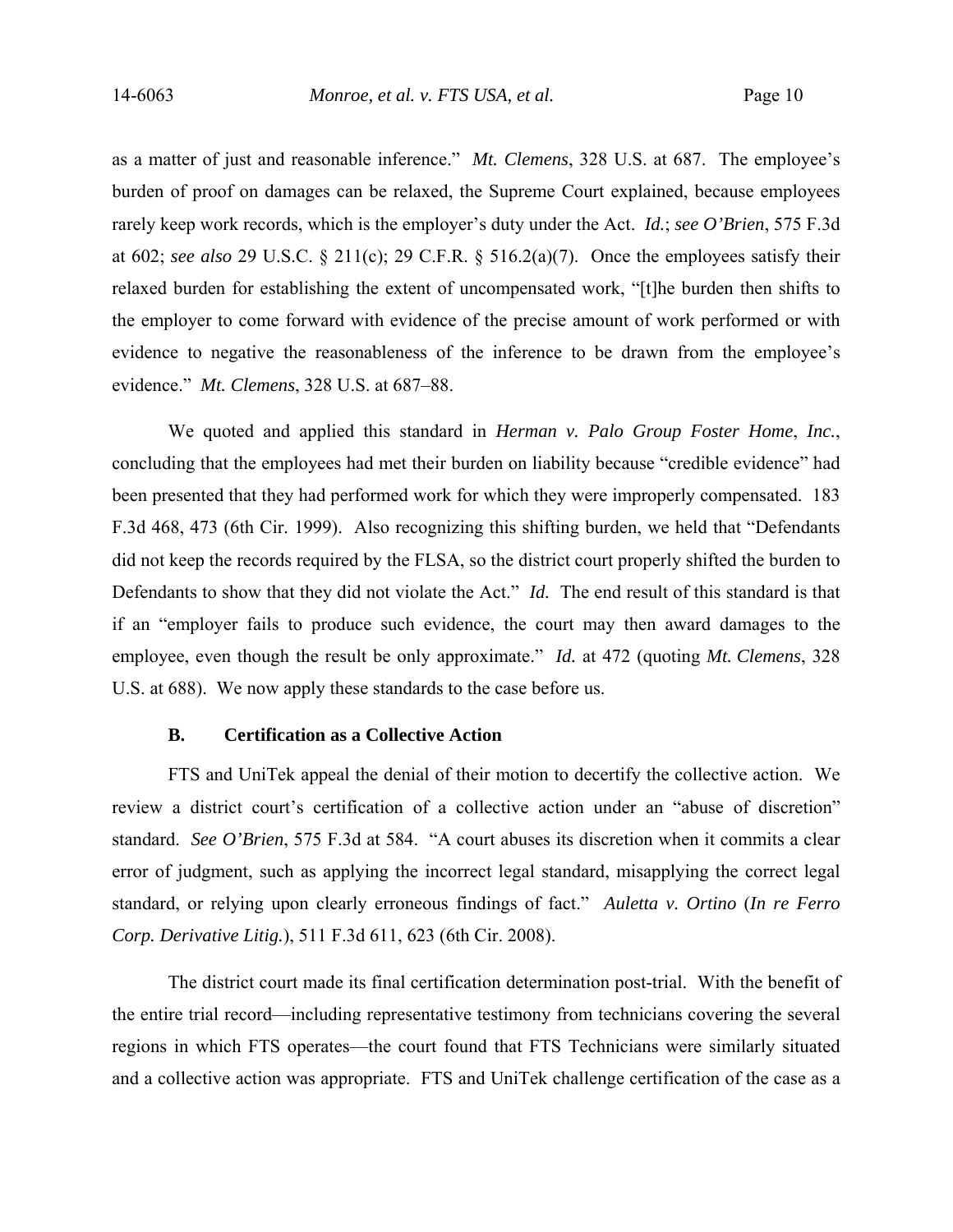collective action, arguing that differences among FTS Technicians (differences in location, supervisors, reasons for submitting false timesheets, and types and amount of uncompensated time) require an individualized analysis as to every plaintiff to determine whether a particular violation of the FLSA took place for each.

Turning to review, we may not examine the certification issue using a Rule 23-type analysis; we must apply the "similarly situated" standard governed by the three-factor test set out in *O'Brien*. Two governing principles from our case law serve as guides: plaintiffs do not have to be "identically situated" to be similarly situated, and the FLSA is a remedial statute that should be broadly construed. 2 ABA Section of Labor & Employ't Law, *supra*, at 19-150, 19- 166 (compiling cases).

### 1. Factual and Employment Settings

The first factor, the factual and employment settings of the individual FTS Technicians, considers, "to the extent they are relevant to the case, the plaintiffs' job duties, geographic locations, employer supervision, and compensation." *Id.* at 19-155. On FTS Technicians' duties and locations, the record reveals that all FTS Technicians work in the same position, have the same job description, and perform the same job duties: regardless of location, "the great majority of techs do the same thing day in and day out which is install cable." FTS Technicians also are subject to the same timekeeping system (recording of time by hand) and compensation plan (piece rate).

Key here, the record contains ample evidence of a company-wide policy of requiring technicians to underreport hours that originated with FTS executives. Managers told technicians that they received instructions to shave time from corporate, that underreporting is "company policy," and that they were "chewed out by corporate" for allowing too much time to be reported. Managers testified that FTS executives directed them to order technicians to underreport time. FTS executives reinforced their policy during meetings with managers and technicians at individual profit centers. FTS Technicians testified that they complained of being required to underreport, often in front of or to corporate representatives, who did nothing.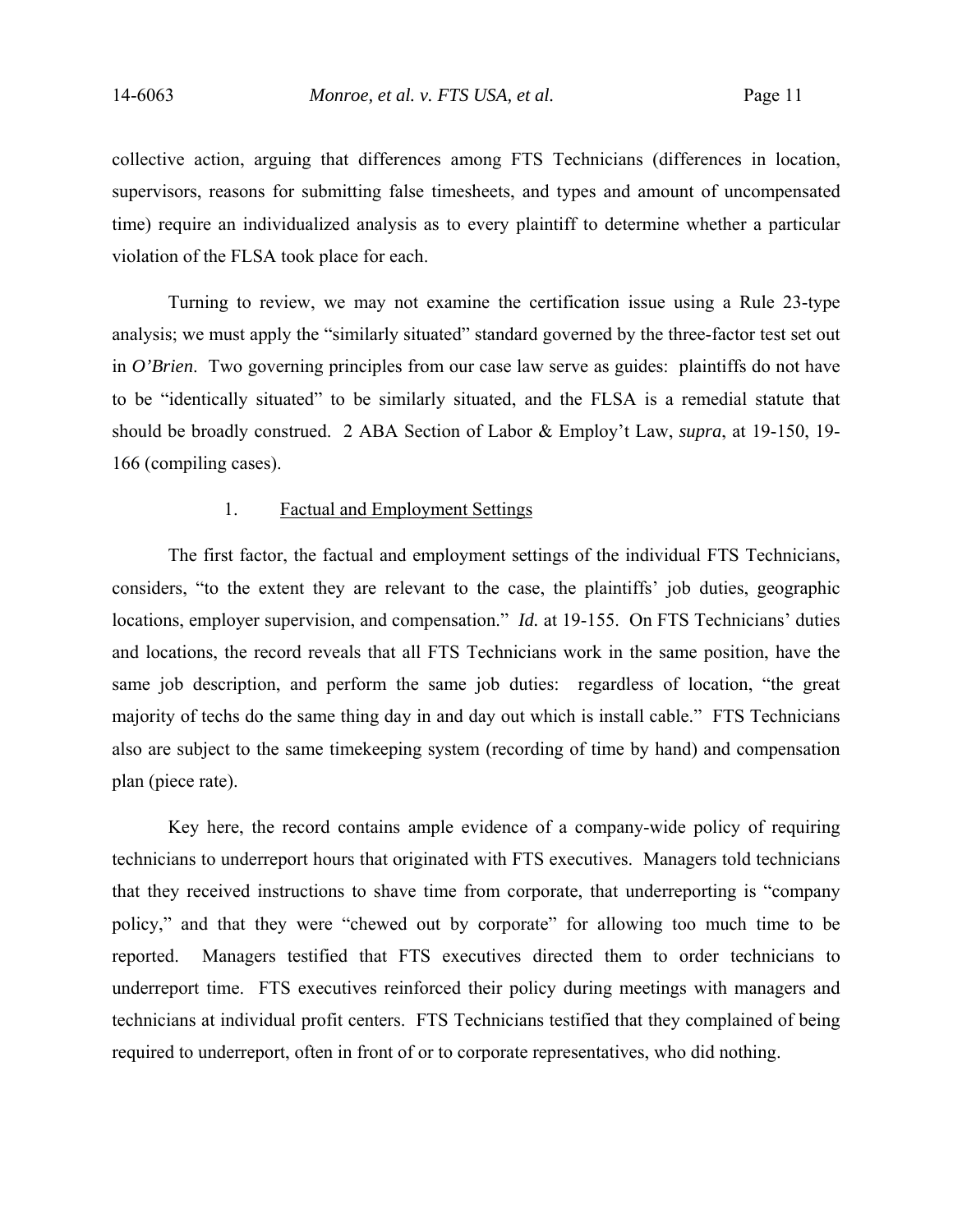Evidence of market pressures suggests that FTS executives had a motive to institute a company-wide time-shaving policy. According to one manager's testimony, "[e]very profit center has . . . a budget," and to meet that budget "you couldn't put all of your overtime." Both managers and technicians were under the impression that FTS's profitability depended on underreporting.

The underreporting policy applied to FTS Technicians regardless of profit center or supervisor, as technicians employed at multiple profit centers and under multiple managers reported consistent time-shaving practices across the centers and managers. Namely, FTS executives told managers that technicians' time before and after work or during lunch should be underreported. One manager told his technicians that "an hour lunch break will be deducted whether [they] take it or not," while technicians who reported full hours were told to "change" that" and that "[t]his is not how we do it over here, . . . you are just supposed to record your 40 hours a week, take out for your lunch, sign it and turn it in." If technicians failed to comply with the policy, managers would directly alter time sheets submitted by employees—one manager changed a seven to an eight and another used whiteout to change times. Regarding reporting lunch hours not taken, one manager said "that's the way it's got to be, you put it on there or I'll put it on there." Even technicians who never received direct orders from managers to underreport time knew that FTS required underreporting in order to continue receiving work assignments and to avoid reprimand or termination.

FTS Technicians identified the methods—the same methods found in *O'Brien*—by which FTS and UniTek enforced their time-shaving policy: (1) "requiring plaintiffs to work 'off the clock'" before or after scheduled hours or during lunch breaks and (2) "alter[ing] the times that had previously been entered." *O'Brien*, 575 F.3d at 572–73. As in *O'Brien*, such plaintiffs will be similarly situated where their claims are "unified by common theories of defendants' statutory violations, even if the proofs of these theories are inevitably individualized and distinct." *Id.* at 585.

The dissent asserts that FTS Technicians allege "distinct" violations of the FLSA and "define the company-wide 'policy' at such a high level of generality that it encompasses *multiple* policies." (Dis. at 34.) The definition of similarly situated does not descend to such a level of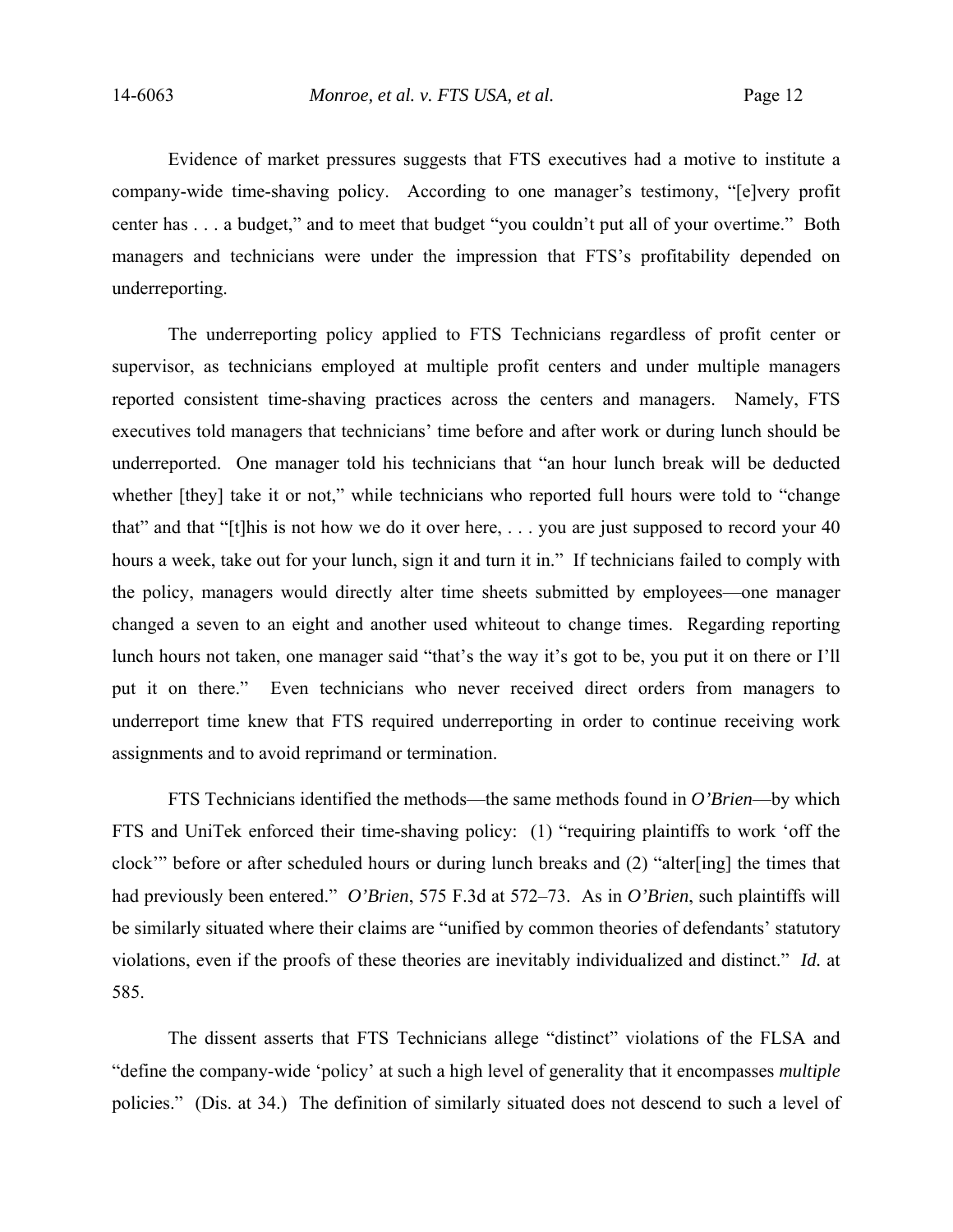granularity. The Supreme Court has warned against such a "narrow, grudging" interpretation of the FLSA and has instructed courts to remember its "remedial and humanitarian" purpose, as have our own cases. *See Tenn. Coal, Iron & R.R. Co.*, 321 U.S. at 597; *Keller*, 781 F.3d at 806; *Herman*, 308 F.3d at 585. Many FLSA cases do focus on a single action, such as the donning and doffing cases that the dissent's reasoning would suggest is the only situation where representative proof would work. But neither the statutory language nor the purposes of FLSA collective actions require a violating policy to be implemented by a singular method. The dissent cites no Sixth Circuit case that would compel employees to bring a separate collective action (or worse, separate individual actions) for unreported work required by an employer before clocking in, and another for work required after clocking out, and another for work required during lunch, and yet another for the employer's alteration of its employees' timesheets. Such a narrow interpretation snubs the purpose of FLSA collective actions.

The dissent concludes that FTS Technicians' claims do "not do the trick" because a "company-wide 'time-shaving' policy is lawyer talk for a company-wide policy of violating the FLSA." (Dis. at 35.) But FTS Technicians' claims do not depend on "lawyer talk"; they are based on abundant evidence in the record of employer mandated work off the clock. That an employer uses more than one method to implement a company-wide work "off-the-clock" policy does not prevent employees from being similarly situated for purposes of FLSA protection. This is not a new concept to our court or to other courts. In accordance with *O'Brien*, we have approved damages awards to FLSA classes alleging that employers used multiple means to undercompensate for overtime. *See, e.g.*, *U.S. Dep't of Labor v. Cole Enters., Inc.*, 62 F.3d 775, 778 (6th Cir. 1995) (approving damages award where employers required employees to work uncompensated time both before and after their scheduled shifts and to report only the scheduled shift hours on their timesheets). Other circuits and district courts have done so as well. *See McLaughlin v. Ho Fat Seto*, 850 F.2d 586, 588 (9th Cir. 1988) (affirming damages award where employees gave varied testimony on the means employer used to underpay overtime); *Donovan v. Simmons Petroleum Corp.*, 725 F.2d 83, 84 (10th Cir. 1983) (affirming damages award where employer failed to compensate for overtime both before and after work, at different locations); *Wilks v. Pep Boys*, No. 3:02-0837, 2006 WL 2821700, at \*5 (M.D. Tenn. Sept. 26, 2006)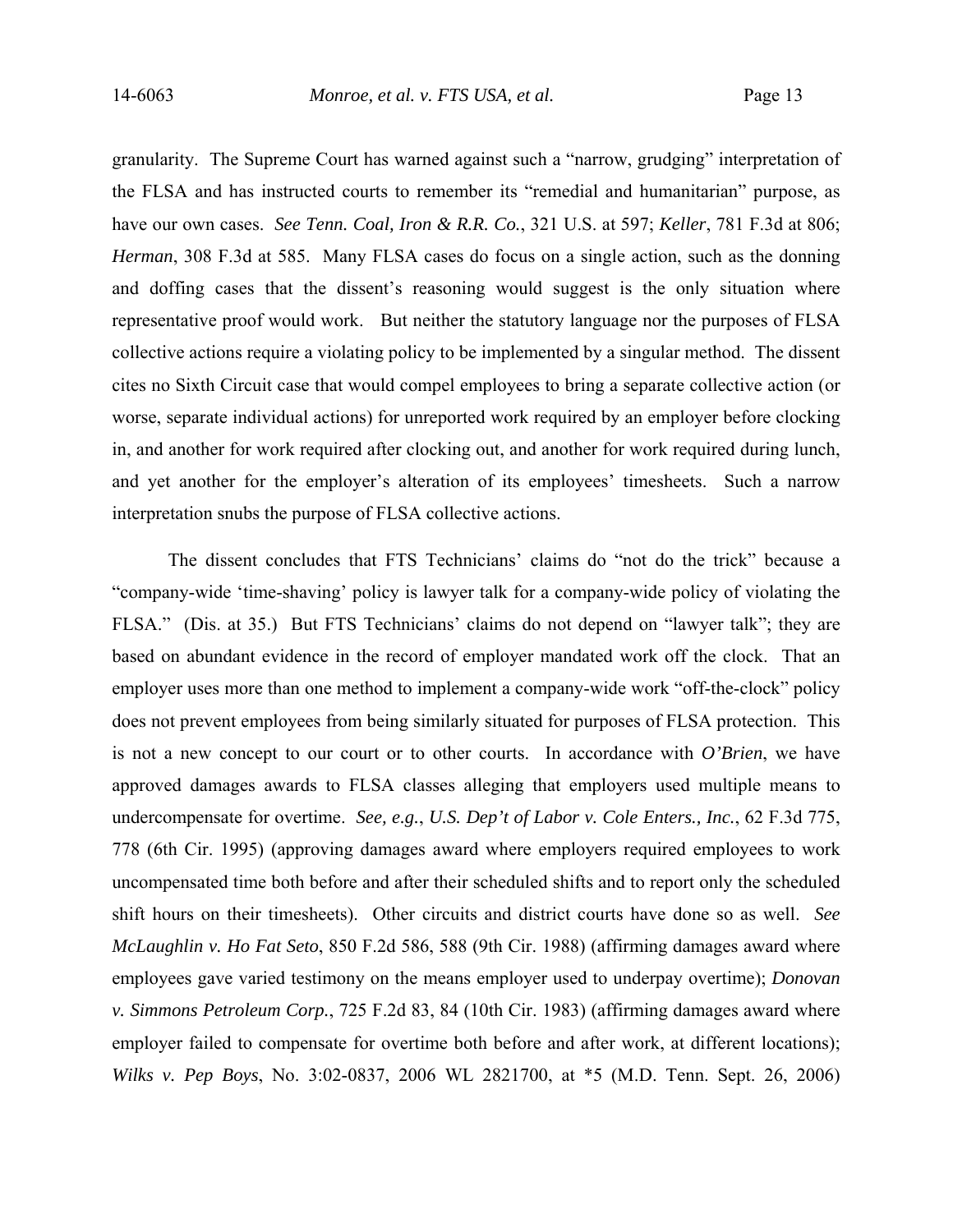(denying motion to decertify class that alleged employer deprived employees of overtime compensation by requiring them to work off the clock and shaving hours from payroll records).

Like the plaintiffs in *O'Brien*, FTS Technicians' claims are unified by common theories: that FTS executives implemented a single, company-wide time-shaving policy to force all technicians—either through direct orders or pressure and regardless of location or supervisor—to underreport overtime hours worked on their timesheets. *See O'Brien*, 575 F.3d at 584–85; *see also Brennan v. Gen. Motors Acceptance Corp.*, 482 F.2d 825, 829 (5th Cir. 1973) (affirming finding of uncompensated overtime where employees understated overtime because of pressure brought to bear by immediate supervisors, putting upper management on constructive notice of potential FLSA violations). Based on the record as to FTS Technicians' factual and employment settings, therefore, the district court did not abuse its discretion in finding FTS Technicians similarly situated.

# 2. Individualized Defenses

We now turn to the second factor—the different defenses to which the plaintiffs may be subject on an individual basis. FTS and UniTek argue that they must be allowed to raise separate defenses by examining each individual plaintiff on the number of unrecorded hours they worked, but that they were denied that right by the allowance of representative testimony and an estimated-average approach. Several circuits, including our own, hold that individualized defenses alone do not warrant decertification where sufficient common issues or job traits otherwise permit collective litigation. *O'Brien*, 575 F.3d at 584–85 (holding that employees are similarly situated if they have "claims . . . unified by common theories of defendants' statutory violations, even if the proofs of these theories are inevitably individualized and distinct"); *Morgan*, 551 F.3d at 1263; *see Thiessen*, 267 F.3d at 1104–08.

As noted above, the record includes FTS Technicians' credible testimonial and documentary evidence that they performed work for which they were improperly compensated. In the absence of accurate employer records, both Supreme Court and Sixth Circuit precedent dictate that the burden then shifts to the employer to "negative the reasonableness of the inference to be drawn from the employee's evidence" and, if it fails to do so, the resulting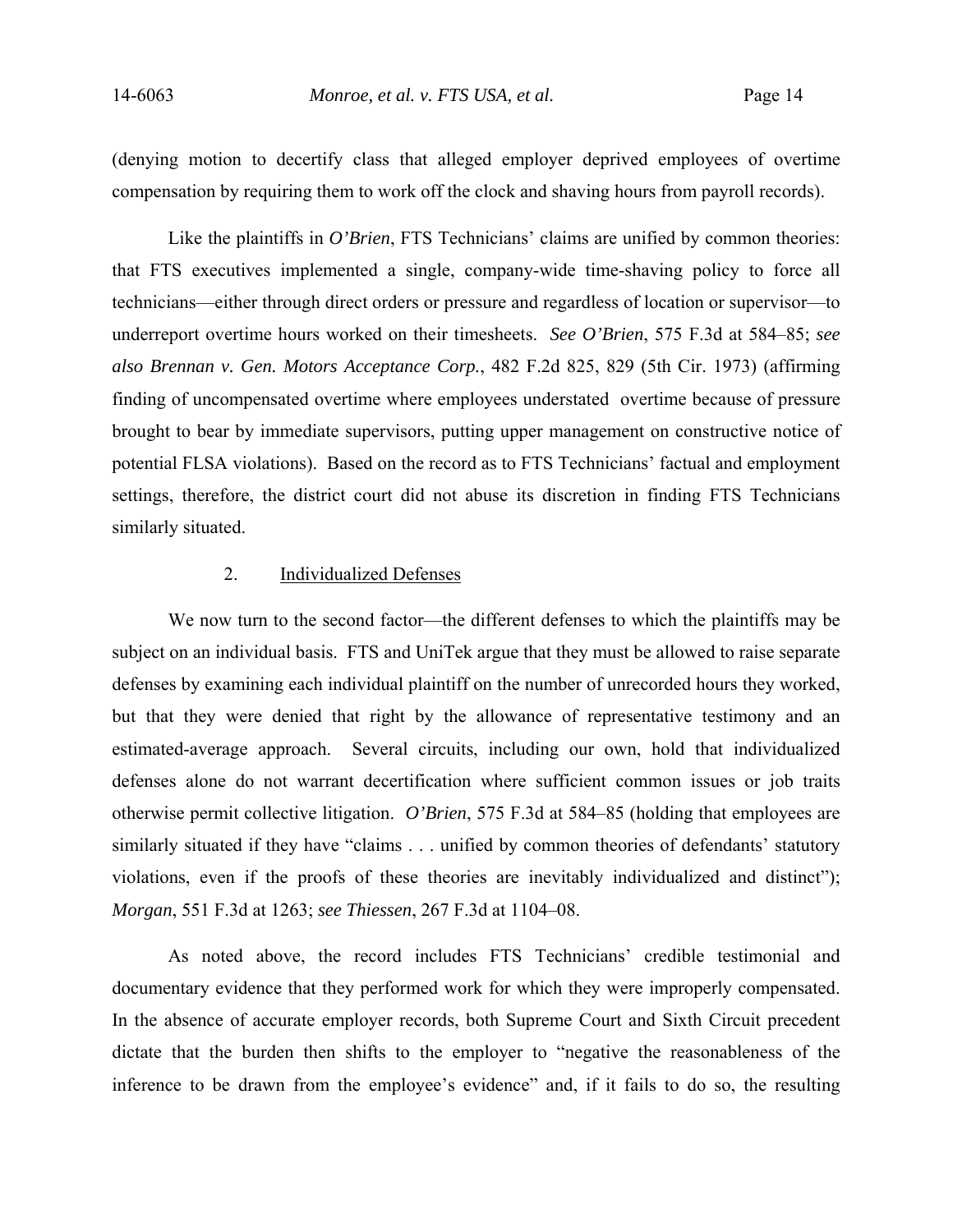damages award need not be perfectly exact or precise. *Mt. Clemens*, 328 U.S. at 687–88 ("The employer cannot be heard to complain that the damages lack the exactness and precision of measurement that would be possible had he kept records in accordance with the requirements of [the FLSA]."); *see Herman*, 183 F.3d at 473.

Under this framework, and with the use of representative testimony and an estimatedaverage approach, defenses successfully asserted against representative testifying technicians were properly distributed across the claims of nontestifying technicians. For example, FTS and UniTek argue that testifying technicians did not work all of the overtime they claimed and underreported some of their overtime for reasons other than a company-wide policy requiring it. FTS and UniTek had every opportunity to submit witnesses and evidence supporting this claim. The jury's partial acceptance of these defenses, as evidenced by its finding that testifying technicians worked fewer hours than they claimed, resulted in a lower average for nontestifying technicians. Thus, FTS Technicians' representative evidence allowed appropriate consideration of the individual defenses raised here. The district court, moreover, offered to convene a second jury and submit the issue of damages to it, but FTS and UniTek declined. *See Thiessen*, 267 F.3d at 1104–08 (concluding that district court abused its discretion in decertifying the class because defendants' "highly individualized" defenses could be dealt with at the damages stage of trial). Under our precedent and the trial record, we cannot say that the district court committed a clear error of judgment in refusing to decertify the collective action on the basis of FTS and UniTek's claimed right to examine and raise defenses separately against each of the opt-in plaintiffs.

# 3. Fairness and Procedural Impact

The third factor, the degree of fairness and the procedural impact of certifying the case, also supports certification. This case satisfies the policy behind FLSA collective actions and Congress's remedial intent by consolidating many small, related claims of employees for which proceeding individually would be too costly to be practical. *See Hoffman-La Roche Inc. v. Sperling*, 493 U.S. 165, 170 (1989) (noting that FLSA collective actions give plaintiffs the "advantage of lower individual costs to vindicate rights by the pooling of resources"); *Espenscheid v. DirectSat USA, LLC*, 705 F.3d 770, 776 (7th Cir. 2013) ("[W]here it is class treatment or nothing, the district court must carefully explore the possible ways of overcoming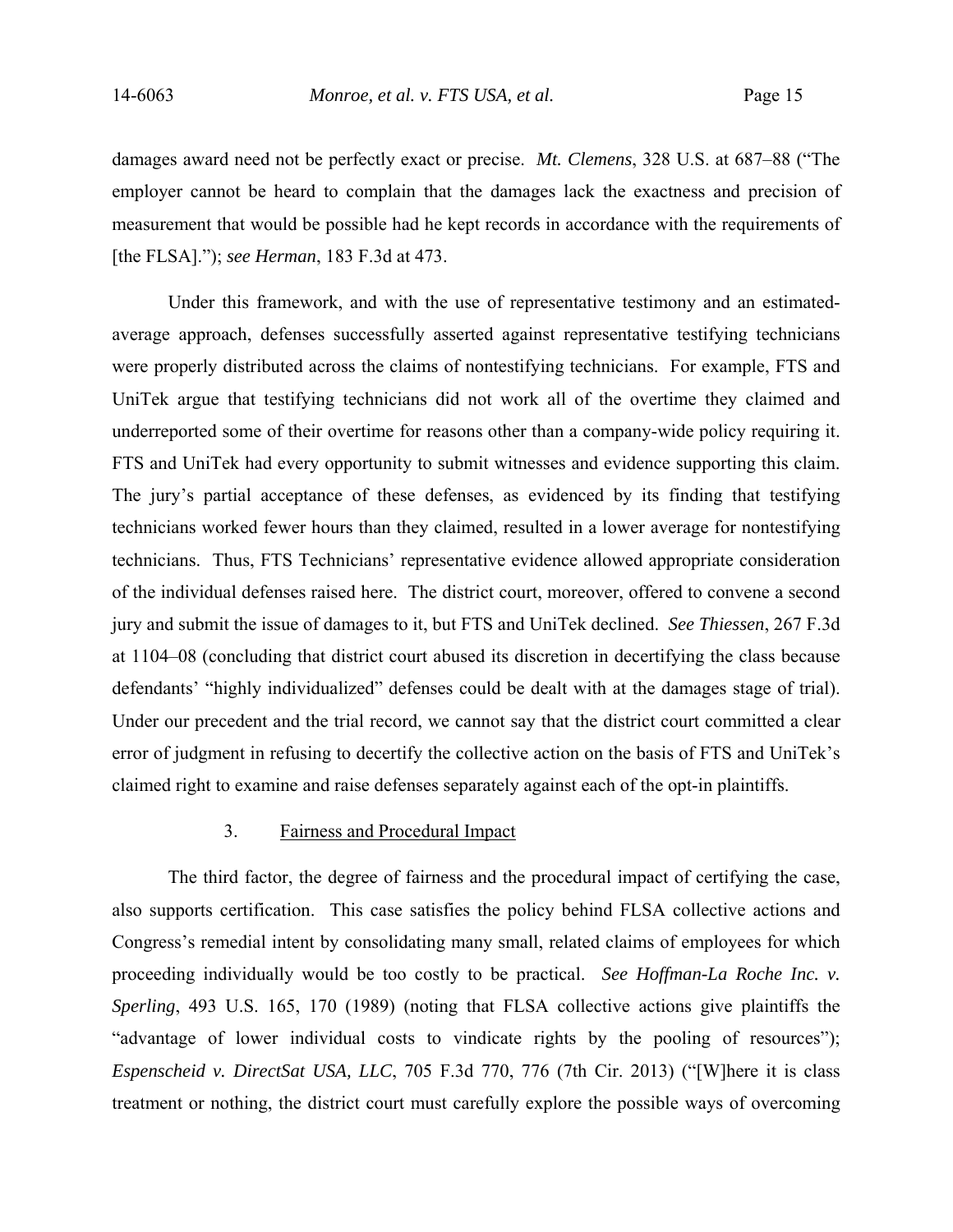problems in calculating individual damages."). Because all FTS Technicians allege a common, FLSA-violating policy, "[t]he judicial system benefits by efficient resolution in one proceeding of common issues of law and fact." *Hoffman-La Roche, Inc.*, 493 U.S. at 170. In view of the entire record, neither this factor nor the other two suggest that the district court abused its discretion in finding FTS Technicians similarly situated and maintaining certification.

## 4. The Seventh Circuit Decision in *Espenscheid*

Lastly, FTS and UniTek argue that *Espenscheid*—a Seventh Circuit case affirming the decertification of a collective action seeking unpaid overtime—compels decertification here. 705 F.3d at 773. *Espenscheid*, however, is based on Seventh Circuit authority and specifically acknowledges that it is at odds with Sixth Circuit precedent. *Id.* at 772 (citing *O'Brien*, 575 F.3d at 584). Though recognizing the differences between Rule 23 class actions and FLSA collective actions—and admitting that Rule 23 procedures are absent from the statutory provisions of the FLSA—the Seventh Circuit determined that "there isn't a good reason to have different standards for the certification of the two different types of action." *Id.* This conflicts with our precedent. Explaining that Congress could have but did not import the Rule 23 predominance requirement into the FLSA and that doing so would undermine the remedial purpose of FLSA collective actions, we have refused to equate the FLSA certification standard for collective actions to the more stringent certification standard for class actions under Rule 23. *O'Brien*, 575 F.3d at 584, 585–86.

The difference between the Seventh Circuit's standard for collective actions and our own is the controlling distinction for the issues before us.**<sup>3</sup>** The facts and posture of *Espenscheid,*  however, also distinguish it from this case. There, the district court decertified the collective action before trial, after which the parties settled their claims but appealed the decertification. Reviewing for abuse of discretion, the Seventh Circuit affirmed the district court. The circuit opinion noted that the plaintiffs had recognized the possible need for individualized findings of

**<sup>3</sup>** The dissent suggests we must follow *Espenscheid* because it "involved the *same defendant in this case*." (Dis. at 33.) UniTek, the parent company that provided human resources and payroll functions, was involved in both cases, but at issue in each case was what the direct employer—here FTS, there DirectSat USA—required regarding the reporting of overtime.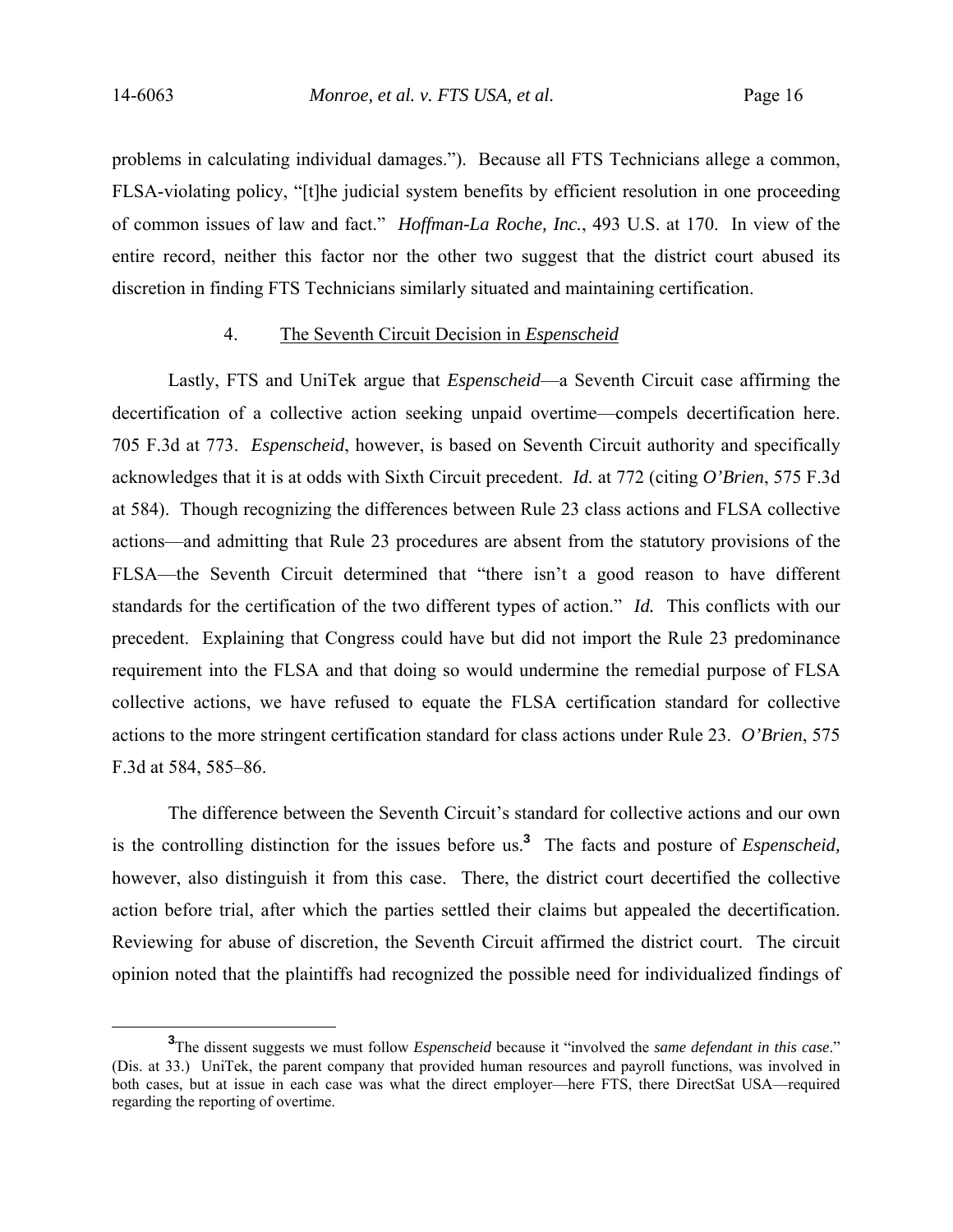liability for a class of 2,341 members—nearly 10 times larger than the group here—but "truculently" refused to accept a specific plan for litigation or propose an alternative and failed to specify the other kinds of evidence that they intended to use to supplement the representative testimony. *Espenscheid*, 705 F.3d at 775–76; *see Thompson v. Bruister & Assocs., Inc.*, 967 F. Supp. 2d 1204, 1216 (M.D. Tenn. 2013) (holding that *Espenscheid* cannot "conceivably be read as an overall indictment of utilizing a collective action as a vehicle to establish liability in piece-rate cases . . . because the Seventh Circuit was presented with little choice but to hold as it did, given the lack of cooperation by plaintiffs' counsel in explaining how they intended to prove up their case"). The opinion additionally references no evidence similar to that supporting the time-shaving policy here. And the proposed, but not agreed-upon, representative sample in *Espenscheid* constituted only 1.8% of the collective action, and the method of selecting the sample was unexplained. *Espenscheid*, 705 F.3d at 774.

Conversely, FTS and UniTek ask us to overturn a case tried to completion. They seek a determination that the district court *abused its discretion* in declining to decertify the 293 member collective action after both parties preliminarily agreed to a representative trial plan, completed discovery on that basis, and jointly selected the representative members. The jury here, moreover, heard representative testimony from 5.7% of the class members at trial, FTS and UniTek had abundant opportunity to provide contradictory testimony, and FTS Technicians also submitted testimony from managers and supervisors along with documentary proof. Upon completion of the case presentations by the parties, and following jury instructions regarding collective actions, the jury returned verdicts in favor of FTS Technicians. In light of these legal, factual, and procedural differences, *Espenscheid* is simply not controlling.

To conclude our similarly situated analysis, certification here is supported by our standard. The factual and employment settings of individual FTS Technicians and the degree of fairness and the procedural impact of certifying the case favor upholding certification. FTS and UniTek's alleged individual defenses do not require decertification because they can be, and were, adequately presented in a collective forum. On the record before us, the district court was within its wide discretion to try the claims as a collective action and formulated a trial plan that appropriately did so. Based on the record evidence of a common theory of violation—namely,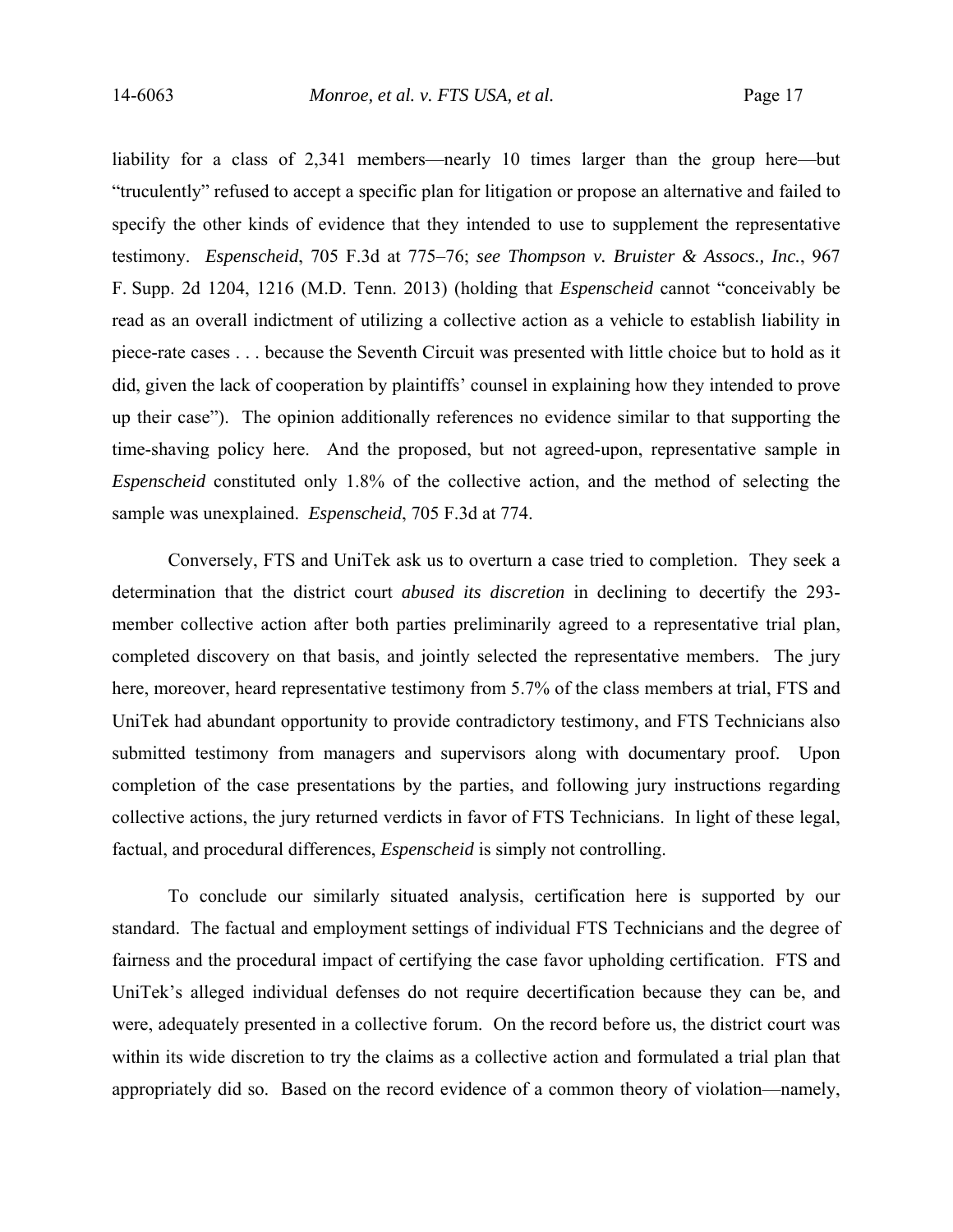an FLSA-violating time-shaving policy implemented by corporate—we affirm the district court's certification of this case as a collective action.

## **C. Sufficiency of the Evidence**

At the close of FTS Technicians' case and after the jury verdicts, FTS and UniTek moved for judgment as a matter of law, challenging the sufficiency of the evidence, particularly the allowance of representative testimony at trial to prove liability and the use of an estimatedaverage approach to calculate damages. The district court denied the motion, which FTS and UniTek now appeal.

"Our review of the sufficiency of the evidence is by review of a trial judge's rulings on motions for directed verdict or [judgment as a matter of law]." *Young v. Langley*, 793 F.2d 792, 794 (6th Cir. 1986). We review de novo a post-trial decision on a motion for judgment as a matter of law by applying the same standard used by the district court. *Waldo v. Consumers Energy Co.*, 726 F.3d 802, 818 (6th Cir. 2013). "Judgment as a matter of law may only be granted if . . . there is no genuine issue of material fact for the jury, and reasonable minds could come to but one conclusion in favor of the moving party." *Barnes v. City of Cincinnati*, 401 F.3d 729, 736 (6th Cir. 2005). The court must decide whether there was sufficient evidence to support the jury's verdict, without weighing the evidence, questioning the credibility of the witnesses, or substituting the court's judgment for that of the jury. *Waldo*, 726 F.3d at 818. We must view the evidence in the light most favorable to the party against whom the motion is made, giving that party the benefit of all reasonable inferences. *Id.*

Pursuant to *Mt. Clemens*, the evidence as a whole must be sufficient to find that FTS Technicians performed work for which they were improperly compensated (*i.e.*, liability) and sufficient to support a just and reasonable inference as to the amount and extent of that work (*i.e.*, damages). *Mt. Clemens*, 328 U.S. at 687. "[T]he only issue we must squarely decide is whether there was legally sufficient evidence—representative, direct, circumstantial, in-person, by deposition, or otherwise—to produce a reliable and just verdict." *Morgan*, 551 F.3d at 1280. Plaintiffs have the initial burden to make the liability and damages showing at trial; once made, the burden shifts to defendants to prove the precise amount of work performed or otherwise rebut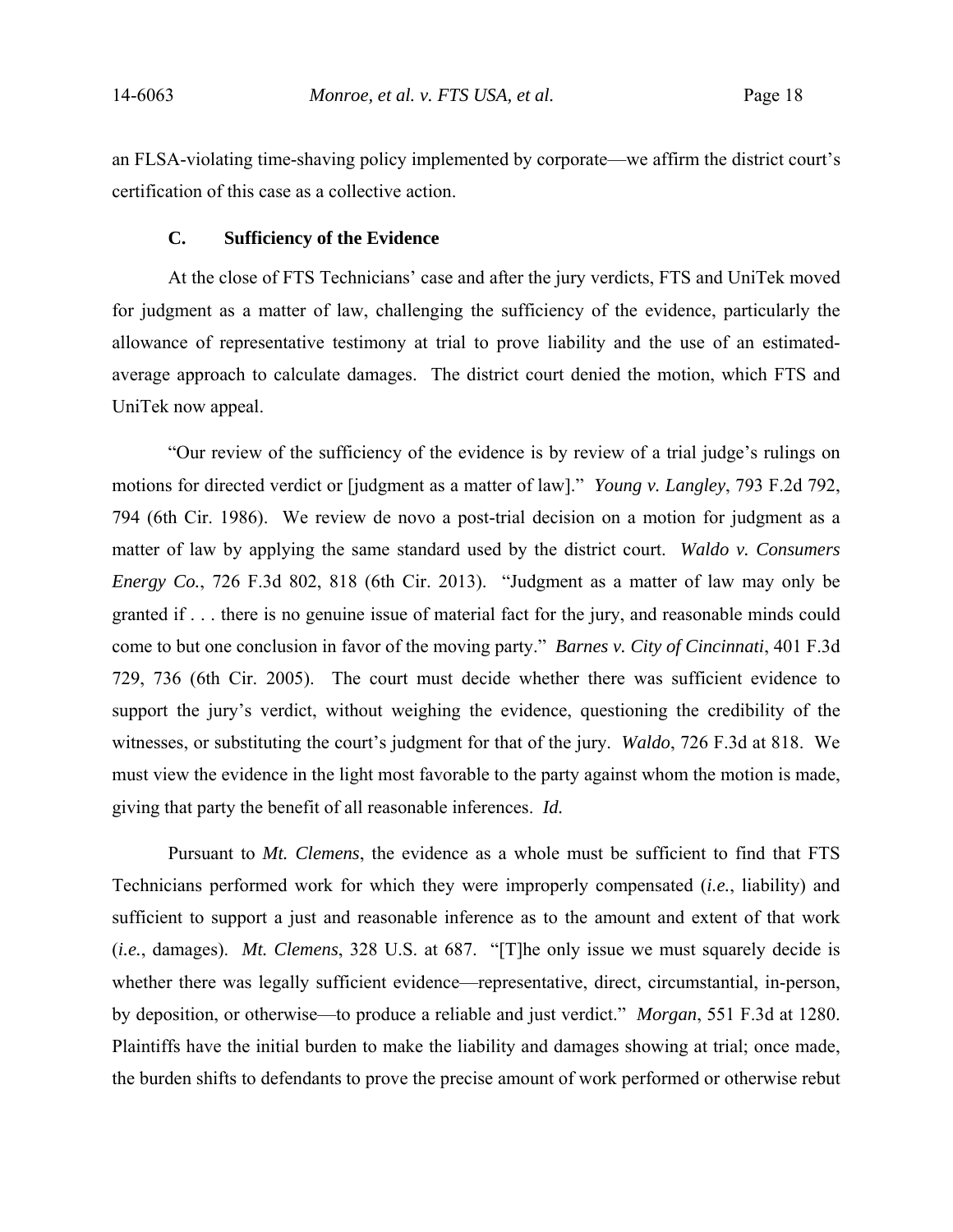the reasonably inferred damages amount. *Id.* at 687–88. If defendants fail to carry this burden, the court may award the reasonably inferred, though perhaps approximate, damages. *Id.* at 688.

## 1. Liability

FTS and UniTek challenge the district court's allowance of representative testimony to prove liability for nontestifying technicians. We have recognized that "representative testimony from a subset of plaintiffs [can] be used to facilitate the presentation of proof of FLSA violations, when such proof would normally be individualized." *O'Brien*, 575 F.3d at 585. Preceding *O'Brien*, we affirmed an award of back wages for unpaid off-the-clock hours based on representative testimony in *Cole Enterprises, Inc.*, 62 F.3d at 781. There, the defendant objected to an award of back wages to nontestifying employees, which was based on representative testimony at trial, interview statements, and the employment records. *Id.* We endorsed the sufficiency of representative testimony, holding that "[t]he testimony of fairly representative employees may be the basis for an award of back wages to nontestifying employees." *Id.*

In FLSA cases, the use of representative testimony to establish liability has long been accepted. In the 1980s, the Tenth Circuit approved the use of representative testimony in a situation comparable to this case. There, the employer did not pay overtime to employees working cash-register stations before or after scheduled shift hours in six service stations in two states. *Simmons Petroleum Corp.*, 725 F.2d at 84. Though only twelve employees testified, the Tenth Circuit held that representative testimony "was sufficient to establish a pattern of violations," explaining that the rule in favor of representative testimony is not limited "to situations where the employees leave a central location together at the beginning of a work day, work together during the day, and report back to the central location at the end of the day." *Id*. at 86 & n.3.

In another comparable FLSA case, the Eleventh Circuit held that, "[i]f anything, the *Mt. Clemens* line of cases affirms the general rule that not all employees have to testify to prove overtime violations." *Morgan*, 551 F.3d at 1279. Although *Mt. Clemens*'s burden shifting framework did not apply because the employer kept "thorough payroll records," representative testimony could rebut on a collective basis the employer's allegedly individualized defenses to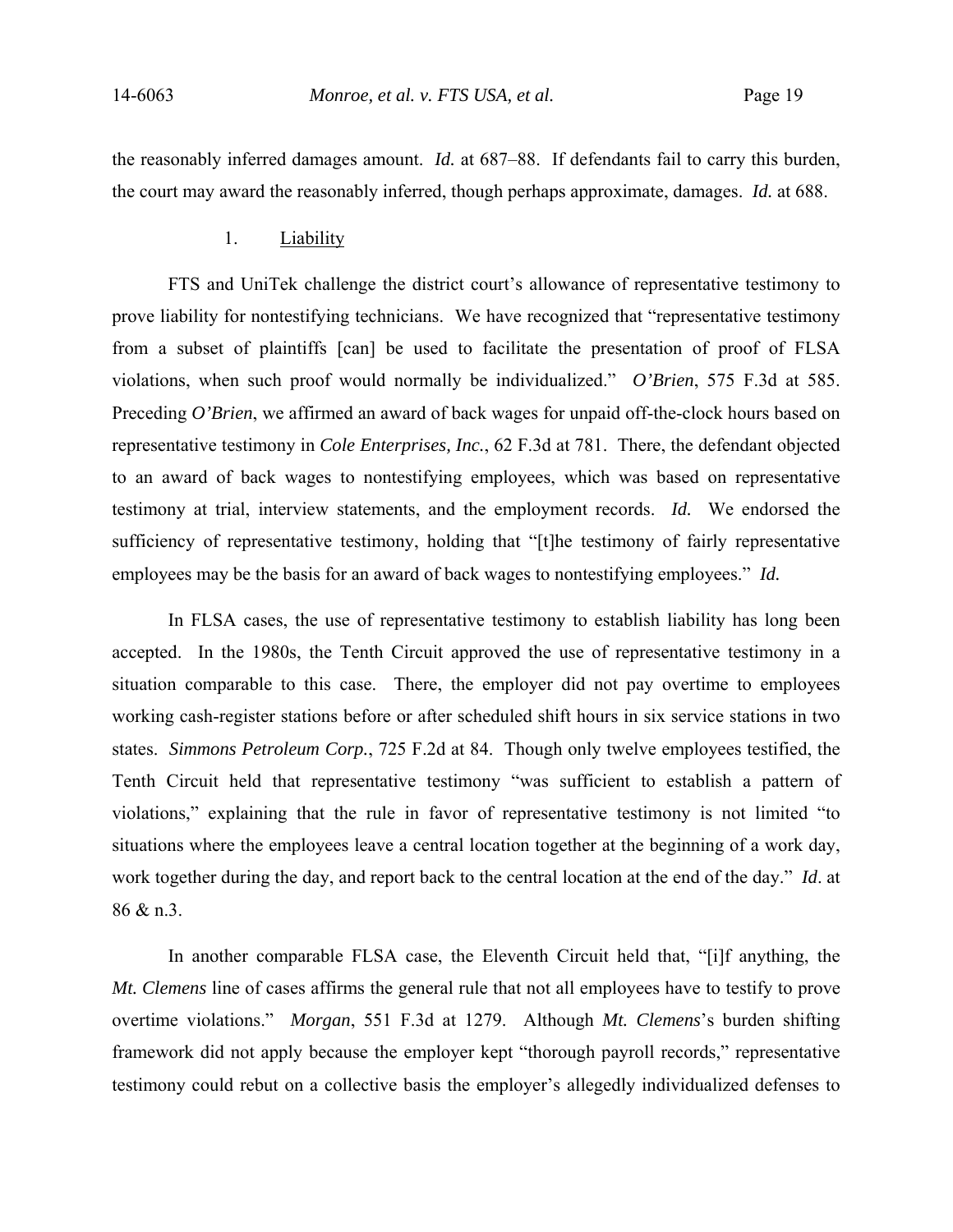liability. *Id.* at 1276. To do so, seven plaintiffs testified on behalf of 1,424 plaintiffs, less than 1% of the total number. *Id.* The Eleventh Circuit found that the employer could not validly complain about the ratio of testifying plaintiffs where, as here, the trial record contained other "good old-fashioned direct evidence," *id.* at 1277, and the employer opposed the plaintiffs' introduction of additional testimony while choosing not to present its own, *id.* at 1277–78. As for the employer's argument that its defenses were so individualized that the testifying plaintiffs could not fairly represent those not testifying, the circuit court held that "[f]or the same reasons that the court did not err in determining that the Plaintiffs were similarly situated enough to maintain a collective action, it did not err in determining that the Plaintiffs were similarly situated enough to testify as representatives of one another." *Id.* at 1280. The same is true here.

Our sister circuits overwhelmingly recognize the propriety of using representative testimony to establish a pattern of violations that include similarly situated employees who did not testify. *See, e.g.*, *Garcia v. Tyson Foods, Inc.*, 770 F.3d 1300, 1307 (10th Cir. 2014) (quoting the Ninth Circuit's *Henry v. Lehman Commercial Paper, Inc.*, 471 F.3d 977, 992 (9th Cir. 2006), for the proposition that "[t]he class action mechanism would be impotent" without representative proof and the ability to draw class-wide conclusions based on it); *Reich v. S. New England Telecomms. Corp.*, 121 F.3d 58, 67 (2d Cir. 1997) ("[I]t is well-established that the Secretary may present the testimony of a representative sample of employees as part of his proof of the prima facie case under the FLSA."); *Reich v. Gateway Press, Inc.*, 13 F.3d 685, 701 (3d Cir. 1994) ("Courts commonly allow representative employees to prove violations with respect to all employees."); *Brock v. Tony & Susan Alamo Found.*, 842 F.2d 1018, 1019–20 (8th Cir. 1988) ("[T]o compensate only those associates who chose or where chosen to testify is inadequate in light of the finding that other employees were improperly compensated."); *Ho Fat Seto*, 850 F.2d at 589 (holding that, based on representative testimony, "[t]he twenty-three non-testifying employees established a prima facie case that they had worked unreported hours"); *Donovan v. Bel-Loc Diner, Inc.*, 780 F.2d 1113, 1116 (4th Cir. 1985) (holding that requirement that testimony establishing a pattern or practice must refer to all nontestifying employees "would thwart the purposes of the sort of representational testimony clearly contemplated by *Mt. Clemens*"); *Donovan v. Burger King Corp.*, 672 F.2d 221, 224–25 (1st Cir. 1982) (limiting testimony to six plaintiffs from six restaurant locations owned by defendant "in light of the basic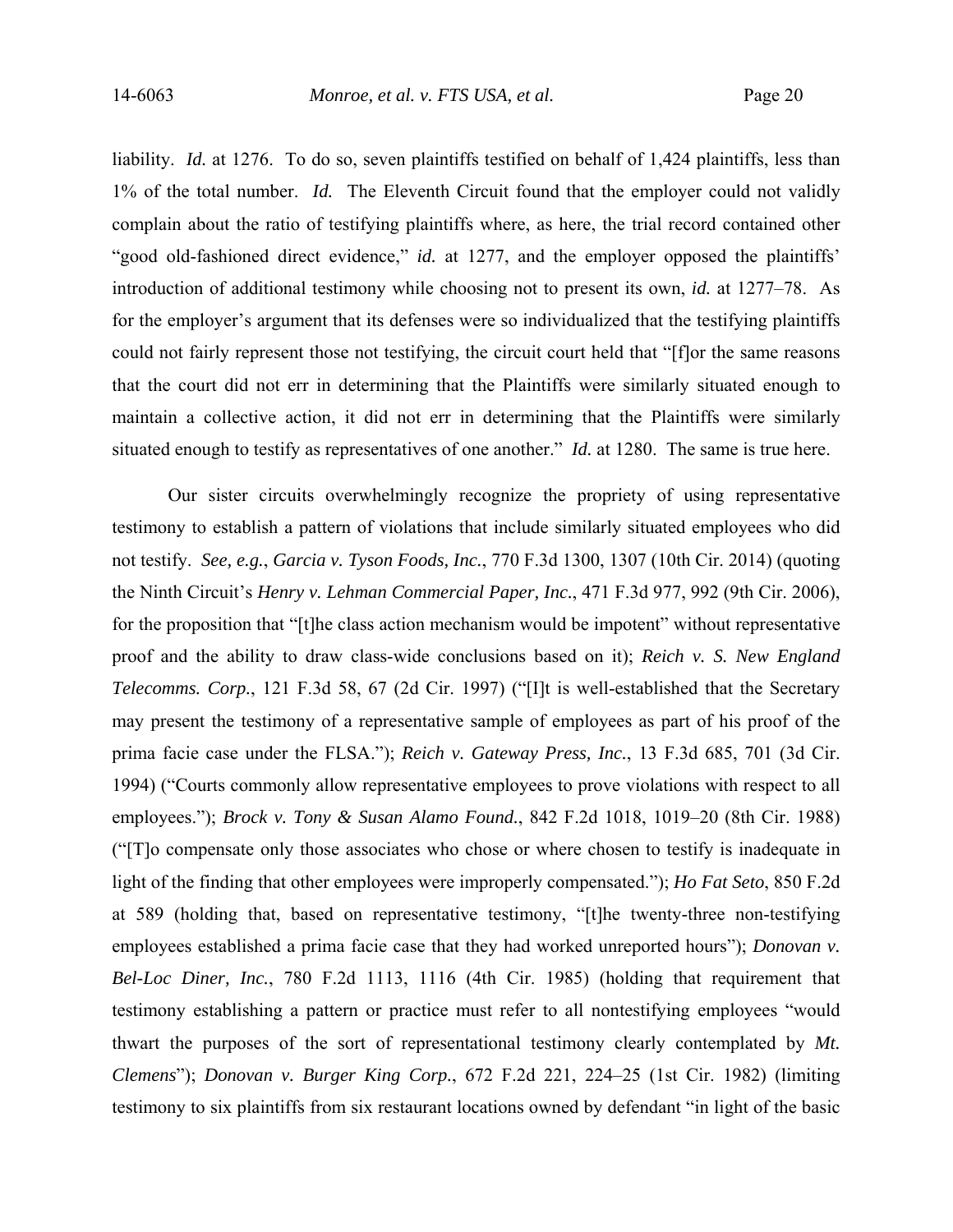similarities between the individual restaurants"); *Gen. Motors Acceptance Corp.*, 482 F.2d at 829 (holding that, based on testimony from sixteen representative employees and a report on six employees that found "employees in this type of job consistently failed to report all the overtime hours worked," "the trial court might well have concluded that plaintiff had established a prima facie case that all thirty-seven employees had worked unreported hours"). In the face of these consistent precedents, many with fact patterns similar to this case, FTS and UniTek point to no case categorically disapproving of representative testimony to prove employer liability to those in the collective action who do not testify.

FTS and UniTek next assert that, even if representative testimony is allowed generally, testifying technicians here were not representative of nontestifying technicians. The record suggests otherwise, as we explained above when determining that FTS Technicians were similarly situated. We found that testifying technicians were geographically spread among various FTS profit centers and were subject to the same job duties, timekeeping system, and compensation plan as nontestifying technicians. As *Morgan* highlights, the collective-action framework presumes that similarly situated employees are representative of each other and have the ability to proceed to trial collectively. *See Morgan*, 551 F.3d at 1280.

The dissent also challenges the representative nature of the technicians' testimony, arguing for a blanket requirement of direct correlation because a plaintiff alleging "*the company* altered my timesheets" cannot testify on behalf of one alleging that "*I* underreported my time because my supervisor directed me to." (Dis. at 36.) Though the time-shaving policy may have been enforced as to individual technicians by several methods, we do not define "representativeness" so specifically—just as we do not take such a narrow view of "similarly situated." *See O'Brien*, 575 F.3d at 585; *see also Cole Enters., Inc.*, 62 F.3d at 778. For the testifying technicians to be representative of the class as a whole, it is enough that technicians testified as to each means of enforcement of the common, FLSA-violating policy. *See Simmons Petroleum Corp.*, 725 F.2d at 86 (deeming testimony from at least one employee in each category of plaintiffs sufficient to establish a pattern of violations and support an award of damages to all); *see also Sec'y of Labor v. DeSisto*, 929 F.2d 789, 793 (1st Cir. 1991) ("Where the employees fall into several job categories, it seems to us that, at a minimum, the testimony of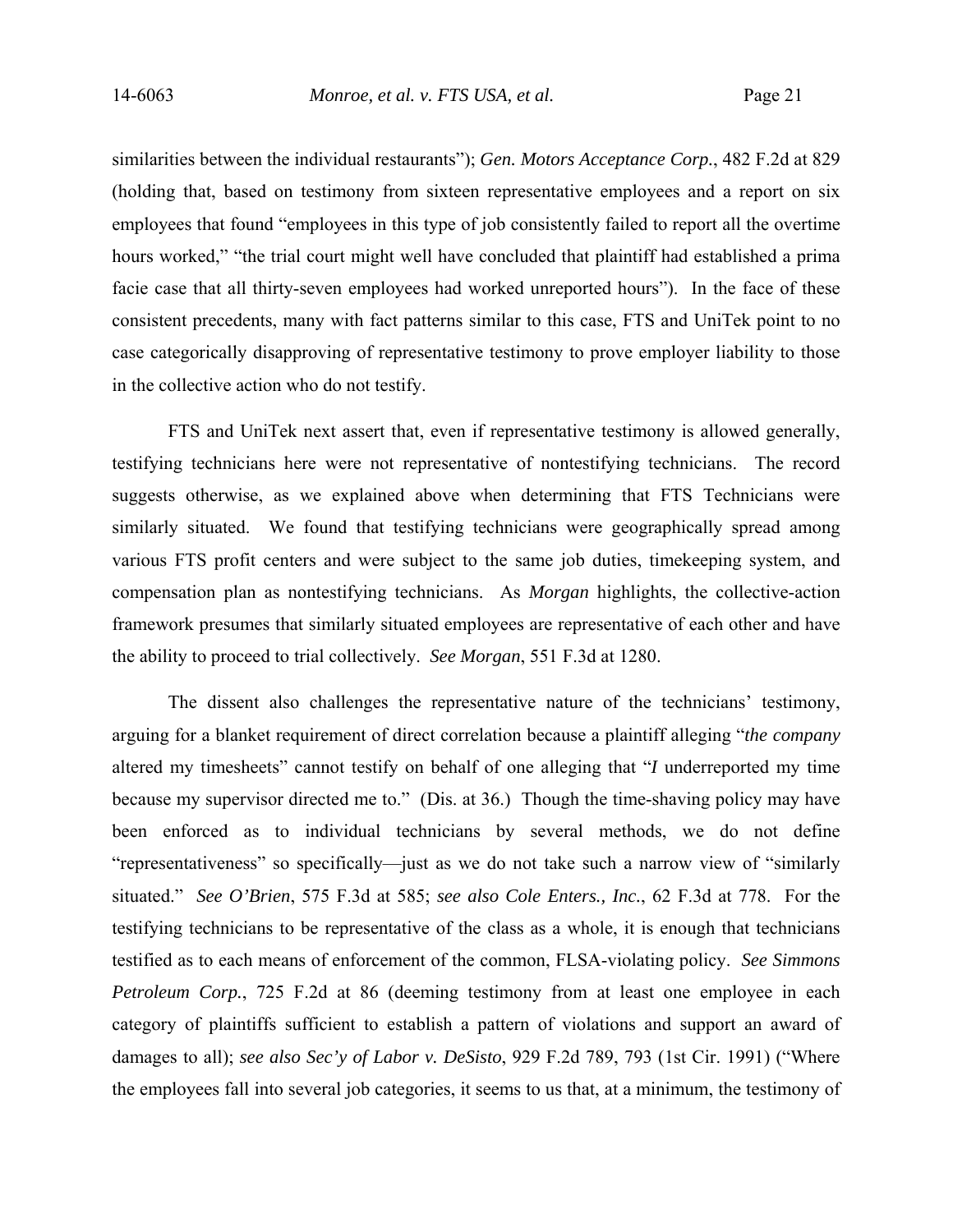a representative employee from, or a person with first-hand knowledge of, each of the categories is essential to support a back pay award.").

Here, the jury heard testimony that managers told technicians to underreport hours before and after work and during lunch and that, in the absence of direct orders, FTS otherwise exerted pressure to underreport under threat of reprimand, loss of work assignments, or termination. Or managers just directly altered the timesheets. The dissent's conclusion that the proof was not "remotely representative" (Dis. at 36) neither acknowledges how representative testimony was presented here nor does it follow from the record evidence. There was ample evidence of managers implementing off-the-clock work requirements established and enforced through one corporate policy and ample evidence that the collective group of plaintiffs experienced the same policy enforced through three means. All FTS Technicians were properly represented by those testifying.

The collective procedure adopted by the district court, moreover, was based on FTS and UniTek's agreement, which was memorialized by court order, to limit discovery "to a representative sample of fifty (50) opt-in Plaintiffs" and to approach the district court after discovery regarding "a trial plan based on representative proof" that "will propose a certain number of Plaintiffs from the pool of fifty (50) representative sample Plaintiffs that may be called as trial witnesses." After discovery closed, FTS and UniTek did object to the use of representative proof at trial. But as we have explained, the district court's denial of that motion is not grounds for reversal at this stage.

FTS and UniTek's remaining arguments on liability are simply reiterations of the claims that FTS Technicians are not similarly situated and that the testifying technicians are not representative. FTS and UniTek first complain that the liability verdict form gave the jury an "all or nothing" choice. But the jury's choice was whether or not FTS applied a single, company-wide time-shaving policy to all FTS Technicians that encompassed each means used to enforce it. The jury found that it did. This accords with precedent recognizing that preventing similarly situated employees from proceeding collectively based on representative evidence would render impotent the collective-action framework. *See, e.g.*, *Garcia*, 770 F.3d at 1307.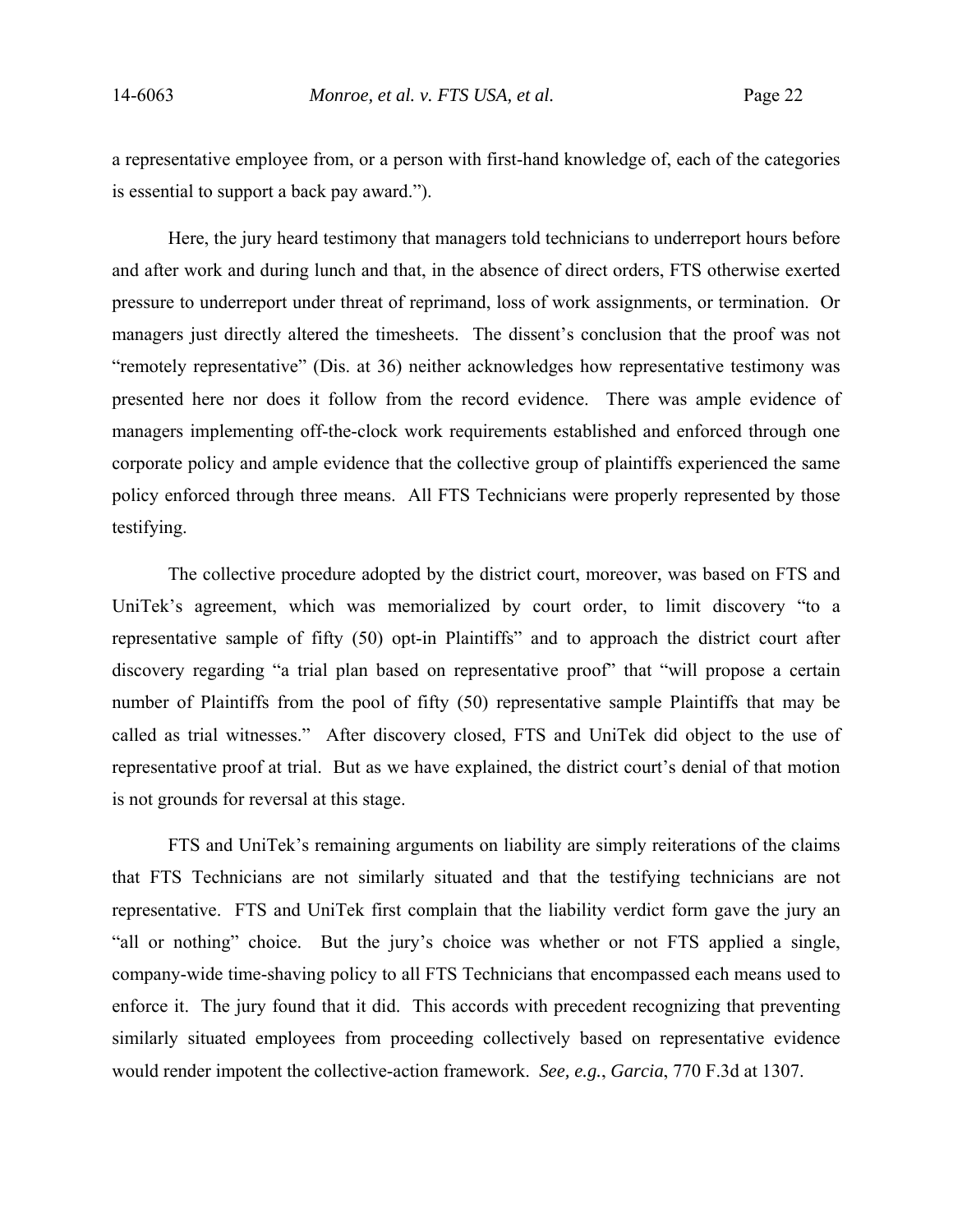Next FTS and UniTek cite *Espenscheid* a second time. As to representative testimony, *Espenscheid* emphasized that the representative evidence before it could not be sufficient because it consisted entirely of testimony regarding "the experience of a small, unrepresentative sample of [workers]" (1.8% of the 2,341 members), which cannot "support an inference about the work time of thousands of workers." 705 F.3d at 775. These are not the facts before us. Testifying technicians here are representative, and the ratio of testifying technicians to nontestifying technicians—5.7%—is well above the range commonly accepted by courts as sufficient evidence, especially where other documentary and testimonial evidence is presented. *See, e.g.*, *Morgan*, 551 F.3d at 1277 (affirming award to 1,424 employees based on testimony from seven, or .49%, in addition to other evidence); *S. New Eng.*, 121 F.3d at 67 (affirming award to nearly 1,500 employees based on testimony from 39, or 2.5%); *Burger King Corp.*, 672 F.2d at 225 (affirming award of back wages to 246 employees based on testimony from six, or 2.4%); *see also DeSisto*, 929 F.2d at 793 (holding "there is no ratio or formula for determining the number of employee witnesses required" but testimony of a single employee is not enough). FTS and UniTek, moreover, had the opportunity to call other technicians but chose not to. *See Morgan*, 551 F.3d at 1278 ("Family Dollar cannot validly complain about the number of testifying plaintiffs when . . . Family Dollar itself had the opportunity to present a great deal more testimony from Plaintiff store managers, or its own district managers, [but] it chose not to.").

In light of the proper use of representative testimony to prove liability, we note the sufficiency of the evidence presented here. FTS Technicians offered testimony from 17 representative technicians and six managers and supervisors, as well as documentary evidence including timesheets and payroll records, to prove that FTS implemented a company-wide timeshaving scheme that required employees to systematically underreport their hours. *See id.* at 1277 ("The jury's verdict is well-supported not simply by 'representative testimony,' but rather by a volume of good old-fashioned direct evidence."); *Gen. Motors Acceptance Corp.*, 482 F.2d at 829 (holding that trial court could conclude violations as to nontestifying employees based on evidence that "employees in this type of job consistently failed to report all the overtime hours worked"). Witnesses attributed the time-shaving policy to corporate, and FTS executives told managers and technicians to underreport overtime. Technicians complained, but FTS took no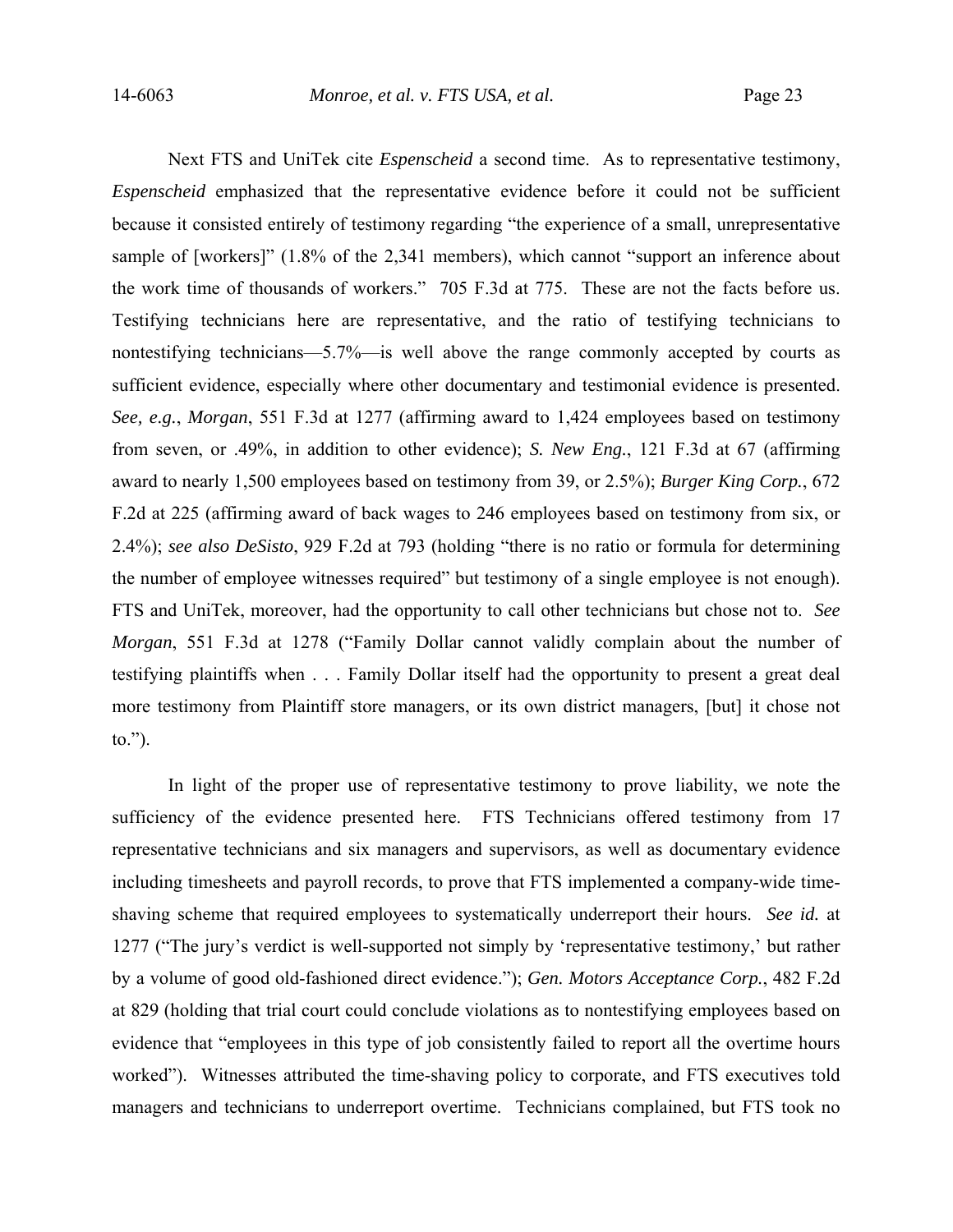remedial actions. *See Cole Enters., Inc.*, 62 F.3d at 779 ("[I]t is the responsibility of management to see that work is not performed if it does not want it to be performed."). In response to this evidence and despite agreeing to and participating in the selection of 50 representative technicians and including all 50 on its witness list, FTS and UniTek called only four corporate executives and no technicians.

Our standard of review dictates that we view the evidence in the light most favorable to FTS Technicians and give them the benefit of all reasonable inferences. Based on the trial record and governing precedent, we conclude that the evidence here is sufficient to support the jury's verdict that all FTS Technicians, both testifying and nontestifying, performed work for which they were not compensated.

## 2. Damages

FTS and UniTek object to the use of an estimated-average approach to calculate damages for nontestifying technicians. They argue that an estimated-average approach does not allow a "just and reasonable inference"—the *Mt. Clemens* standard—on the number of hours worked by nontestifying technicians because it results in an inaccurate calculation, giving some FTS Technicians more than they are owed and some less.

We addressed a version of the estimated-average approach in *Cole Enterprises, Inc.*, concluding that "[t]he information [pertaining to testifying witnesses] was also used to make *estimates and calculations* for similarly situated employees who did not testify. The testimony of fairly representative employees may be the basis for an award of back wages to nontestifying employees." 62 F.3d at 781 (emphasis added). Other circuits and district courts have explicitly approved of an estimated average. *See Donovan v. New Floridian Hotel, Inc.*, 676 F.2d 468, 472–73, 472 n.7 (11th Cir. 1982) (affirming district court's determination that "waitresses normally worked an eight and one-half hour day" based on "the testimony of the compliance officer and computations based on the payroll records"); *Donovan v. Hamm's Drive Inn*, 661 F.2d 316, 318 (5th Cir. 1981) (affirming as "accepted practice" and not "clearly erroneous" district court's finding that, "based on the testimony of employees, . . . certain groups of employees averaged certain numbers of hours per week" and award of "back pay based on those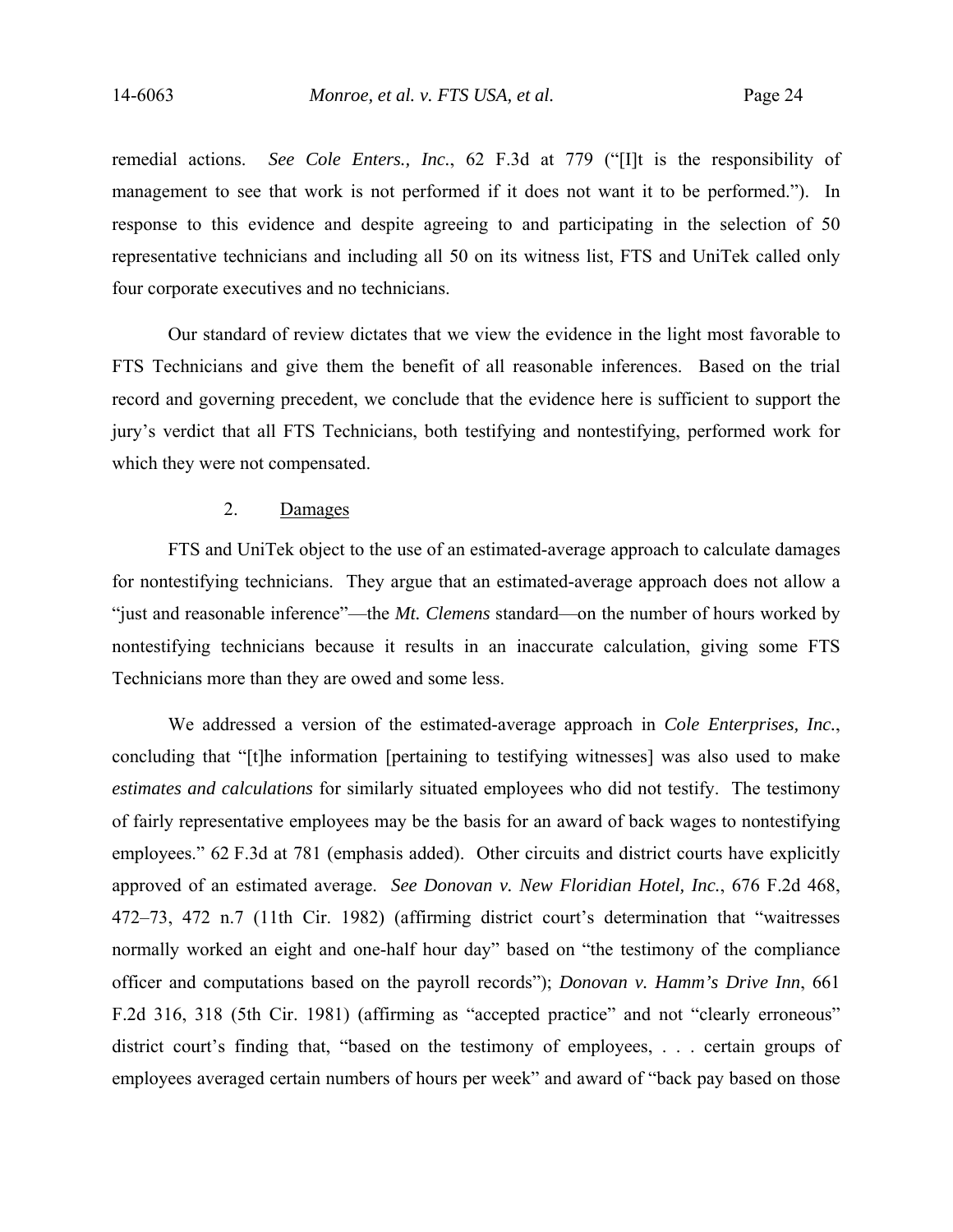admittedly approximate calculations" because reversing would penalize the employees for the employer's failure to keep adequate records); *Baden-Winterwood v. Life Time Fitness Inc.*, 729 F. Supp. 2d 965, 997–1001 (S.D. Ohio 2010) (averaging hours per week worked by testifying plaintiffs and applying it to nontestifying plaintiffs); *Cowan v. Treetop Enters.*, 163 F. Supp. 2d 930, 938–39 (M.D. Tenn. 2001) ("From the testimony of the Plaintiffs' and the Defendants' employee records, the Court finds . . . that Plaintiffs worked an average of 89.04 hours per week and applying *Mt. Clemens*, this finding is applied to the entire Plaintiff class to determine the amount of overtime backpay owed for the number of weeks of work stipulated by the parties.").

*Mt. Clemens* acknowledges the use of "an estimated average of overtime worked" to calculate damages for nontestifying employees. 328 U.S. at 686. There, eight employees brought suit on behalf of approximately 300 others. A special master concluded that productive work did not regularly commence until the established starting time. *Id.* at 684. Declining to adopt the special master's recommendation, the district court found that the employees were ready for work 5 to 7 minutes before starting time and presumed that they started immediately. *Id.* at 685. To calculate damages, the district court fashioned a formula to derive an estimated average of overtime worked by all employees, testifying and nontestifying. *Id.* On direct appeal to the Sixth Circuit, we deemed the estimated average insufficient. *Id.* at 686. Though the Supreme Court ultimately agreed with the special master, it reversed our disapproval of the estimated average, explaining that we had "imposed upon the employees an improper standard of proof, a standard that has the practical effect of impairing many of the benefits of the Fair Labor Standards Act." *Id.* at 686, 689.

Disapproving of an estimated-average approach simply due to lack of complete accuracy would ignore the central tenant of *Mt. Clemens*—an inaccuracy in damages should not bar recovery for violations of the FLSA or penalize employees for an employer's failure to keep adequate records. *See id.* at 688 ("The damage is therefore certain. The uncertainty lies only in the amount of damages arising from the statutory violation by the employer. In such a case 'it would be a perversion of fundamental principles of justice to deny all relief to the injured person, and thereby relieve the wrongdoer from making any amend for his acts.'" (quoting *Story Parchment Co. v. Paterson Parchment Co.*, 282 U.S. 555, 563 (1931)); *see also Hamm's Drive*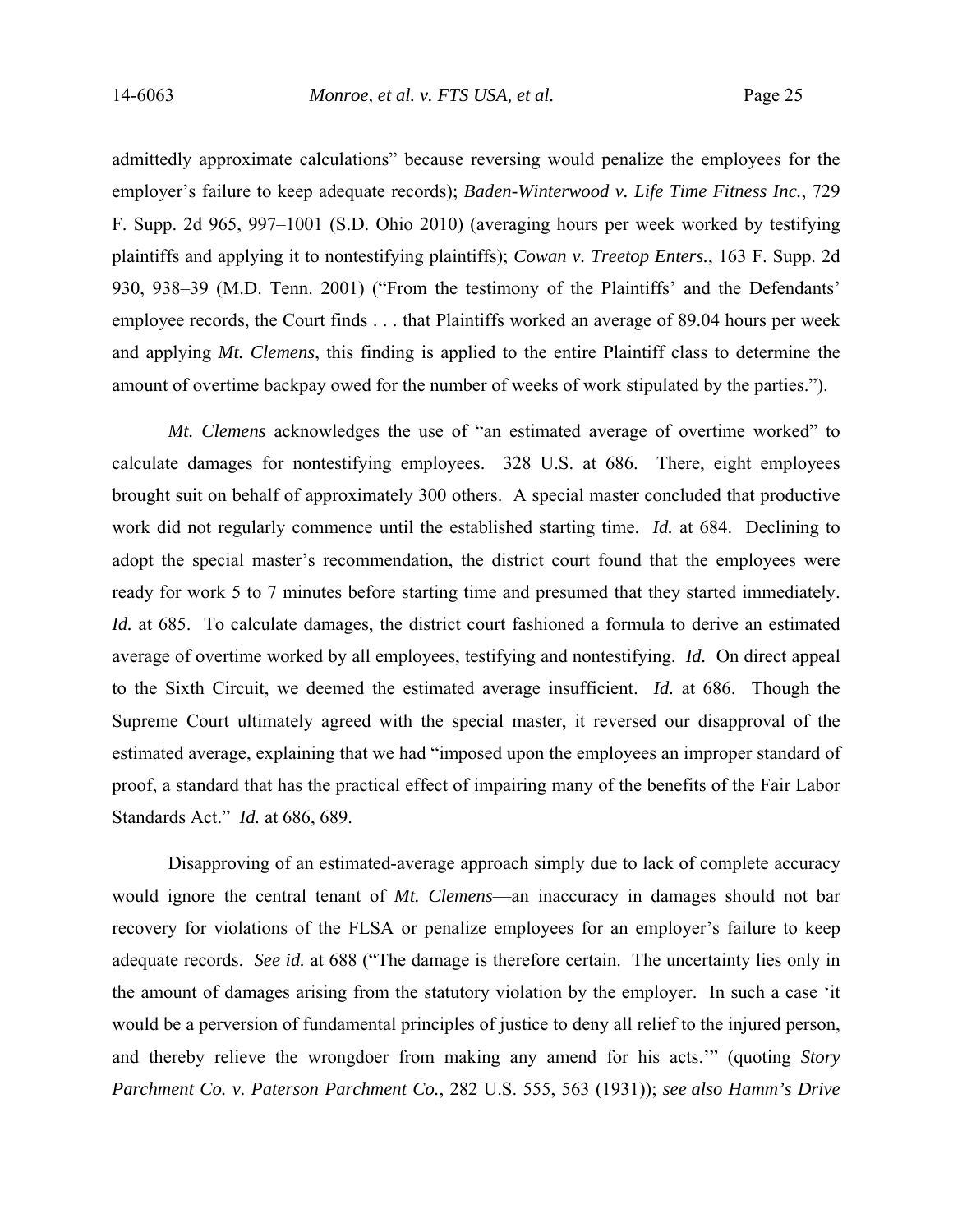*Inn*, 661 F.2d at 318 (upholding an estimated-average approach and noting that "[e]vidence used to calculate wages owed need not be perfectly accurate, since the employee should not be penalized when the inaccuracy is due to a defendant's failure to keep adequate records"). *Mt. Clemens* effectuates its principles through a burden-shifting framework in which employees are not punished but employers have the opportunity to make damages more exact and precise by rebutting the evidence presented by employees. *See Mt. Clemens*, 328 U.S. at 687–88; *see also Herman*, 183 F.3d at 473. FTS and UniTek had the opportunity at trial to present additional evidence to rebut FTS Technicians' evidence but failed to do so.

*Mt. Clemens*'s burden-shifting framework, in conjunction with the estimated-average approach, functioned here as envisioned. Seventeen technicians working at various locations testified and were cross-examined as to the number of unrecorded hours they worked, allowing the jury to infer reasonably the average weekly unpaid hours worked by each. Testifying technicians were similarly situated to and representative of nontestifying technicians, as specified by the district court's instructions to the jury, and thus the average of these weekly averages applied to nontestifying technicians. The jury found fewer unrecorded hours than testifying technicians claimed; FTS and UniTek thus partially refuted the inference sought by FTS Technicians and their defenses were distributed to make the damages more exact and precise, as the *Mt. Clemens* framework encourages.

Viewing the evidence in the light most favorable to FTS Technicians, we cannot conclude that reasonable minds would come to but one conclusion in favor of FTS and UniTek. Accordingly, the average number of unpaid hours worked by testifying and nontestifying technicians, based on the jury's findings and the estimated-average approach, resulted from a just and reasonable inference supported by sufficient evidence.

# **D. Jury Instruction on Commuting Time**

In another challenge to the jury's determination of unrecorded hours worked, FTS and UniTek argue that the district court erred by instructing the jury on commuting time. FTS and UniTek do not dispute that the district court accurately instructed the jury on when commuting time requires compensation; they instead argue that, as a matter of law, the instruction should not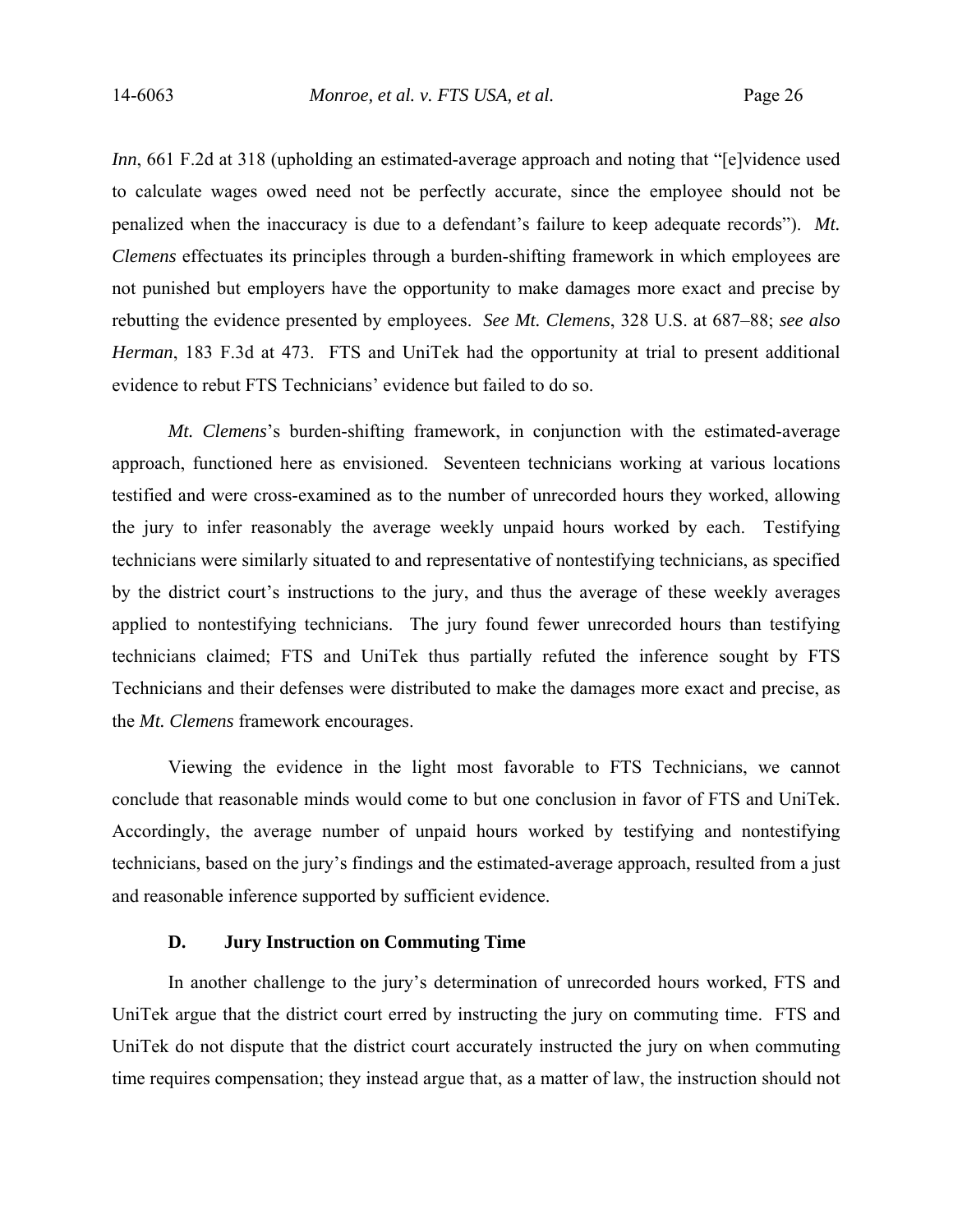have been given because a reasonable juror could not conclude that compensation for commuting time was required here.

"This [c]ourt reviews a district court's choice of jury instructions for abuse of discretion." *United States v. Ross*, 502 F.3d 521, 527 (6th Cir. 2007). A district court does not abuse its discretion in crafting jury instructions unless the instruction "fails accurately to reflect the law" or "if the instructions, viewed as a whole, were confusing, misleading, or prejudicial." *Id.* We generally must assume that the jury followed the district court's instructions. *See United States v. Olano*, 507 U.S. 725, 740 (1993); *see also United States v. Monus*, 128 F.3d 376, 390–91 (6th Cir. 1997) ("[E]ven if there had been insufficient evidence to support a deliberate ignorance instruction, we must assume that the jury followed the jury charge and did not convict on the grounds of deliberate ignorance."). Here, the verdict form does not specify whether the jury included commuting time in the average numbers of unrecorded hours, and we assume that the jury followed the district court's instructions by not including commuting time that does not require compensation.

## **E. Calculation of Damages**

FTS and UniTek lastly challenge the district court's calculation of damages. They argue that the district court (1) took the calculation of damages away from the jury in violation of the Seventh Amendment and (2) used an improper and inaccurate methodology by failing to recalculate each technician's hourly rate and by applying a 1.5 multiplier. These are questions of law or mixed questions of law and fact that we review de novo. *See Harries v. Bell*, 417 F.3d 631, 635 (6th Cir. 2005).

We begin with the Seventh Amendment arguments. The dissent claims that the Seventh Amendment was violated because the trial procedure resulted in "non-representative" proof (Dis. at 39) and posits a standard requiring a jury in any collective action to "determine the 'estimated average' that *each* plaintiff should receive" (*Id.* at 40 (emphasis added)). Such an individual requirement for each member of a collective action does not comport with the principles of and precedent on representative proof, and would contradict certification of the case as a collective action in the first place.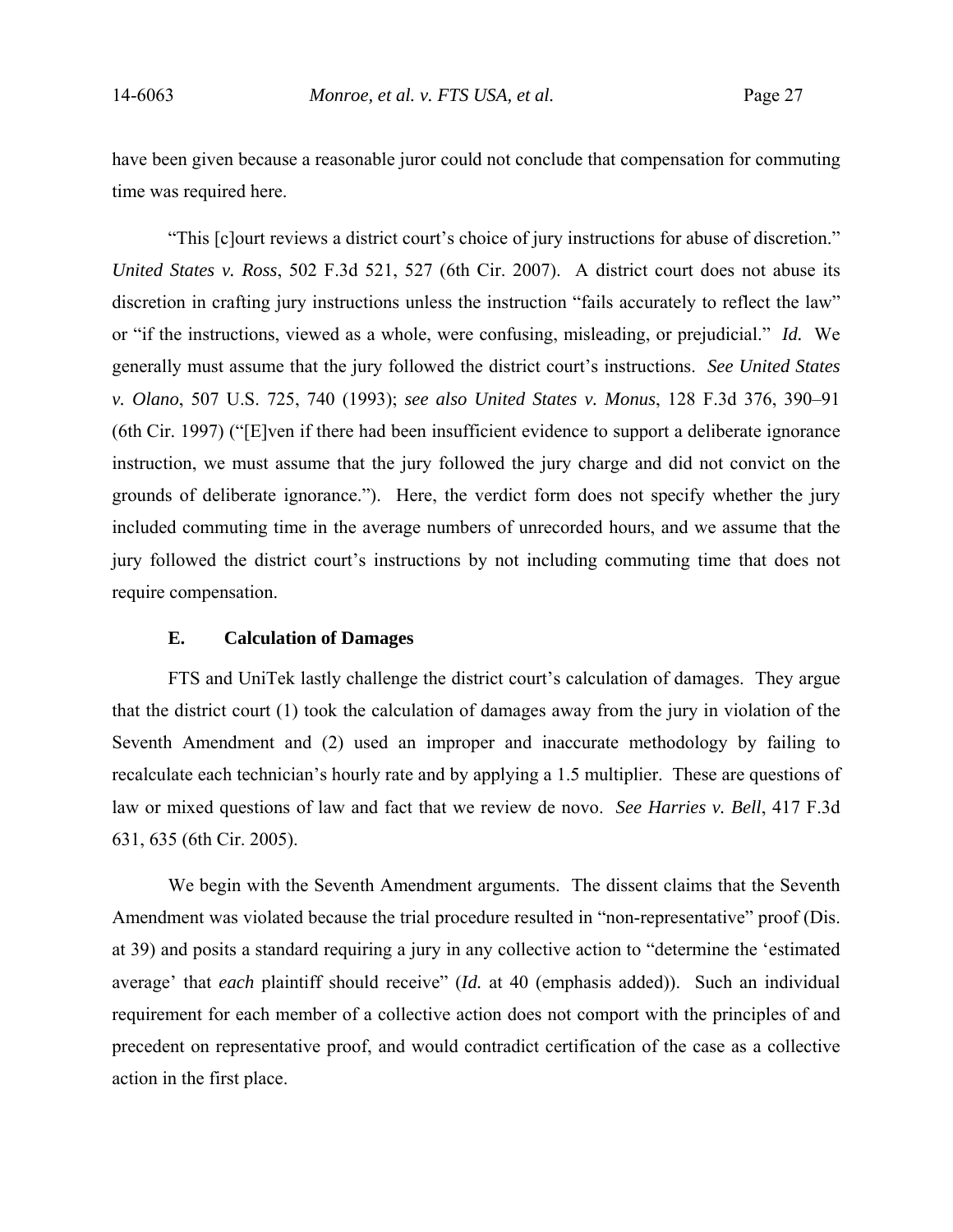Here, moreover, the proof was representative and the jury rendered its findings for the testifying and nontestifying plaintiffs in accordance with the district court's charge. Finding that "the evidence presented by the representative plaintiffs who testified establishe[d] that they worked unpaid overtime hours," and applying that finding in accordance with the instruction that "those plaintiffs that you did not hear from [would] also [be] deemed by inference to be entitled to overtime compensation," the jury determined that all FTS Technicians had "proven their claims." The jury accordingly made the factual findings necessary for the court to complete the remaining arithmetic of the estimated-average approach. The Seventh Amendment does not require the jury, instead of the district court, to perform a formulaic or mathematical calculation of damages. *See Wallace v. FedEx Corp.*, 764 F.3d 571, 591 (6th Cir. 2014) ("[A] court may render judgment as a matter of law as to some portion of a jury award [without implication of the Seventh Amendment] if it is compelled by a legal rule or if there can be no genuine issue as to the correct calculation of damages."); *see also Maliza v. 2011 MAR-OS Fashion, Inc.*, No. CV-07-463, 2010 WL 502955, at \*1 (E.D.N.Y. Feb 10, 2010) (completing arithmetic on shortfalls, if any, in wages paid to plaintiff after jury calculated "month-by-month determinations of the hours worked by, and wages paid to, the plaintiff"). On this record, the Seventh Amendment is not implicated.

At any rate, FTS and UniTek rejected the district court's offer to impanel a second jury to make additional findings and perform the damages calculation. They had cited their "constitutional rights to a jury" at the end of trial, but at the status conference on damages the court asked if FTS and UniTek wished to have "a panel come in, select another panel, and submit the issues of damages." (R. 444, PageID 10171–72.) Their counsel responded, "No, your honor. I don't think that's allowed . . . for these claims." *(Id.* at 10172.) The court went on to ask, "You would be upset if we did have a jury trial to finish up the damages question?" (*Id.* at 10173.) Counsel responded, "Well, your Honor, again, it's our position that that's not appropriate." (*Id.*) Banking instead on their arguments that the estimated-average approach is inappropriate and that any calculation of damages would not be supported by sufficient evidence, counsel maintained that "the only thing, quite frankly, that's left and that is appropriate is an entry of judgment . . . either for the defense or liability for plaintiffs and with zero damages." (*Id.*) After the court asked for a "more constructive approach from the defense," counsel agreed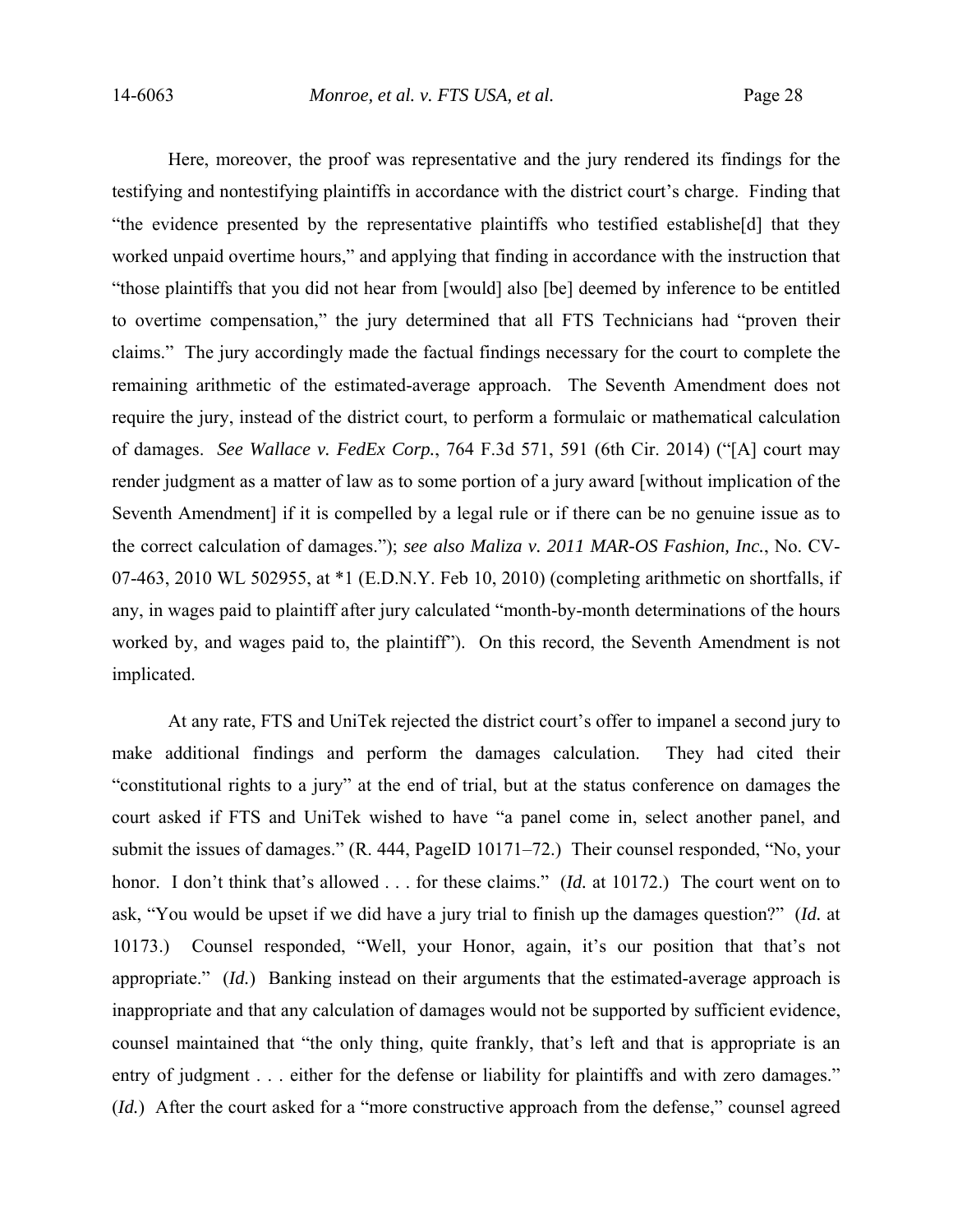to a briefing schedule on the calculation of damages. (*Id.* at 10181.) Counsel subsequently qualified that FTS and UniTek were "not waiving . . . or changing their position," but the positions referenced were those relied upon at the status conference—the estimated-averageapproach disagreement and sufficiency-of-the-evidence argument. Based on this record, FTS and UniTek abandoned and waived any right to a jury trial on damages that they may have had.

In regard to FTS and UniTek's challenge to the district court's methodology, FLSA actions for overtime are meant to be compensatory. *See, e.g.*, *Nw. Yeast Co. v. Broutin*, 133 F.2d 628, 630–31 (6th Cir. 1943) (finding that the FLSA "is premised upon the existence of an employment contract" and that recovery authorized by 29 U.S.C.  $\S$  216(b) "does not constitute a penalty, but is considered compensation"); 29 U.S.C. § 216(b) ("Any employer who violates [the FLSA] shall be liable to the employee or employees affected in the amount of their . . . unpaid overtime compensation . . . ."). To achieve its purpose, the FLSA directs an overtime wage calculation to include (1) the regular rate, (2) a numerical multiplier of the regular rate, and (3) the number of overtime hours. *See* 29 U.S.C. § 207; 29 C.F.R. § 778.107. In a piece-rate system, "the regular hourly rate of pay is computed by adding together total earnings for the workweek from piece rates and all other sources" and then dividing "by the number of hours worked in the week for which such compensation was paid." 29 C.F.R. § 778.111(a). The numerical multiplier for overtime hours in a piece-rate system is .5 the regular rate of pay. *Id.* (A piece-rate worker is entitled to be paid "a sum equivalent to one-half this regular rate of pay multiplied by the number of hours worked in excess of 40 in the week. . . . Only additional halftime pay is required in such cases where the employee has already received straight-time compensation at piece rates or by supplementary payments for all hours worked.").

As for the hourly rate, the amount of "straight time" paid in a piece rate system remains the same regardless of the number of hours required to complete the number of jobs. The fixed nature of piece rates shows that piece-rate compensation was paid for all hours worked by FTS Technicians, regardless of whether that time was recorded. It also creates an inverse relationship between the number of hours worked and the hourly rate: working more hours lowers a technician's hourly rate. By not recalculating hourly rates to reflect the actual increased number of hours FTS Technicians worked each week, the district court used a higher hourly rate than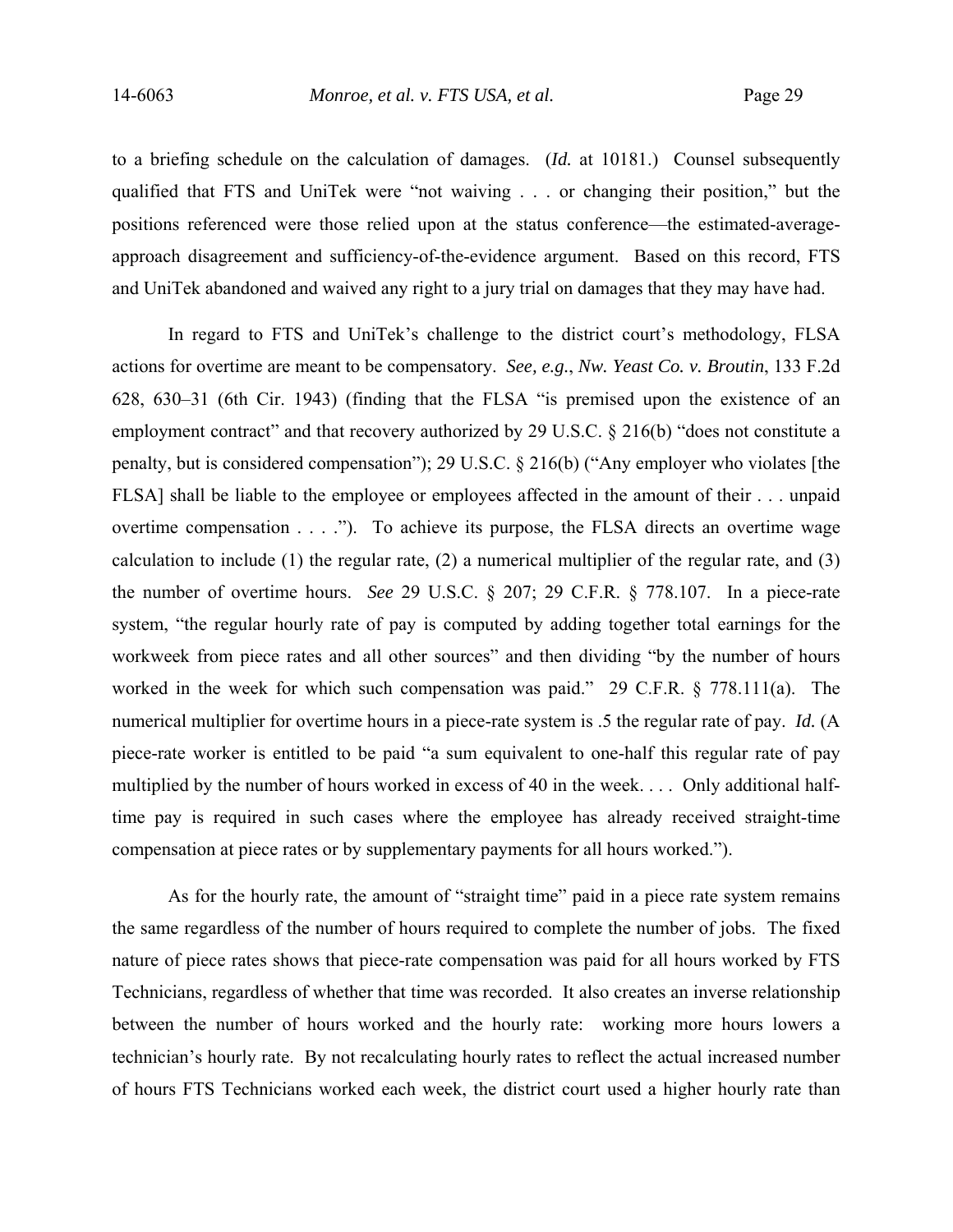would have been used if no violation had occurred. This approach overcompensated FTS Technicians and required FTS and UniTek to pay more for unrecorded overtime hours than recorded overtime hours. For the damages calculation to be compensatory, therefore, hourly rates must be recalculated with the correct number of hours to ensure that FTS Technicians receive the pay they would have received had there been no violation.

Regarding the correct multiplier, the FLSA entitles piece-rate workers to an overtime multiplier of .5, and the record shows that FTS and UniTek used this multiplier to calculate FTS Technicians' overtime pay for recorded hours. In explaining the piece-rate system to their technicians, FTS and UniTek provided an example where a technician receiving \$1,000 in piece rates for 50 hours of work would receive \$100 in overtime compensation. Reverse engineering this outcome gives us the following formula: regular rate of \$20.00/hour multiplied by a .5 multiplier and 10 overtime hours. Plugging a multiplier of 1.5 into the formula would result in \$300 of overtime pay, overcompensating this hypothetical technician, as it did FTS Technicians. We accordingly reverse the district court's use of a 1.5 multiplier.

Reversal of the district court's calculation of damages does not necessitate a new trial on liability. We have "the authority to limit the issues upon remand to the [d]istrict [c]ourt for a new trial" and such action does "not violate the Seventh Amendment." *Thompson v. Camp*, 167 F.2d 733, 734 (6th Cir. 1948) (per curiam). We remand to the district court to recalculate damages consistent with this opinion.

## **III. CONCLUSION**

 For the foregoing reasons, we AFFIRM the district court's certification of this case as a collective action, allowance of representative testimony at trial, and use of an estimated-average approach; REVERSE the district court's calculation of damages; and REMAND to the district court for recalculation of damages consistent with this opinion.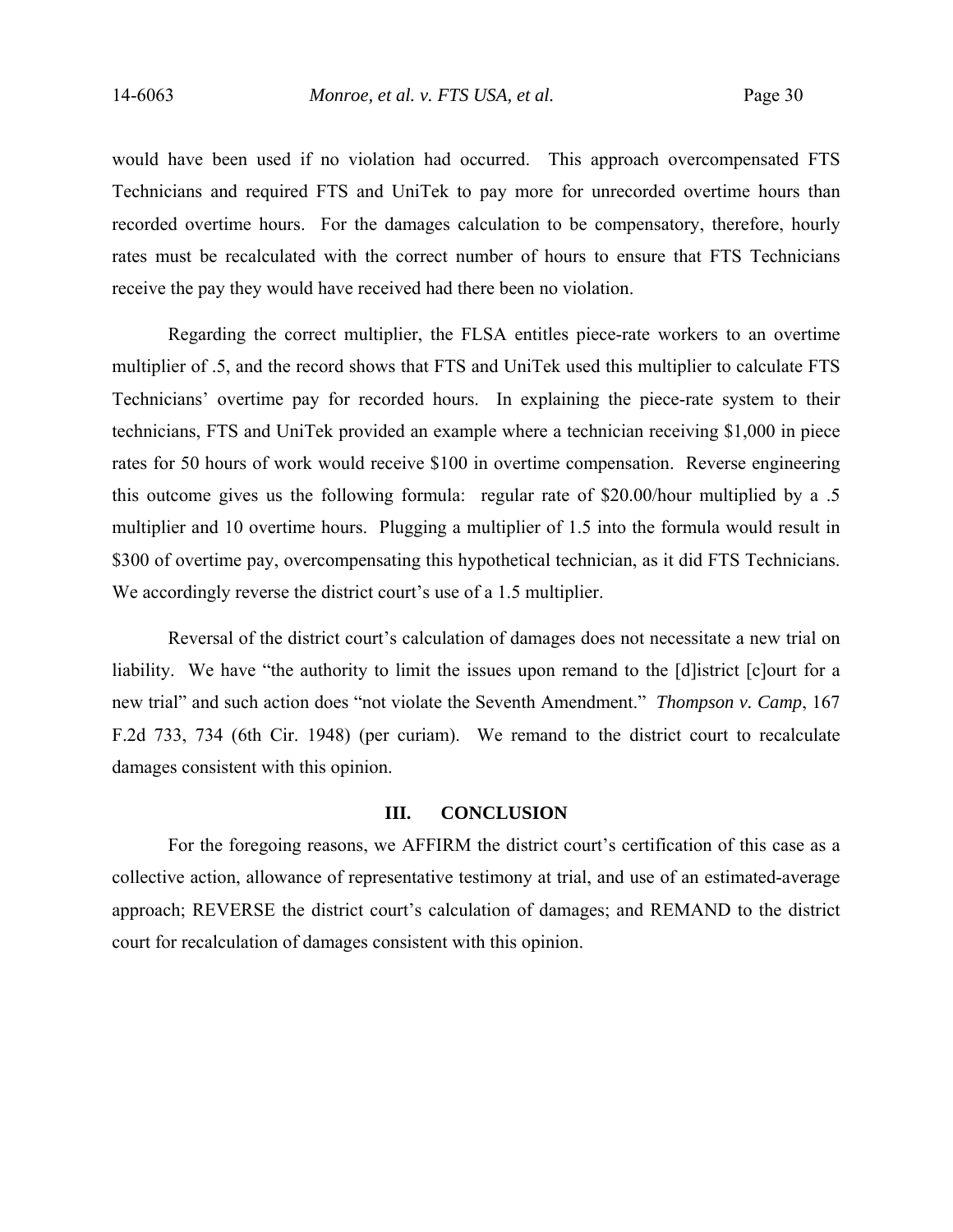# **CONCURRING IN PART AND DISSENTING IN PART**

 $\_$  , and the set of the set of the set of the set of the set of the set of the set of the set of the set of the set of the set of the set of the set of the set of the set of the set of the set of the set of the set of th

 $\mathcal{L}_\text{max}$  , and the set of the set of the set of the set of the set of the set of the set of the set of the set of the set of the set of the set of the set of the set of the set of the set of the set of the set of the

SUTTON, Circuit Judge, concurring in part and dissenting in part. Two questions loom over every multi-plaintiff action: Who is representing whom? And can they fairly represent them? Whether it be a class action under Civil Rule 23, a joined action under Civil Rule 20, or as here a collective action under § 216 of the Fair Labor Standards Act, 29 U.S.C. § 216(b), the only way in which representative proof of liability—evidence by some claimants to prove liability for all—makes any sense is if the theory of liability of the testifying plaintiffs mirrors (or is at least substantially similar to) the theory of liability of the non-testifying plaintiffs. The same imperative exists at the damages stage, where the trial court must match any representative evidence with a representative theory of liability and damages.

The three trial judges who handled this case (collectively as it were) did not heed these requirements. Before trial, the district court mistakenly certified this case as one collective action as opposed to a collective action with two or three sub-classes, as the various and conflicting theories of liability required. At trial, the district court approved a method of assessing damages that violated the Seventh Amendment. After trial, the district court miscalculated damages by failing to adjust plaintiffs' hourly wages and using an incorrect multiplier. The majority goes part of the way to correcting these problems by reversing the district court's damages calculation. I would go all of the way and correct the first two errors as well.

*Collective-action certification.* The Fair Labor Standards Act permits employees to bring lawsuits on behalf of "themselves and other employees similarly situated." 29 U.S.C. § 216(b). To determine whether plaintiffs are "similarly situated," we look to (1) "the factual and employment settings of the individual [] plaintiffs," (2) "the different defenses to which the plaintiffs may be subject," and (3) "the degree of fairness and procedural impact of certifying the action as a collective action," among other considerations. *O'Brien v. Ed Donnelly Enters.*, 575 F.3d 567, 584 (6th Cir. 2009) (quotation omitted), *abrogated on other grounds by Campbell-*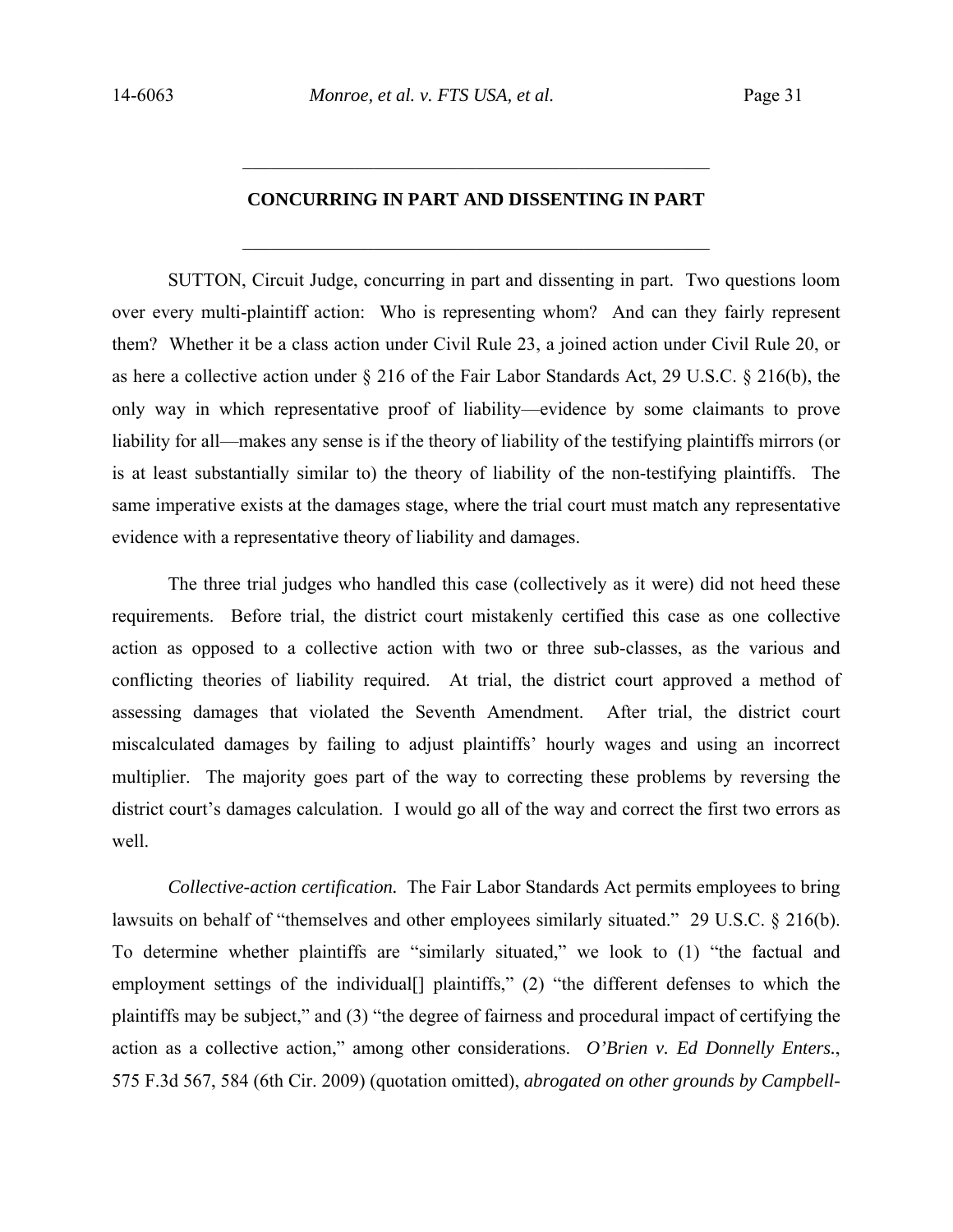*Ewald Co. v. Gomez*, 136 S. Ct. 663 (2016). Helpful as this checklist may be, it should not obscure the core inquiry: Are plaintiffs similarly situated *such that* their claims of liability and damages can be tried on a class-wide and representative basis? 7B Charles Alan Wright et al., Federal Practice and Procedure § 1807 (3d ed. 2005).

That is where the plaintiffs come up short. They claim that the defendants violated the Fair Labor Standards Act in three distinct ways: (1) by falsifying employees' timesheets; (2) by instructing employees to underreport their hours; and (3) by creating incentives for employees to underreport by rewarding "productiv[ity]" and scheduling fewer shifts for those who worked too many hours. R. 200 at 8. The problem with the plaintiffs' approach is that a jury could accept some of their theories of liability while rejecting others, and yet the verdict form gave the jury only an all-or-nothing-at-all option. Assume that, as plaintiffs allege, supervisors at a certain subset of the defendants' offices directed employees to underreport (which violates the FLSA), while supervisors at a distinct subset of offices merely urged employees to be more efficient (which normally will not violate the FLSA). *See Davis v. Food Lion*, 792 F.2d 1274, 1275–78 (4th Cir. 1986); *Brumbelow v. Quality Mills, Inc.*, 462 F.2d 1324, 1327 (5th Cir. 1972). A jury could decide that statutory violations occurred at the first group of offices but not the second (perhaps because the calls for efficiency did not rise to the level of a statutory violation, perhaps because the plaintiffs did not present enough evidence to conclude that supervisors pressured their employees to underreport, or perhaps because the only pressure—to be efficient—was selfinduced and not a violation at all). What, then, is the jury tasked with delivering a class-wide verdict to do? It must say either that the defendants are liable as to the entire class or that the defendants are liable as to no one—when the truth lies somewhere in the middle. Just as it would be unfair to impose class-wide liability for all 296 employees based on the "representative" testimony that *some* supervisors directed employees not to report their hours, so it would be unfair to deny class-wide liability based on the "representative" testimony that *some*  supervisors merely urged employees to be more efficient.

The evidence introduced at trial illustrates the problem. Start with Richard Hunt, who said he was instructed "to dock an hour for lunch whether [he] took it or not." R. 456 at 125. Compare him to Paul Crossan, who testified that he underreported his time "because [he] wanted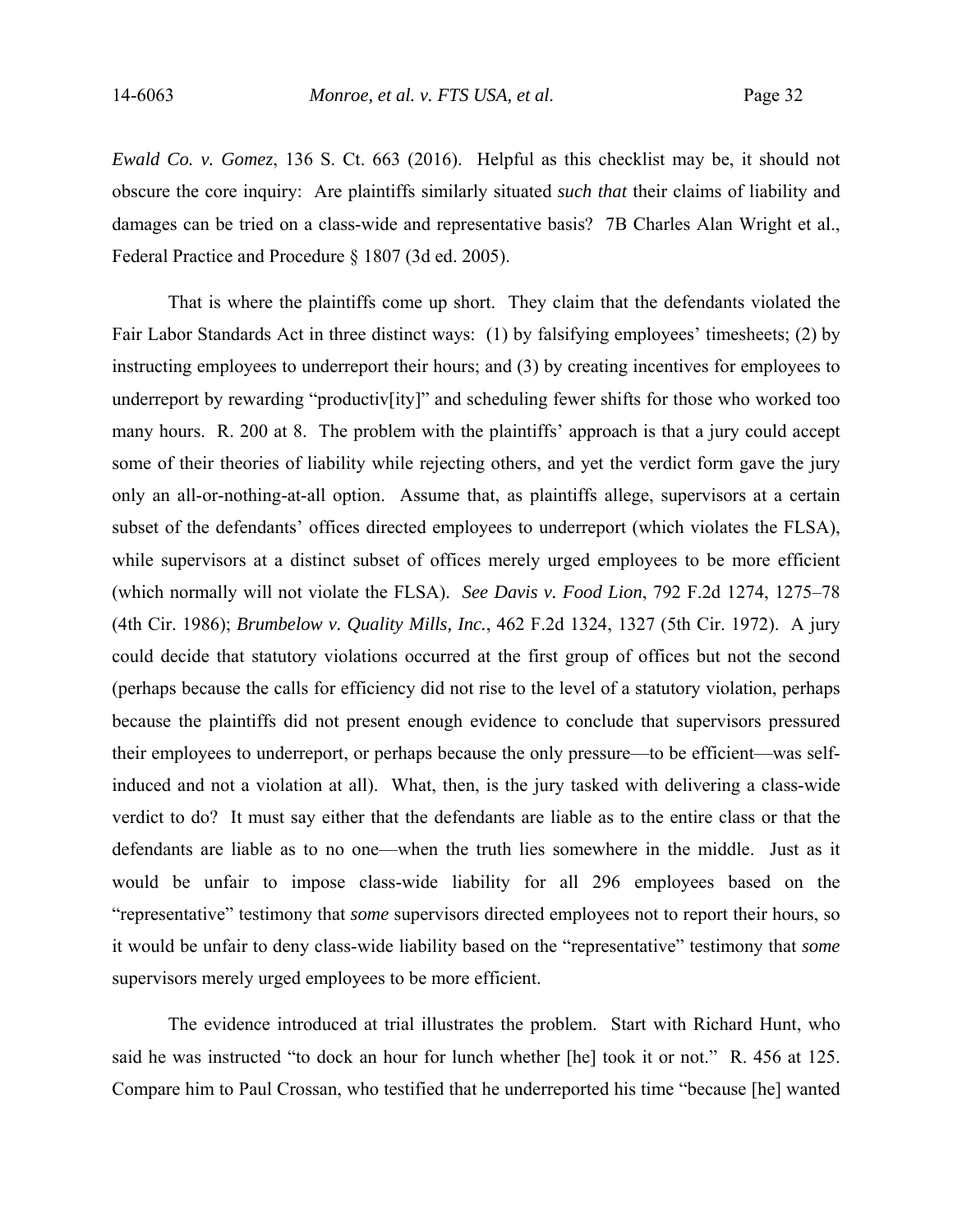more jobs for more money for [him]self," thinking he would not be scheduled for extra shifts if he recorded too many hours. R. 448 at 77. Then compare them both to Stephen Fischer, who said he was instructed to underreport his hours on some occasions, was told to *overreport* his hours on other occasions, and in still other cases underreported because he wanted to "be routed daily and not miss any work." R. 456 at 78. With so many variables in play—different employees offering different testimony about different types of violations—how could a jury fairly assess liability on a class-wide, one-size-fits-all basis? I for one do not see how it could be done.

The Seventh Circuit recently explained how all of this should work in its unanimous opinion in *Espenscheid v. DirectSat USA, LLC*, 705 F.3d 770 (2013). The case not only arose in the same industry and not only concerned the same worker-incentive plans, but it also involved the *same defendant in this case. Id.* at 772–73. Now that is an apt use of the term similarly situated. In denying certification, Judge Posner explained the "complication presented by a worker who underreported his time, but did so . . . not under pressure by [the defendant] but because he wanted to impress the company with his efficiency." *Id.* at 774. The problem, as in this case, was that some plaintiffs were instructed to underreport; others underreported to meet the company's efficiency goals; and still others alleged that, while they recorded their time correctly, the company miscalculated their wages. *Id.* at 773–74; *see Espenscheid v. DirectSat USA, LLC*, No. 09-cv-625-bbc, 2011 WL 2009967, at \*2 (W.D. Wis. May 23, 2011), *amended by* 2011 WL 2132975 (W.D. Wis. May 27, 2011). Because the plaintiffs offered no way to "distinguish . . . benign underreporting from unlawful conduct by [the defendant]"—and no other way to prove their multiple, conflicting theories of liability on an all-or-nothing class-wide basis—the Seventh Circuit refused to let them proceed collectively. 705 F.3d at 774. The court also worried that, because each employee did not perform the same tasks, they were not sufficiently similar to permit a class-wide determination of liability or damages, *id.* at 773; that assessing damages would require a "separate evidentiary hearing[]" for each member of the class, *id.*; that the plaintiffs' plan to use "representative" proof with their hand-picked employees would not work because the various theories of liability made it impossible to have representative employees in a single class, *id.* at 774; and that "the experience of a small, unrepresentative sample" of testifying workers could not support "an inference about the work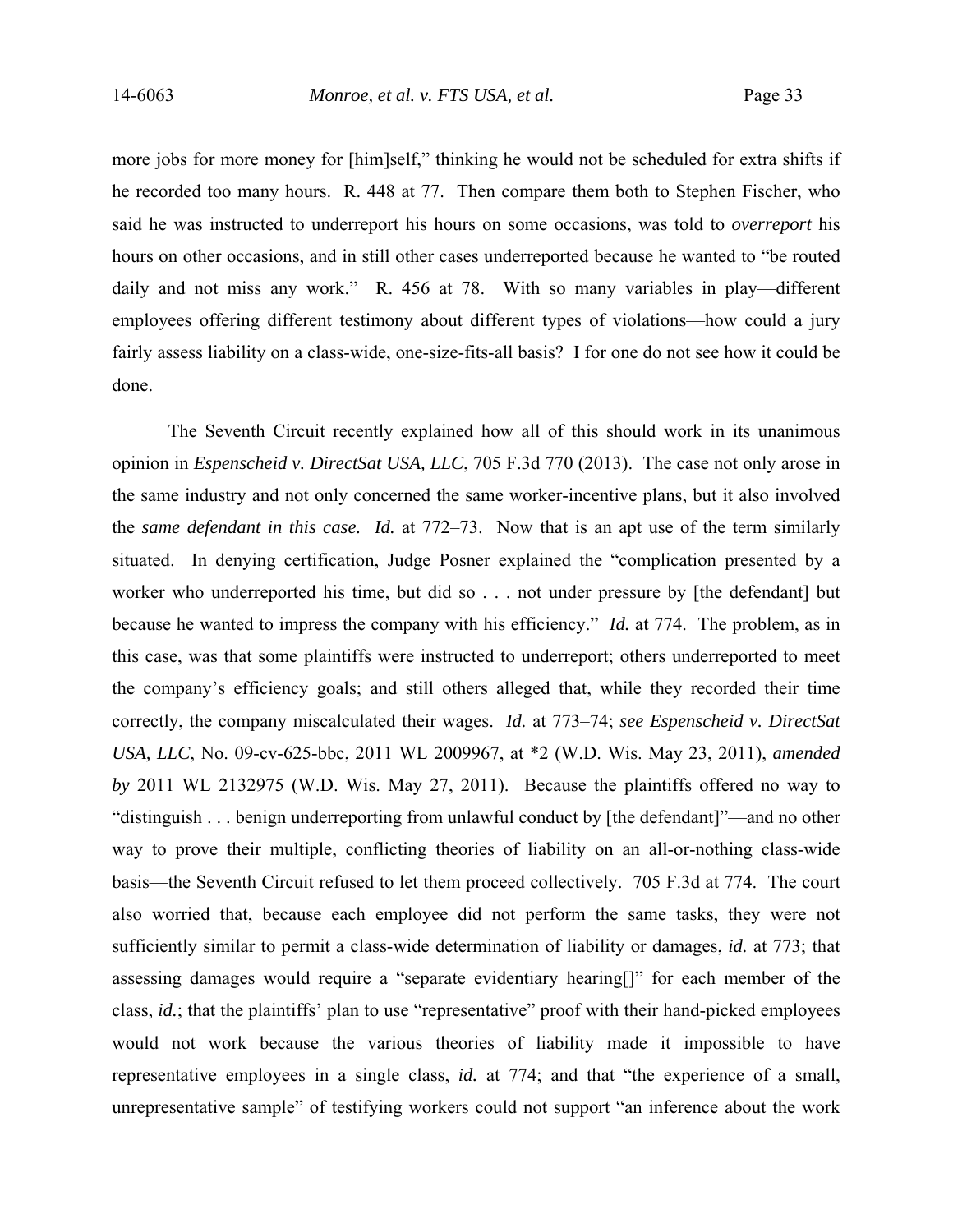time of" the remaining plaintiffs, *id.* at 775. Although the district court had proposed to divide the employees into three sub-classes, "corresponding to the three types of violation[s]" alleged, plaintiffs' counsel opposed the court's plan and "refus[ed] to suggest a feasible alternative, including a feasible method of determining damages." *Id.* at 775–76. We could adopt the Seventh Circuit's opinion as our own in this case, since it highlights precisely the same problems that afflicted the plaintiffs' trial plan. Because the employees did not offer a "feasible method of determining" liability and damages, the district court should have decertified their case. *Id.* at 776.

All of this does not mean that a collective action was not an option. It means only that plaintiffs should have accounted for their distinct theories by dividing themselves into subclasses, one corresponding to each theory of liability under the statute—and indeed under their own trial plan. That is a tried and true method of collective-action representation, and nothing prevented plaintiffs from using it here.

The plaintiffs offer two reasons for concluding that their trial plan worked, even without sub-classes. First, they argue that they were subject to a "unified" company-wide "time-shaving policy" and that their trial plan enabled them to prove this policy's existence on a class-wide basis. Appellees' Br. 41. But what was the relevant policy? Was it that supervisors should alter employees' timesheets? That they should instruct employees to underreport their hours? That they should subtly encourage employees to underreport by urging them to be efficient? The plaintiffs define the company-wide "policy" at such a high level of generality that it encompasses *multiple* policies, each one corresponding to a different type of statutory violation and some to no violation at all. The FLSA does not bar "benign underreporting" where workers try "to impress the company with [their] efficiency in the hope of obtaining a promotion or maybe a better job elsewhere—or just to avoid being laid off." *Espenscheid*, 705 F.3d at 774. Nor does it violate the FLSA to reduce an employee's amount of work to avoid increasing overtime costs. *See* 29 C.F.R. § 785.13; *see also U.S. Dep't of Labor v. Cole Enters., Inc.*, 62 F.3d 775, 779–80 (6th Cir. 1995); *Kellar v. Summit Seating Inc.*, 664 F.3d 169, 177 (7th Cir. 2011). Yet what purports to link the plaintiffs' claims (cognizable and non-cognizable alike) is merely the theory—at a dizzying level of generality—that the defendants violated the overtime provisions of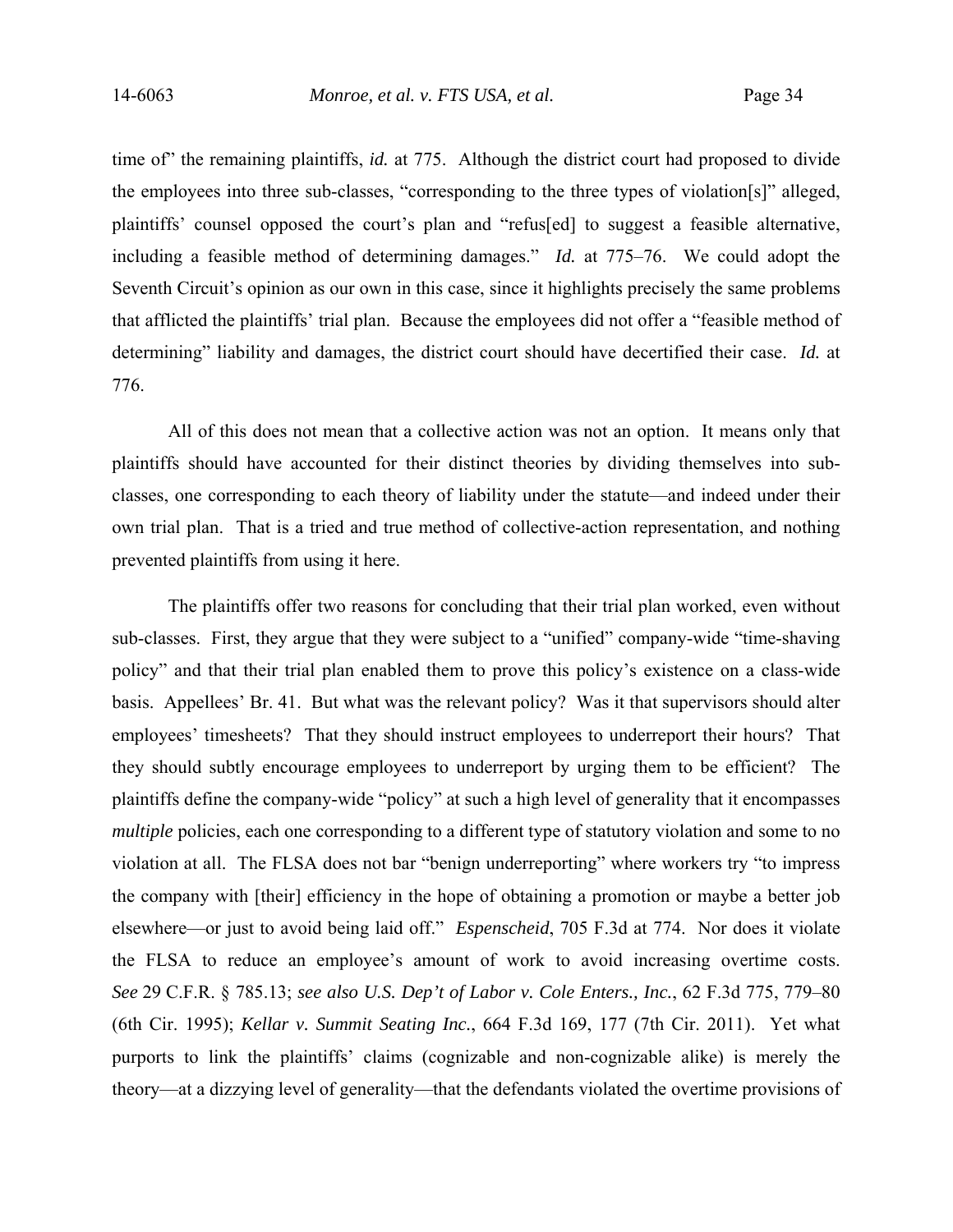the FLSA. A company-wide "time-shaving" policy is lawyer talk for a company-wide policy of violating the FLSA. That does not do the trick. And most assuredly it does not do the trick when one of the theories does not even violate the FLSA.

The majority worries that, by requiring sub-classes to litigate the relevant policies, my approach would limit liability to donning and doffing cases. But those are not the only types of cases in which a company-wide policy—in the singular—permits class-wide resolution of liability and damages. Imagine that FTS and UniTek, rather than employing different practices in different offices, told supervisors at every location to dock the pay of employees who worked at least fifty hours; or declined to pay employees for compensable commuting time; or stated that technicians in each office should not be paid for their lunch break, even if they worked through it; or used punch-in clocks that systematically under-recorded employees' time. The plaintiffs in each of these cases could prove liability and damages on a class-wide basis, which means they could use the collective-action device to litigate their claims. But if, as here, the company employs multiple policies, as FTS and UniTek allegedly did, the plaintiffs must bring separate actions or prove violations using sub-classes (or any other trial plan that permits class-wide adjudication). The majority warns that my approach "would compel employees to bring a separate collective action . . . for unreported work required by an employer before clocking in, and another for work required after clocking out." *Supra* at 13. But of course that "level of granularity," *id.* at 12–13, is not required, and crying wolf won't make it so. All that's required is an approach that allows plaintiffs to litigate their claims collectively only when they can *prove* their claims collectively.

 Second, the plaintiffs argue that the jury could assess class-wide liability by relying on "representative" proof. They note that, before trial, the parties agreed to take discovery on a "sample" of fifty employees—forty chosen by the plaintiffs, ten by the defendants. R. 249-1 at 2. The plaintiffs called seventeen of those employees to testify at trial. This representative testimony, say the plaintiffs, gave the jury enough information to reach a class-wide verdict, which means the employees were sufficiently similar to permit collective-action certification and collective-action resolution.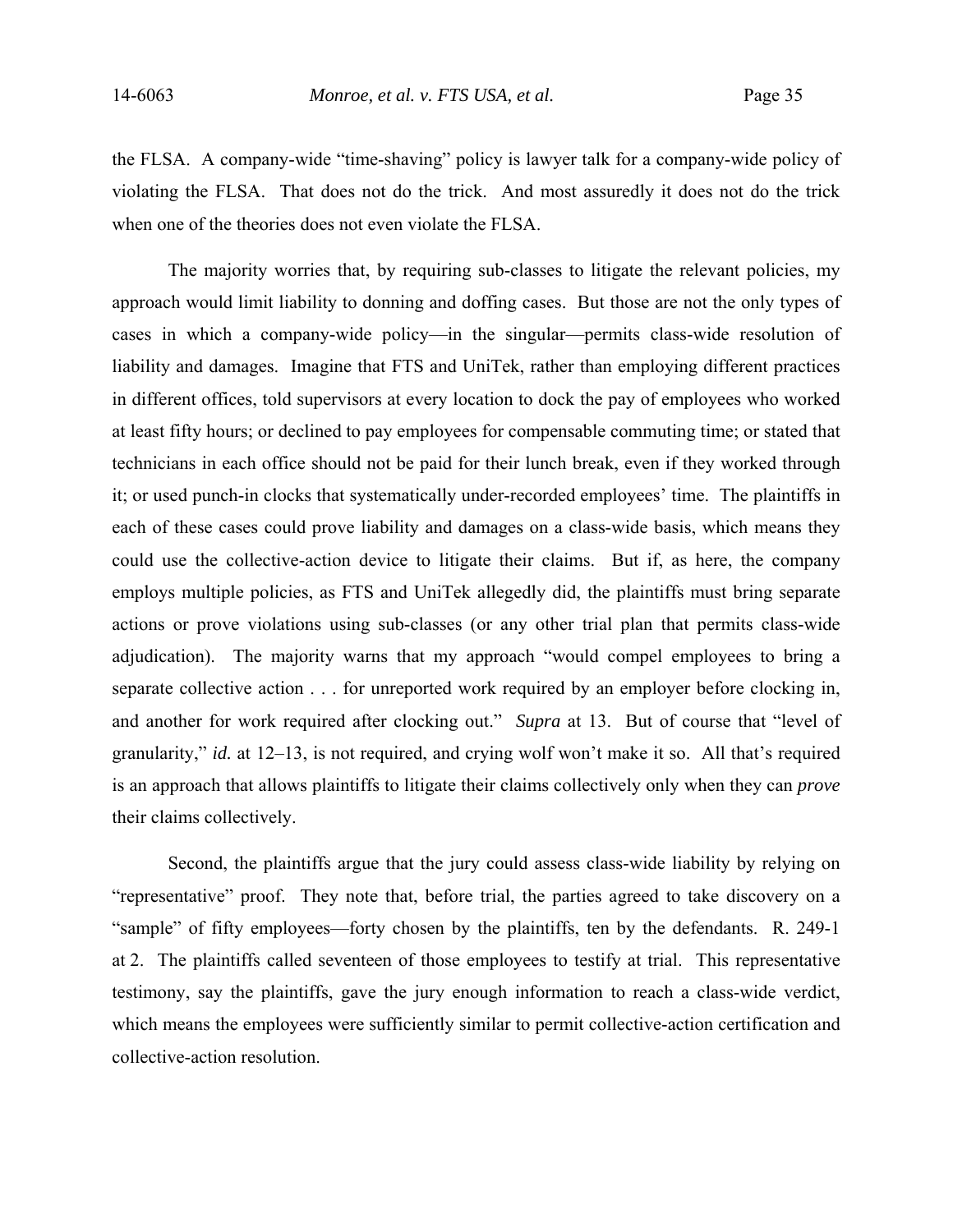That representative proof works in some cases does not mean it works in all cases. The question—always—is *who* can fairly represent *whom*. If the proof shows systematic underreporting by the employer of, say, the time it takes to don and doff the same protective clothing—giving the same workers credit for three minutes when the proof shows it takes seven minutes—representative proof works just fine. In that setting, there is evidence about how long it takes workers to don and doff and proof that the same deficiency was applied to all plaintiffs. But I am skeptical, indeed hard pressed to believe, that plaintiffs who allege one theory of liability (*e.g.*, *the company* altered my timesheets) can testify on behalf of those who allege another (*e.g.*, *I* underreported my time because my supervisor directed me to) or still another (*e.g.*, *I* altered my time because the company urged me to be efficient). Plaintiffs who were told to underreport, for example, tell us very little about plaintiffs at different offices, working under different supervisors, who underreported based on efforts to improve efficiency. That is why the majority goes astray when it suggests that "it is enough that technicians testified as to each means of enforcement of the common, FLSA-violating policy." *Supra* at 21. The question is not whether each "means of enforcement" was represented; it is whether each means of enforcement was represented *in proportion to* its actual employment by FTS and UniTek across the entire class—something that the plaintiffs did not even attempt to prove.

Does anyone doubt how this case would come out if the roles were reversed—if most of the testifying plaintiffs were subtly pressured to underreport while only a few were told to do so? We would hesitate, I suspect, to say that the testifying employees were "representative" of all their non-testifying peers, especially if the jury returned a verdict for the defendants. What is sauce for one, however, presumably should be sauce for the other, making the district court's certification order perilous for defendants *and* plaintiffs alike. No doubt, collective actions permit plaintiffs to rely on representative proof. But that proof must be *representative*—and here plaintiffs' own evidence demonstrates that it was not remotely representative. *See Espenscheid*, 705 F.3d at 774; *see also Sec'y of Labor v. DeSisto*, 929 F.2d 789, 793–94 (1st Cir. 1991); *Reich v. S. Md. Hosp., Inc.*, 43 F.3d 949, 952 (4th Cir. 1995).

The plaintiffs claim that *Anderson v. Mt. Clemens Pottery Co.* permits this trial plan. 328 U.S. 680 (1946). But by its own terms, that is a case about damages, not liability. *Mt. Clemens*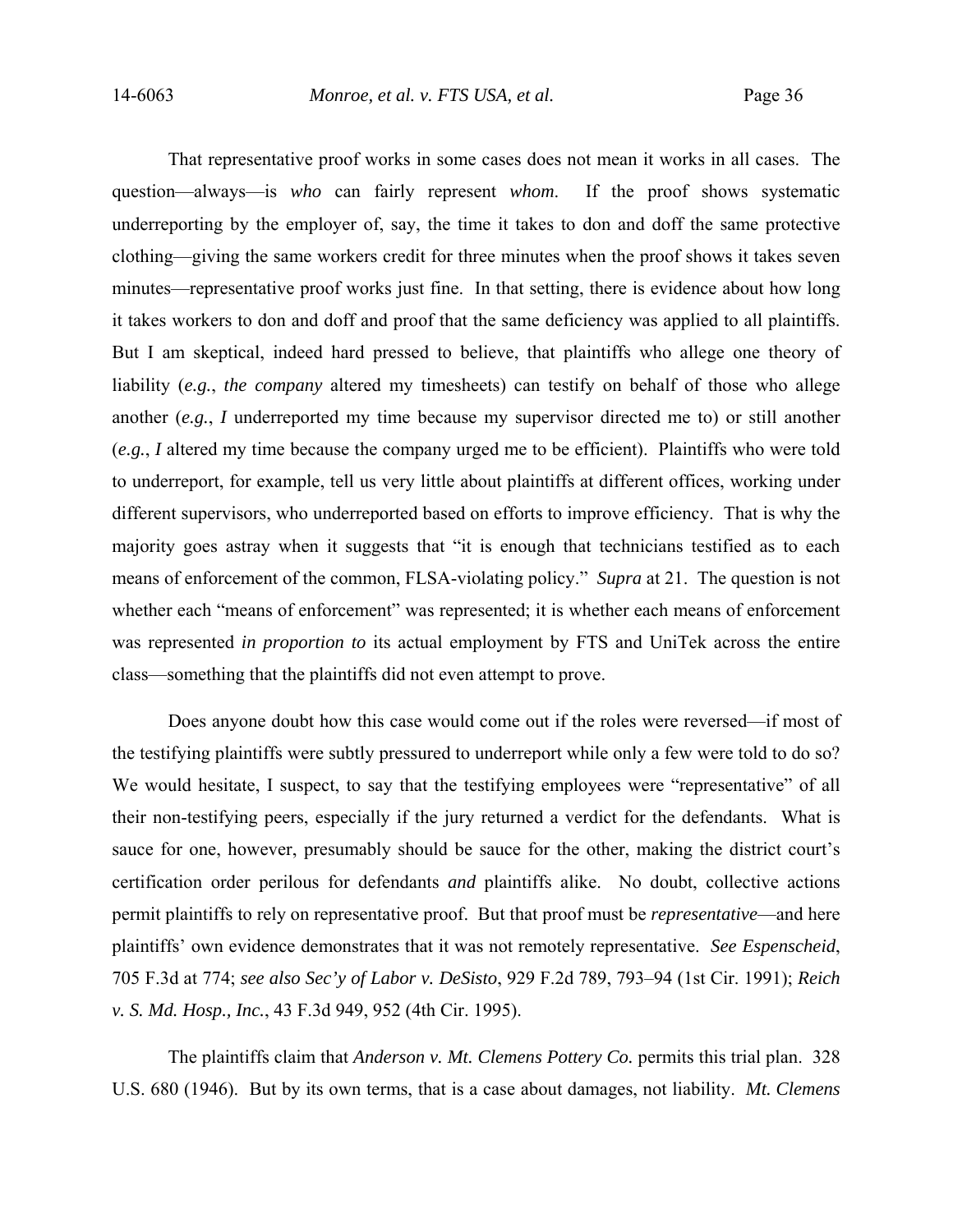*Pottery* holds that, *after* an employee has shown that he "performed work and has not been paid in accordance with the" FLSA, he may "show the amount and extent of that work as a matter of just and reasonable inference." *Id.* at 687–88. The "just and reasonable inference" rule, in other words, comes into play only when the "fact of damages" is "certain" but the "amount of damages" is unclear. *Id.* at 688. As *O'Brien* explains, "*Mt. Clemens Pottery* and its progeny do not lessen the standard of proof for showing that a FLSA violation occurred." 575 F.3d at 602; *see also Shultz v. Tarheel Coals, Inc.*, 417 F.2d 583, 584 (6th Cir. 1969) (per curiam); *Porter v. Leventhal*, 160 F.2d 52, 58 (2d Cir. 1946); *Kemmerer v. ICI Ams. Inc.*, 70 F.3d 281, 290 (3d Cir. 1995); *Brown v. Family Dollar Stores of Ind., LP*, 534 F.3d 593, 594–95 (7th Cir. 2008); *Carmody v. Kansas City Bd. of Police Comm'rs*, 713 F.3d 401, 406 (8th Cir. 2013); *Alvarez v. IPB, Inc.*, 339 F.3d 894, 914–15 (9th Cir. 2003). The case thus provides no support for the plaintiffs' claim that they can show liability under a "relaxed" standard of proof. Appellees' Br. 39.

 The plaintiffs counter that the defendants agreed to representative discovery, claiming that this means they necessarily agreed to representative proof at trial. The one does not follow from the other. The only way to determine whether one group of plaintiffs is representative of another is to gather information about both groups, typically by conducting discovery. When the defendants, after taking depositions, learned that the selected employees were not representative of their peers, they objected to the plaintiffs' plan to use representative proof at trial. Then they objected to it three more times. We have no right to penalize them for failing to raise this objection *before* discovery when the targeted problem did not materialize until *after* discovery was complete. Put another way, there is a difference between *alleging* a uniform policy of underreporting and *proving* one. Once discovery showed there was no uniform policy, the defendants properly objected to representative proof.

 The plaintiffs lean on *O'Brien v. Ed Donnelly Enterprises* to try to sidestep these problems but it cannot bear the weight. 575 F.3d 567 (6th Cir. 2009). *O'Brien* in dicta said that plaintiffs are similarly situated when "their claims [are] unified by common theories of defendants' statutory violations, even if the proofs of these theories are inevitably individualized and distinct." *Id.* at 585. But *O'Brien*'s point was that, *if* plaintiffs offer a trial plan that enables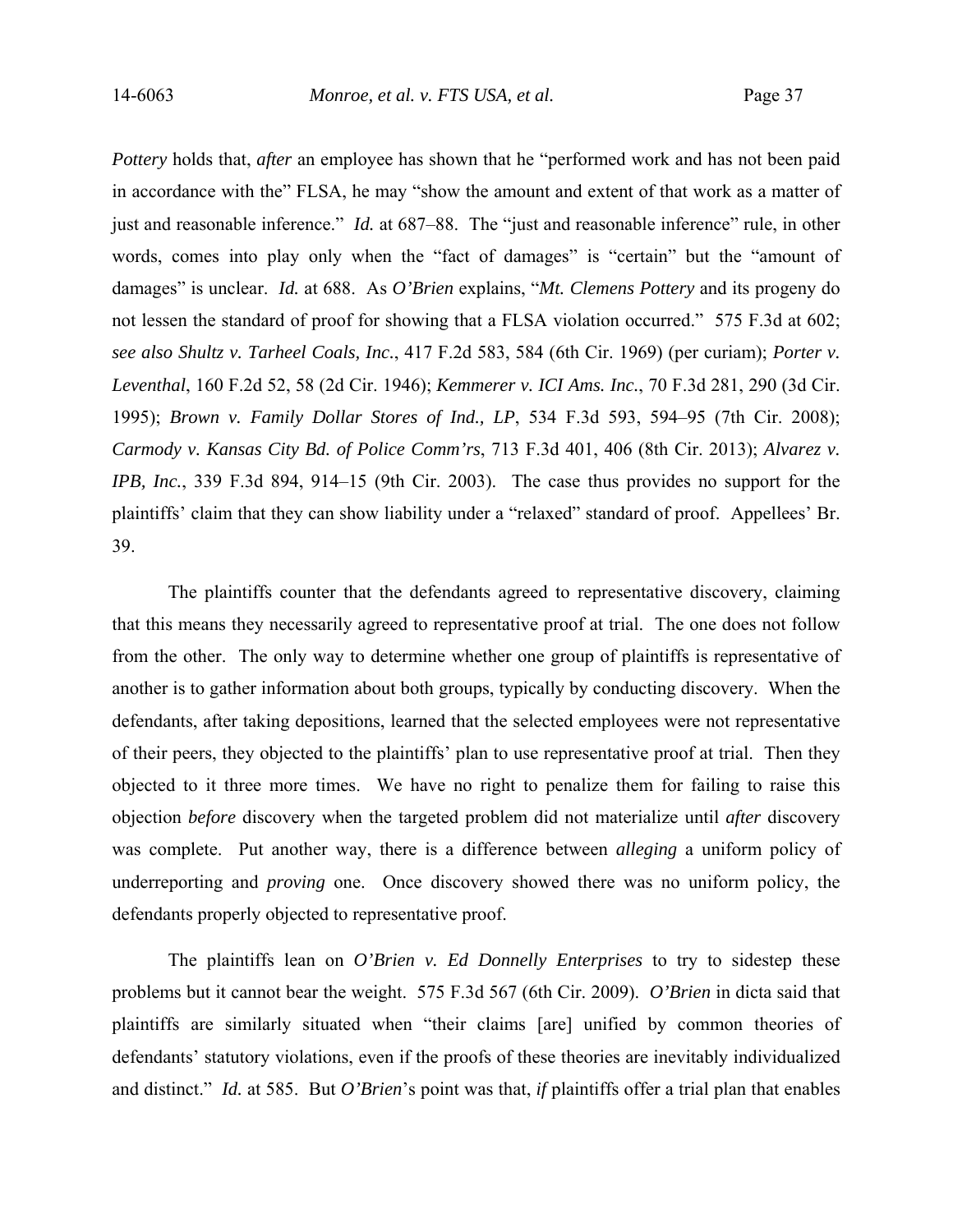them to prove their case on a class-wide basis, the court should permit the suit to proceed as a collective action. Such a trial plan, in some cases, may involve "individualized" presentations of proof; in other cases, representative proof may suffice. *Id.* But in all cases, plaintiffs must offer *some* reasoned method for the jury to assess class-wide liability—and that is just what the plaintiffs failed to do here. As for *O'Brien*'s *holding*, it was that the opt-in plaintiff was *not* similarly situated to the other plaintiffs, "because she failed to allege that she suffered from" the "unlawful practice[s]" endured by those employees. *Id.* at 586. Just so here, where the plaintiffs failed to offer a means of proving that they suffered from "unlawful practice[s]" on a class-wide basis.

 Finally, the plaintiffs (and the majority) try to distinguish this case from the Seventh Circuit's decision in *Espenscheid*. It is true that the Seventh Circuit applies the Rule 23 classaction standard to assess whether plaintiffs are "similarly situated" and that our circuit has rejected Rule 23(b)(3)'s "predominance" inquiry as an element of the "similarly situated" analysis. *Compare Espenscheid*, 705 F.3d at 772, *with O'Brien*, 575 F.3d at 584–85. But that makes no difference here. Under both the Seventh Circuit's approach and our own, one way for plaintiffs to satisfy the "similarly situated" inquiry is to allege "common theories" of liability that can be proved on a class-wide basis. *See O'Brien*, 575 F.3d at 585. That is exactly what the Seventh Circuit found to be missing when it held that the *Espenscheid* plaintiffs failed to distinguish "benign underreporting from unlawful conduct." 705 F.3d at 774. And that is exactly what is missing here. The majority also notes that *Espenscheid* involved a larger group of plaintiffs than this case. But that had no bearing on the Seventh Circuit's analysis. Nor could it. Whether the collective action consisted of twenty employees or two thousand, the problem was that those employees could not prove class-wide liability—and the same reasoning applies to the class of two-hundred-plus plaintiffs today. An error does not become harmless because it affects "just" 200 people or "just" two companies.

*Seventh Amendment.* It should come as no surprise that a skewed liability determination leads to a skewed damages calculation. The majority to its credit corrects one problem with the damages calculation. I would correct the other. The plaintiffs provided no evidence from which the jury (or, alas, the court) could conclude that the testifying plaintiffs failed to record a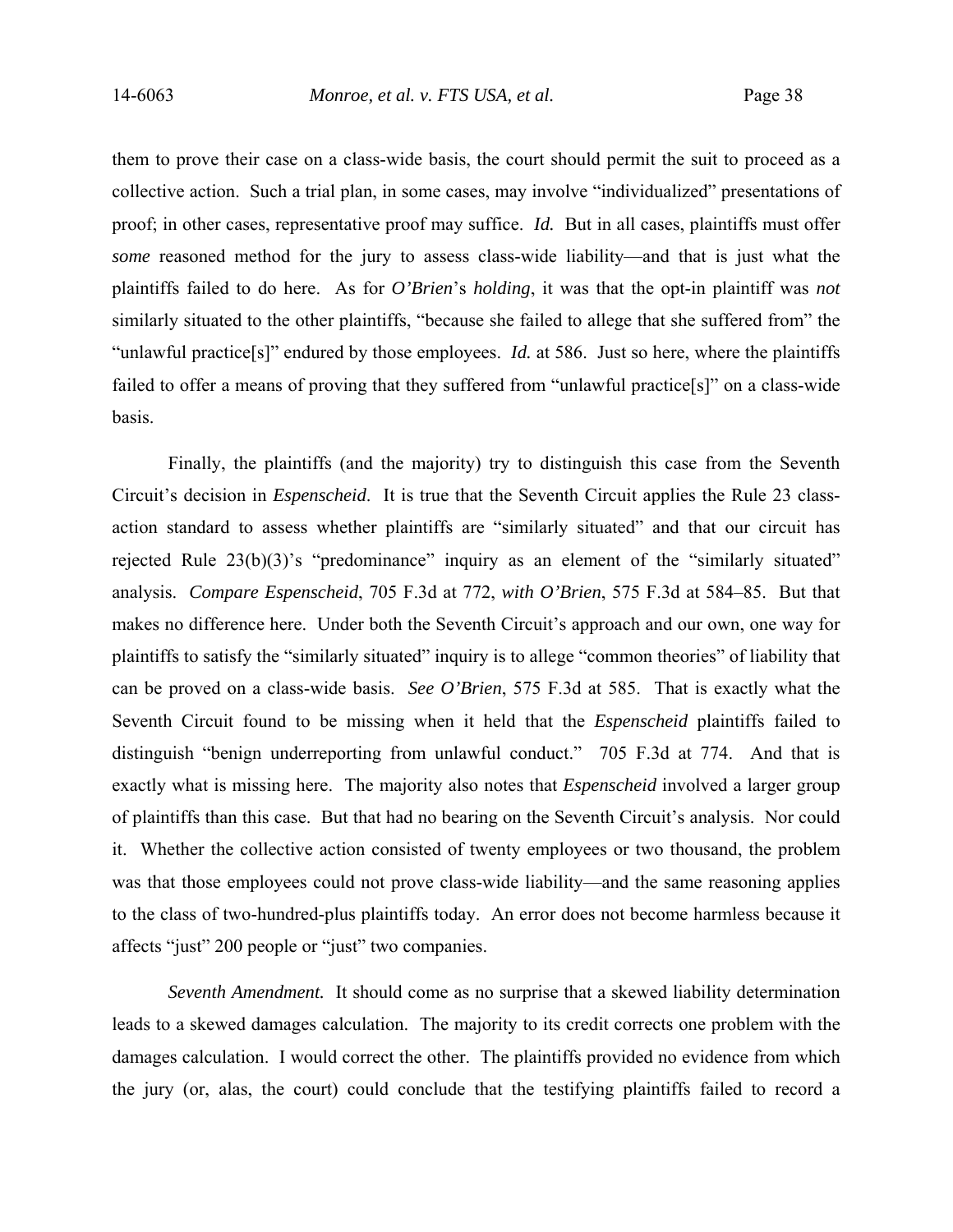comparable number of hours on their timesheets as their non-testifying peers. The district court nonetheless adopted a trial procedure that *assumed* that each of the testifying and non-testifying employees was similarly situated for purposes of calculating damages. That procedure not only ignored the non-representative nature of the proof but it also violated the Seventh Amendment.

 Here's how the district court calculated damages: When the jury returned a verdict for the plaintiffs, it identified the average number of weekly hours that each of the seventeen testifying employees had worked but had not recorded on their timesheets. The court then averaged together the number of unrecorded hours for each testifying employee, assumed that this value was also the average number of unrecorded hours for each of the 279 *non*-testifying employees, and awarded damages to the class as a whole.

The Seventh Amendment bars this judge-run, average-of-averages approach. "In Suits at common law, where the value in controversy shall exceed twenty dollars," the Amendment reads, "the right of trial by jury shall be preserved, and no fact tried by a jury, shall be otherwise re-examined in any Court of the United States, than according to the rules of the common law." U.S. Const. amend. VII. That means a court may not "substitut[e] its own estimate of the amount of damages which the plaintiff ought to have recovered[] to enter an absolute judgment for any other sum than that assessed by the jury." *Lulaj v. Wackenhut Corp.*, 512 F.3d 760, 766 (6th Cir. 2008) (quotation omitted). Yet that is just what the court did. The jury awarded damages to the seventeen testifying plaintiffs, but the court—on its own and without any jury findings—extrapolated that damages award to the remaining 279 plaintiffs.

The plaintiffs defend this procedure by noting that a court may "render judgment as a matter of law as to some portion of a jury award if it is compelled by a legal rule or if there can be no genuine issue as to the correct calculation of damages." *Id.* But the district court did not award damages based on a legal conclusion; it did so based on its finding that the non-testifying plaintiffs failed to record the same number of hours, on average, as their testifying peers. That is a *factual finding* about the number of hours worked by each plaintiff. And the Seventh Amendment means that a jury, not a judge, must make that finding.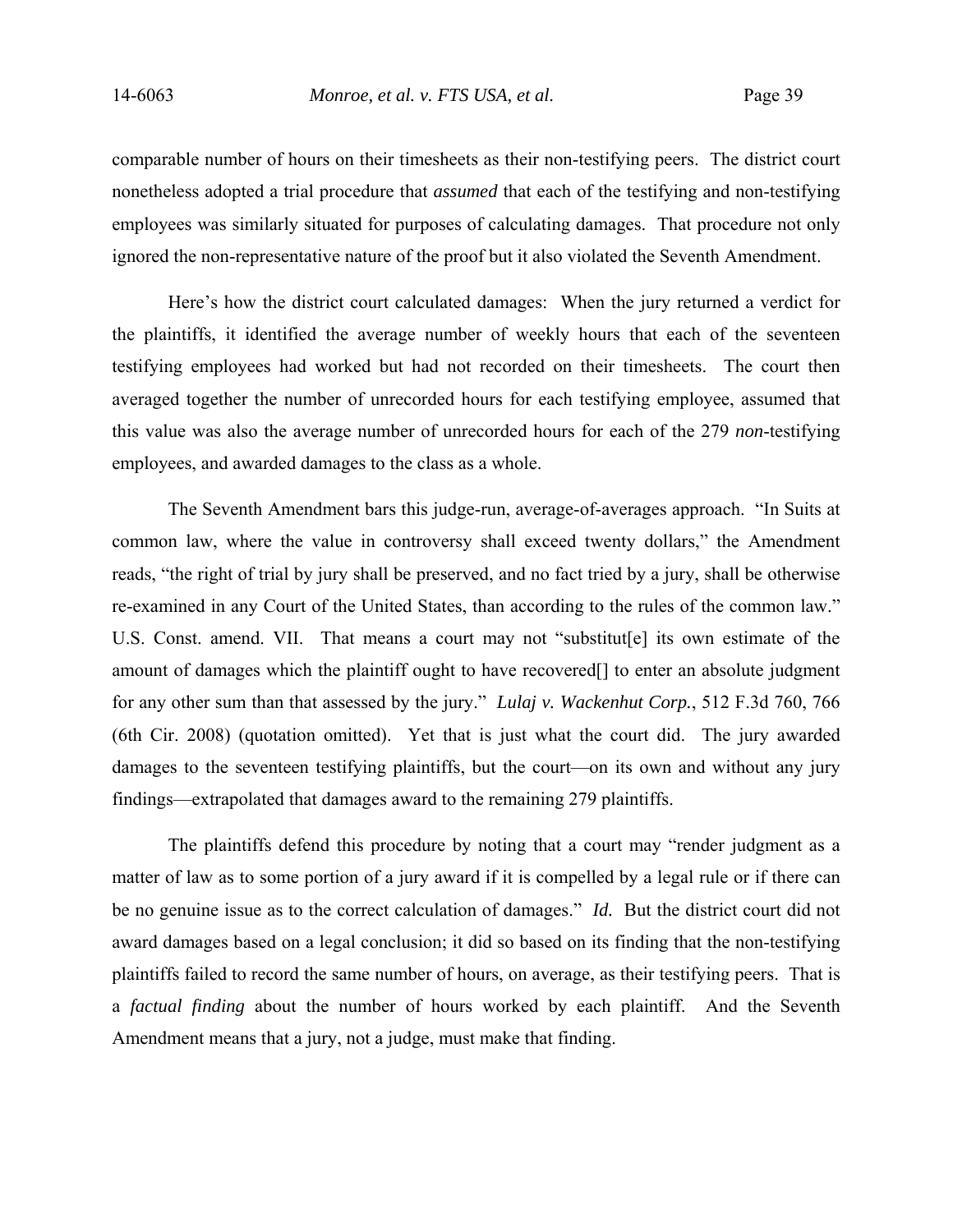The majority portrays the district court's damages determination as a matter of "arithmetic," a "formulaic or mathematical calculation." *Supra* at 28. How could that be? There was no finding by the jury about the overtime hours worked by the non-testifying employees and thus no basis for the judge to do the math or apply a formula. Imagine that ten plaintiffs bring a lawsuit. The court gives the jury a verdict form, listing the names of five plaintiffs and asking the jury to write down the amount of damages those plaintiffs should receive. After the jury does so, the judge decides that the remaining five plaintiffs are similar to their peers and decides they should receive damages too, all in the absence of any finding by the jury about the similarity of the two classes of plaintiffs. It then doubles the jury's award and gives damages to all ten plaintiffs. I have little doubt we would find a Seventh Amendment violation, and the majority says nothing to suggest otherwise. *See Chauffeurs, Teamsters & Helpers, Local No. 391 v. Terry*, 494 U.S. 558, 570 (1990); *Wallace v. FedEx Corp.*, 764 F.3d 571, 591–94 (6th Cir. 2014). That conclusion should not change simply because this case arises in the collective-action context, where the "estimated average approach" is the accepted practice. The missing ingredient is that the jury, not the judge, must still determine the "estimated average" that each plaintiff should receive. And no court to my knowledge—either in the collective-action context or outside of it—has endorsed a procedure by which the jury awards damages to testifying plaintiffs while the judge awards damages to their non-testifying counterparts with no finding from the jury as to the latter group.

Nor did the district court cure the problem when it instructed the jury that non-testifying plaintiffs would be "deemed by inference to be entitled to overtime compensation." R. 463 at 28. This instruction told the jury only that, if it found liability with respect to the testifying plaintiffs, it also was finding liability with respect to the non-testifying plaintiffs. The court did not inform the jury that its damages calculations would be averaged together to make a classwide finding. Nor did the court charge the jury with determining the estimated average that each plaintiff should receive. All the instructions did, in effect, was tell the jury that the judge would calculate damages. But it should go without saying that a court cannot *correct* a Seventh Amendment violation by *informing* the jury that a Seventh Amendment violation is about to occur.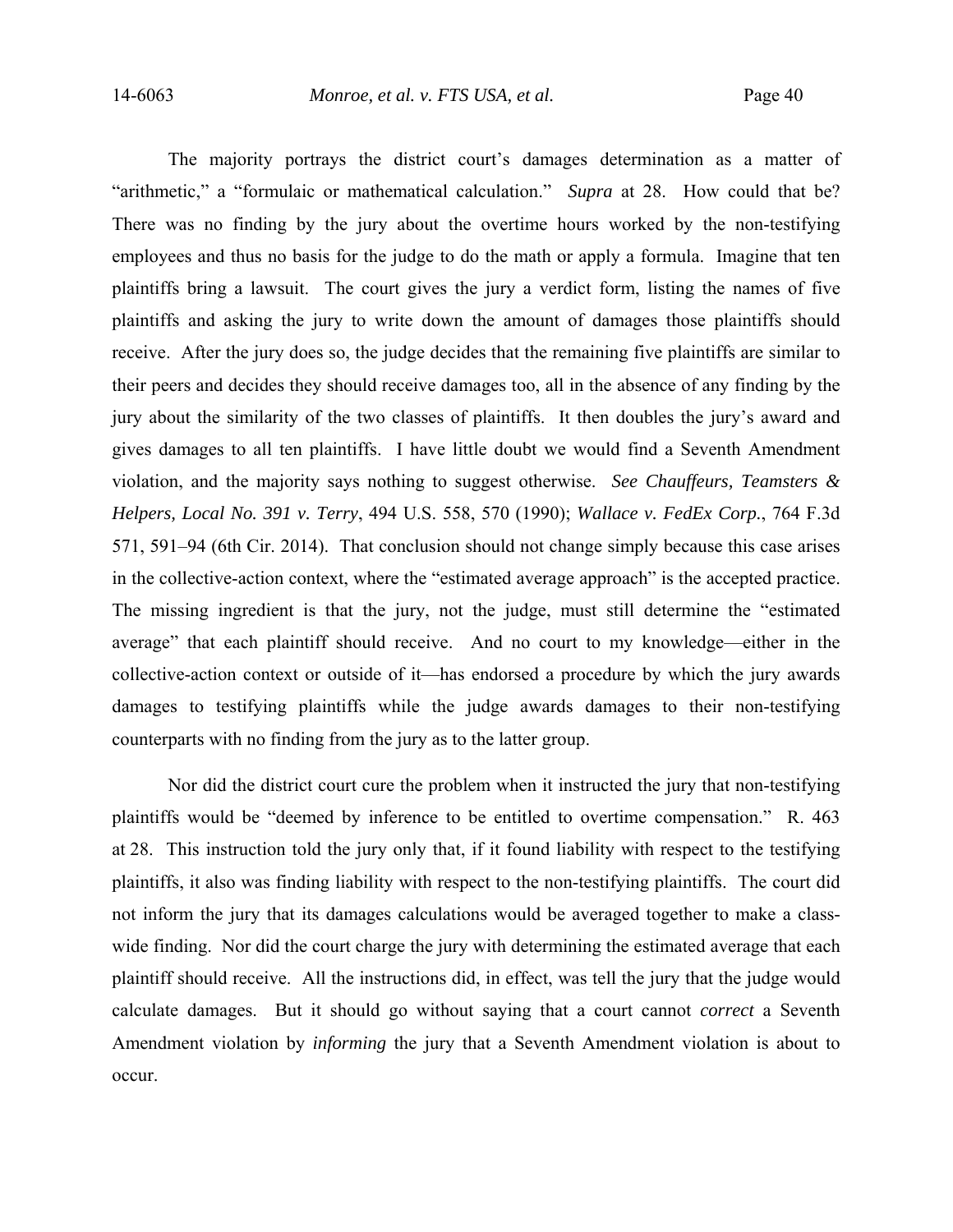For the same reason, *Mt. Clemens Pottery* has nothing to do with this case. It is not a Seventh Amendment case. It did not permit a judge, rather than a jury, to decide whether the damages of the testifying and non-testifying employees were similar and thus could be assessed on an "estimated average approach." And it involved compensation for employees' preliminary work activities, which took roughly the same amount of time for each employee to perform. 328 U.S. at 690–93. The jury in today's case, however, found that the number of unrecorded hours varied widely among the testifying technicians—from a low of eight hours per week to a high of twenty-four, with considerable variation in between. This range of evidence increased the risk of under-compensation for employees who worked the most hours (and over-compensation for those who worked the fewest) in a way that *Mt. Clemens Pottery* never needed to confront. And that risk of course heightens the importance of keeping the damages determination where it belongs—with the jury, which is best equipped to undertake the intricate fact-finding required when the employees' unrecorded hours span so broadly.

*Herman v. Palo Group Foster Home, Inc.*, is of a piece. 183 F.3d 468 (6th Cir. 1999). It stated that the *Mt. Clemens Pottery* framework enables juries to find damages "as a matter of just and reasonable inference" when employers do not keep adequate records of their employees' time. *Id.* at 472. Nowhere does *Herman* endorse the procedure used in this case, which permitted the *court* to *assume* (not even infer) that all employees failed to record the same number of hours on their timesheets.

The majority claims in the alternative that the defendants forfeited their claim to a jury trial on damages. Not true. The defendants opposed the district court's ruling that the court could calculate damages, and they reiterated their objections at a post-trial status conference. Consistent with these objections, the district judge did not decide that defendants forfeited the point. He instead explained he was "at a little bit of a loss" because he had not tried the case and only "now" "realize[d]" that a "residual issue" remained. R. 444 at 6. In response, the district court offered to call a second jury to calculate damages, and asked the defendants what steps would be "appropriate<sup>[1]"</sup> *Id.* at 6–7. Counsel responded, "[W]e think the only thing ... that's left and that is appropriate is an entry of judgment . . . either for the defense or liability for plaintiffs . . . with zero damages." *Id.* at 7. "[P]art of our position," counsel concluded, "is to be